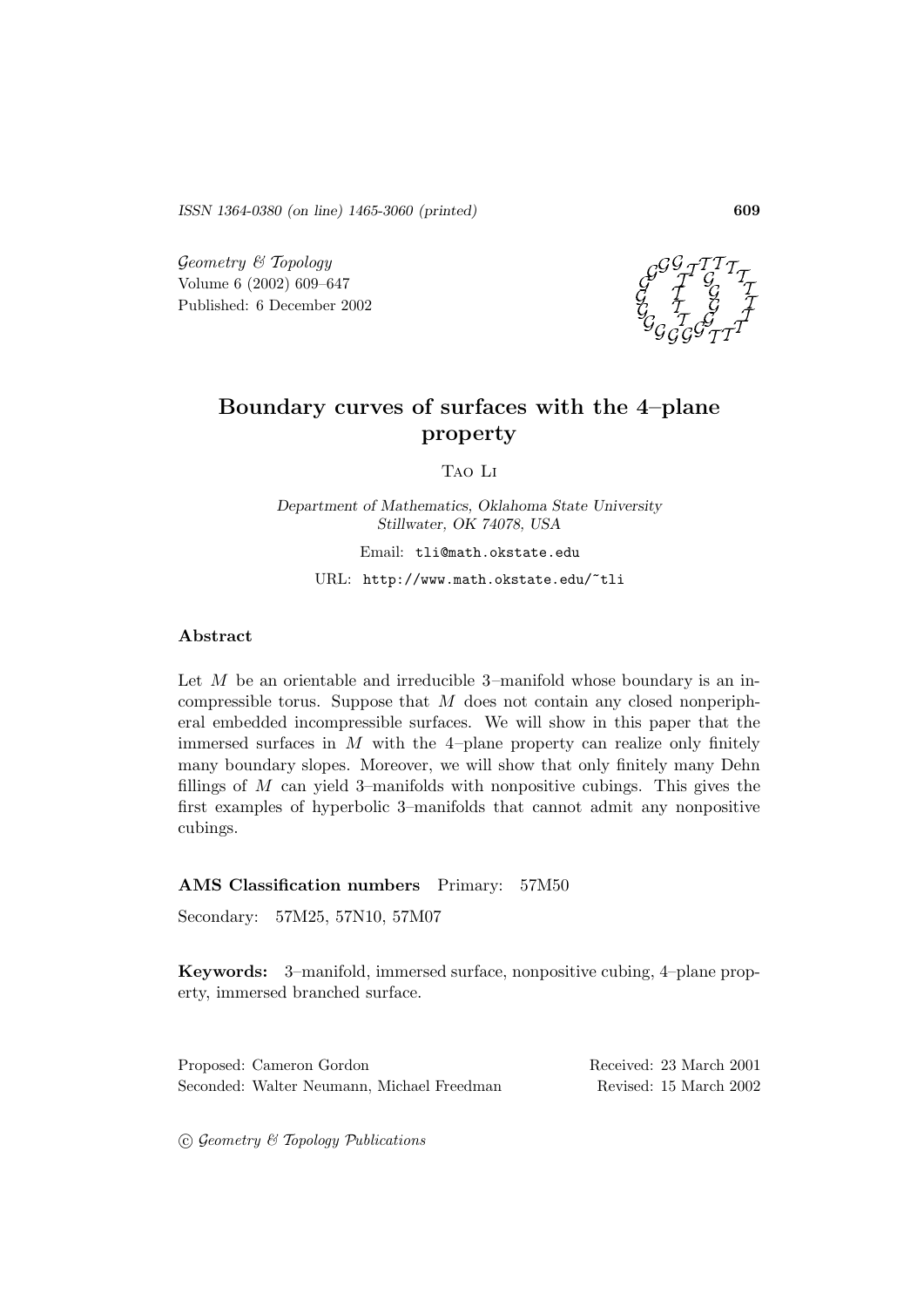## **1 Introduction**

A closed irreducible 3–manifold is called Haken if it contains a two-sided incompressible surface. Waldhausen has proved topological rigidity for Haken 3–manifolds [30], ie, if two Haken 3–manifolds are homotopically equivalent, then they are homeomorphic. However, a theorem of Hatcher [15] implies that, in a certain sense, most 3–manifolds are not Haken. Immersed  $\pi_1$ –injective surfaces are a natural generalization of incompressible surfaces, and conjecturally, 3–manifolds that contain  $\pi_1$ –injective surfaces have the same topological and geometric properties as Haken 3–manifolds. Another related major conjecture in 3–manifold topology is that any 3–manifold with infinite fundamental group contains a  $\pi_1$ -injective surface.

Hass and Scott [14] have generalized Waldhausen's theorem by proving topological rigidity for 3–manifolds that contain  $\pi_1$ –injective surfaces with the 4–plane and 1–line properties. A surface in a 3–manifold is said to have the  $n$ –plane property if its preimage in the universal cover of the 3-manifold is a union of planes, and among any collection of  $n$  planes, there is a disjoint pair. The  $n$ –plane property is a good way to measure the combinatorial complexity of an immersed surface. It has been shown [28] that any immersed  $\pi_1$ -injective surface in a hyperbolic 3–manifold satisfies the  $n$ –plane property for some  $n$ .

In this paper, we use immersed branched surfaces to study surfaces with the 4–plane property. Branched surfaces have been used effectively in the studies of incompressible surfaces and laminations [9, 11]. Many results in 3–manifold topology (eg Hatcher's theorem [15]) are based on the theory of branched surfaces. We define an immersed branched surface in a 3–manifold M to be a local embedding to M from a branched surface that can be embedded in some 3–manifold (see definition 2.4). Immersed branched surfaces are also used in [21]. Using lamination techniques and immersed branched surfaces, we show:

**Theorem 1** *Let* M *be a closed, irreducible and non-Haken 3–manifold. Then there is a finite collection of immersed branched surfaces such that any surface in* M *with the 4–plane property is fully carried by an immersed branched surface in this collection.*

This theorem generalizes a fundamental result of Floyd and Oertel [9] in the theory of embedded branched surfaces. One important application of the theorem of Floyd and Oertel is the proof of a theorem of Hatcher [15], which says that incompressible surfaces in an orientable and irreducible 3–manifold with torus boundary can realize only finitely many slopes. A slope is the isotopy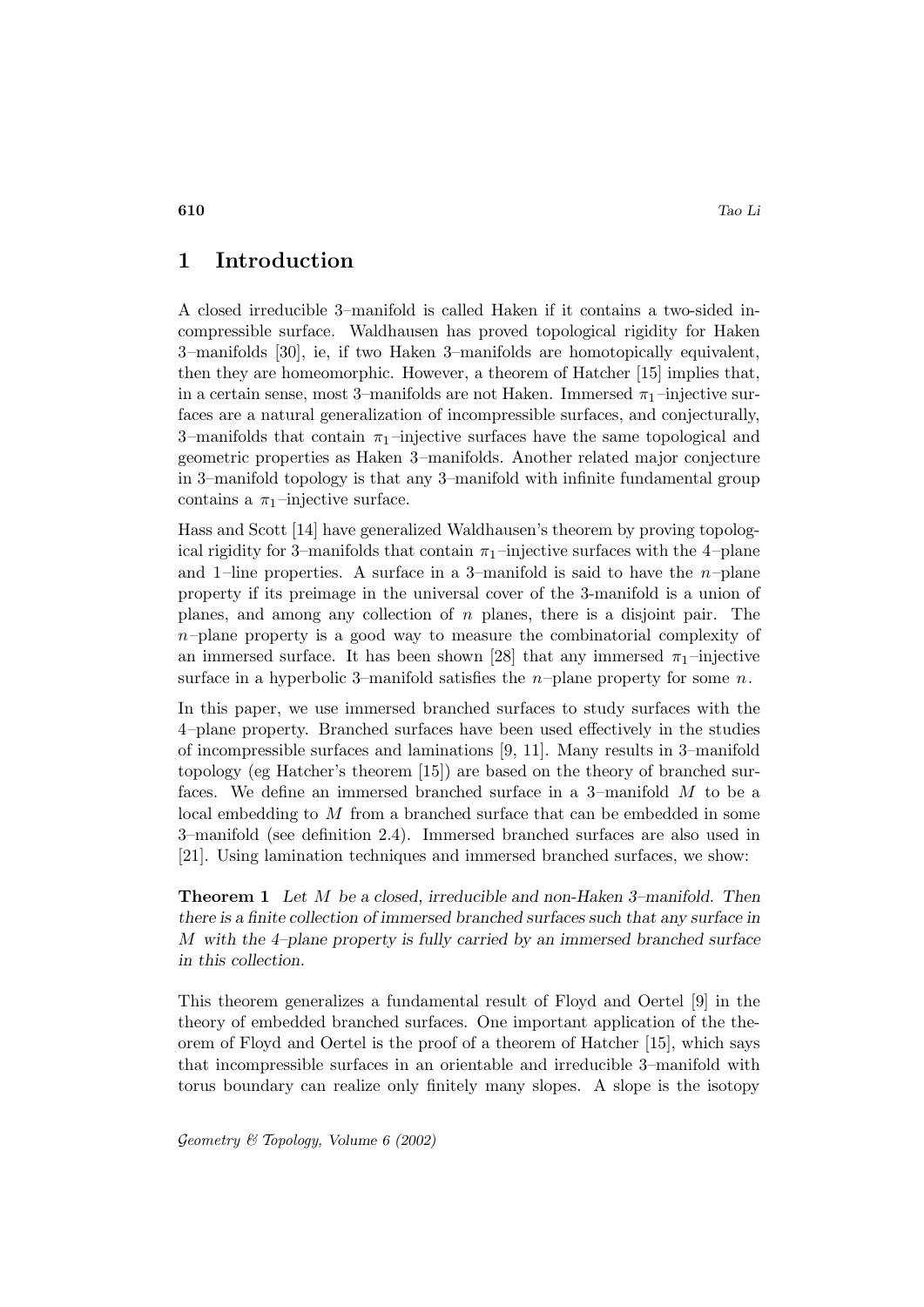class of a nontrivial simple closed curve in a torus. We say that a surface in a 3–manifold with torus boundary can realize a slope s if the boundary of this surface consists of simple closed curves with slope s in the boundary torus of the 3–manifold. If an immersed surface can realize a slope s, then it extends to a closed surface in the closed manifold obtained by Dehn filling along the slope s. However, Hatcher's theorem is not true for immersed  $\pi_1$ -injective surfaces in general, since there are many 3–manifolds [2, 26, 3, 22] in which  $\pi_1$ –injective surfaces can realize infinitely many slopes, and in some cases, can realize every slope. Using Theorem 1, we will show that surfaces with the 4–plane property are, in a sense, like incompressible surfaces. Note that many 3–manifolds satisfy the hypotheses in Theorems 2 and 3, such as hyperbolic punctured-torus bundles [7, 8] and hyperbolic 2–bridge knot complements [16].

**Theorem 2** *Let* M *be an orientable and irreducible 3–manifold whose boundary is an incompressible torus, and let* H *be the set of injective surfaces that are embedded along their boundaries and satisfy the 4–plane property. Suppose that* M *does not contain any nonperipheral closed (embedded) incompressible surfaces. Then the surfaces in* H *can realize only finitely many slopes.*

Aitchison and Rubinstein have shown that if a 3–manifold has a nonpositive cubing, then it contains a surface with the 4–plane and 1–line properties [1], and hence topological rigidity holds for such 3–manifolds. Nonpositive cubings, which were first introduced by Gromov [12], are an important example of  $CAT(0)$  structure. A 3-manifold is said to admit a nonpositive cubing if it is obtained by gluing cubes together along their square faces under the following conditions: (1) For each edge, there are at least four cubes sharing this edge; (2) for each vertex, in its link sphere, any simple 1–cycle consisting of no more than three edges must consist of exactly three edges, and must bound a triangle. Mosher [23] has shown that if a 3–manifold has a nonpositive cubing, then it satisfies the weak hyperbolization conjecture, ie, either it is negatively curved in the sense of Gromov or its fundamental group has a  $\mathbb{Z} \oplus \mathbb{Z}$  subgroup.

Nonpositively cubed 3–manifolds have very nice topological and geometric properties. A natural question, then, is how large the class of such 3–manifolds is. Aitchison and Rubinstein have constructed many examples of such 3–manifolds, and only trivial examples, such as manifolds with finite fundamental groups, were known not to admit such cubings. At one time, some people believed that every hyperbolic 3–manifold admits a nonpositive cubing. In this paper, we give the first nontrivial examples of 3–manifolds, in particular, the first examples of hyperbolic 3–manifolds that cannot admit any nonpositive cubings. In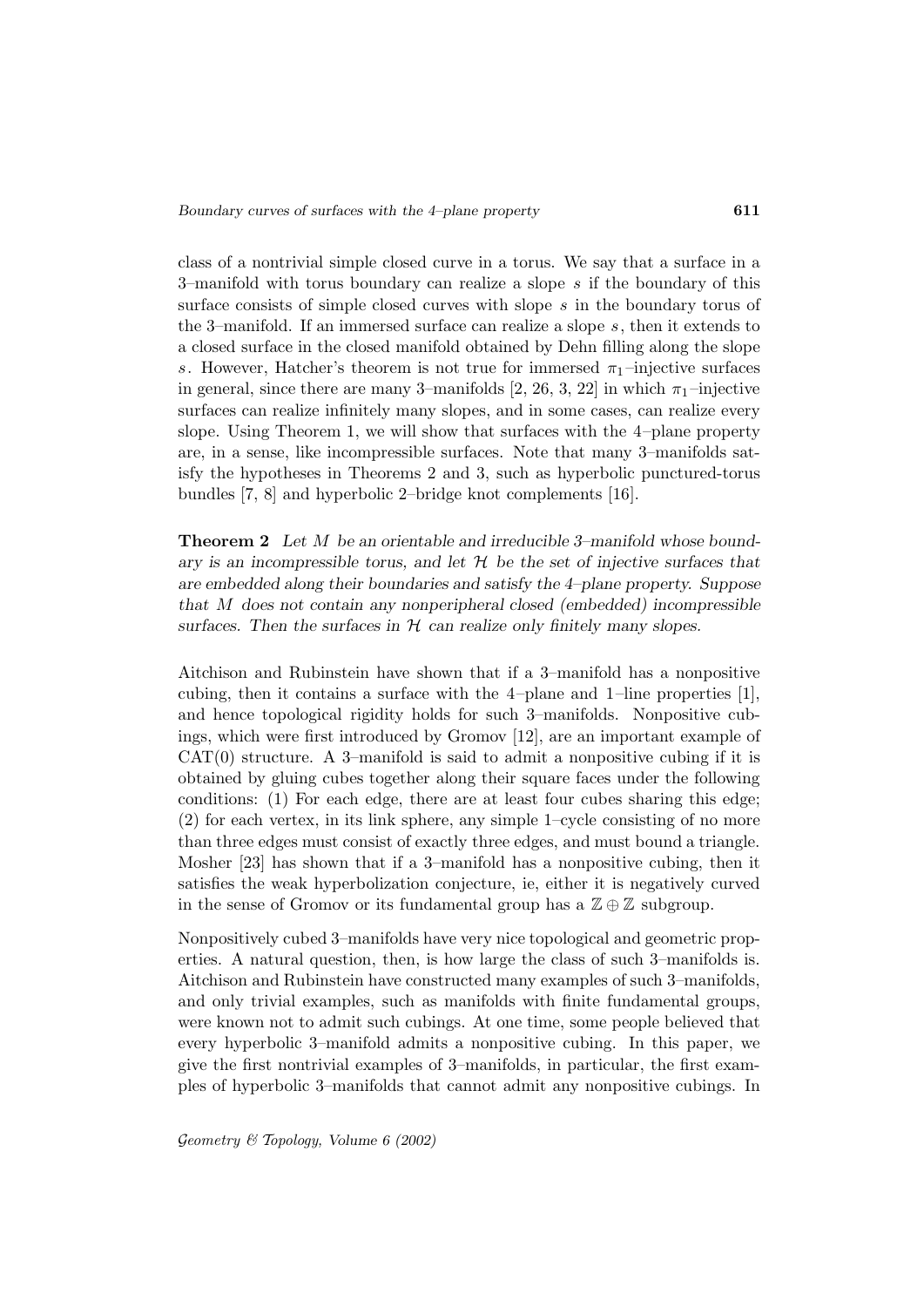fact, Theorem 3 says that, in a certain sense, most 3–manifolds do not have such a cubing.

**Theorem 3** *Let* M *be an orientable and irreducible 3–manifold whose boundary is an incompressible torus. Suppose that* M *does not contain any closed nonperipheral (embedded) incompressible surfaces. Then only finitely many Dehn fillings on* M *can yield 3–manifolds that admit nonpositive cubings.*

**Acknowledgments** This paper is a part of my thesis. I would like to thank my advisor Dave Gabai, who introduced this subject to me, for many very helpful conversations. I am also very grateful to Yanglim Choi for a series of meetings about his thesis and for his work on immersed branched surfaces.

## **2 Hatcher's trick**

A branched surface in a 3–manifold is a closed subset locally diffeomorphic to the model in Figure 2.1 (a). A branched surface is said to carry a surface (or lamination) S if, after homotopies, S lies in a fibered regular neighborhood of B (as shown in Figure 2.1 (b)), which we denote by  $N(B)$ , and is transverse to the interval fibers of  $N(B)$ . We say that S is fully carried by a branched surface B if it meets every interval fiber of  $N(B)$ . A branched surface B is said to be incompressible if it satisfies the following conditions: (1) The horizontal boundary of  $N(B)$ , which we denote by  $\partial_h N(B)$ , is incompressible in the complement of  $N(B)$ , and  $\partial_h N(B)$  has no sphere component; (2) B does not contain a disk of contact; (3) there is no monogon (see [9] for details).



Figure 2.1

**Theorem 2.1** (Floyd–Oertel) *Let* M *be a compact irreducible 3–manifold with incompressible boundary. Then there are finitely many incompressible*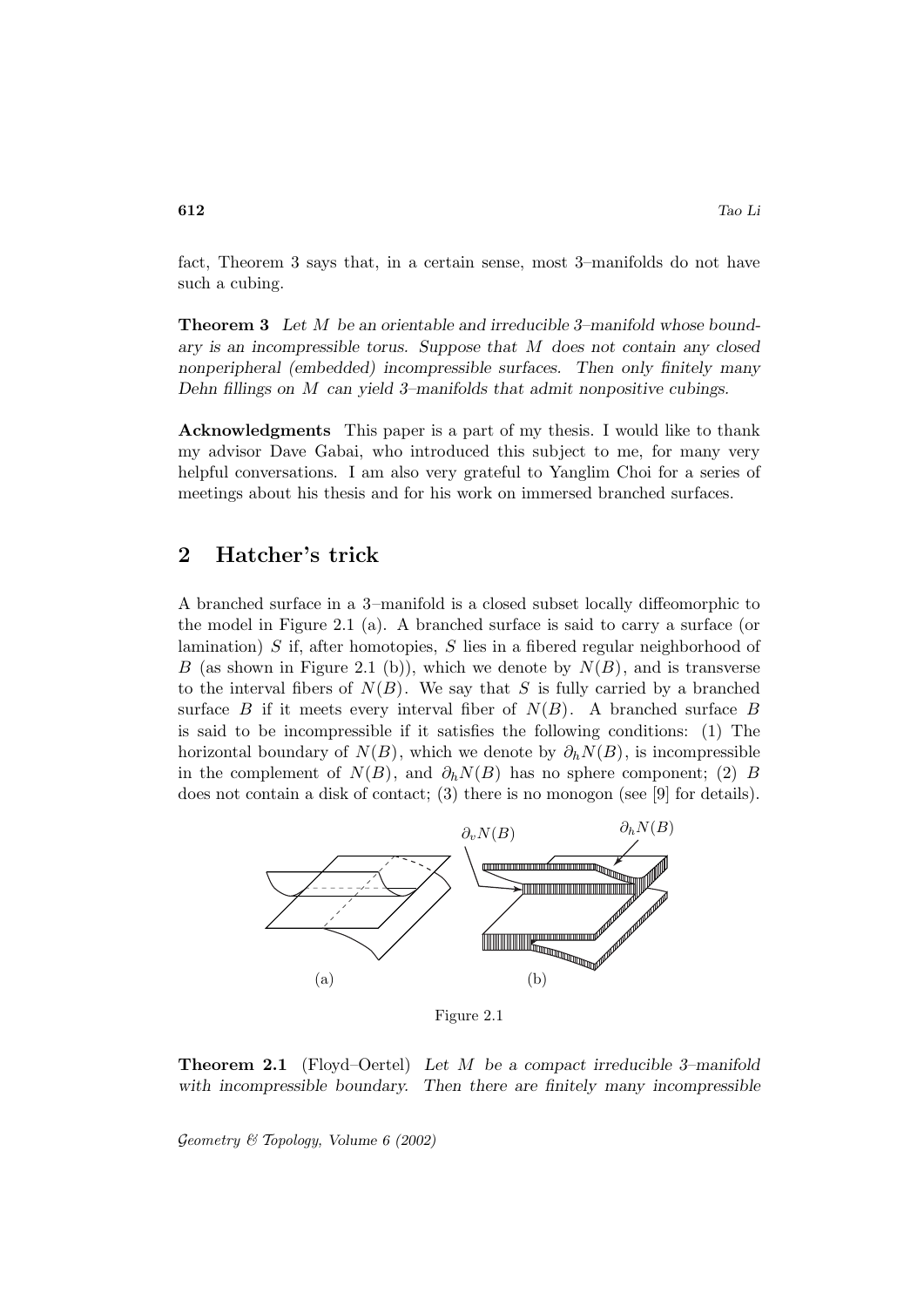*branched surfaces such that every incompressible and* ∂*–incompressible surface is fully carried by one of these branched surfaces. Moreover, any surface fully carried by an incompressible branched surface is incompressible and* ∂*– incompressible.*

Using this theorem and a simple trick, Hatcher has shown [15] that given a compact, irreducible and orientable 3–manifold  $M$  whose boundary is an incompressible torus, incompressible and  $\partial$ –incompressible surfaces in M can realize only finitely many boundary slopes. An immediate consequence of Hatcher's theorem is that if  $M$  contains no closed nonperipheral incompressible surfaces, then all but finitely many Dehn fillings on  $M$  yield irreducible and non-Haken 3–manifolds. To prove Hatcher's theorem, we need the following lemma [15].

**Lemma 2.2** (Hatcher) *Let* T *be a torus and* τ *be a train track in* T *that fully carries a union of disjoint and nontrivial simple closed curves. Suppose that*  $\tau$  *does not bound a monogon. Then*  $\tau$  *is transversely orientable.* 

In Theorem 2.1, if  $\partial M$  is a torus, the boundaries of those incompressible branched surfaces are train tracks that satisfy the hypotheses in Lemma 2.2. This lemma together with a trick of Hatcher prove the following.

**Theorem 2.3** (Hatcher) *Let* M *be a compact, orientable and irreducible 3– manifold whose boundary is an incompressible torus. Suppose that*  $(B, \partial B)$  ⊂  $(M, \partial M)$  *is an incompressible branched surface. If*  $S_1$  *and*  $S_2$  *are two embedded surfaces fully carried by* B, then  $\partial S_1$  *and*  $\partial S_2$  *have the same slope in the torus* ∂M *. Moreover, the incompressible and* ∂*–incompressible surfaces in* M *can realize only finitely many slopes.*

**Proof** Since M is orientable, the normal direction of ∂M and the transverse orientation of  $\partial B$  uniquely determine an orientation for every curve carried by  $\partial B$ . Since  $S_i$  is fully carried by B, every component of  $\partial S_i$   $(i = 1 \text{ or } 2)$  with this induced orientation represents the same element in  $H_1(\partial M)$ . If  $\partial S_1$  and  $\partial S_2$  have different slopes, they must have a nonzero intersection number. There are two possible configurations for the induced orientations of  $\partial S_1$  and  $\partial S_2$  at endpoints of an arc  $\alpha$  of  $S_1 \cap S_2$ , as shown in Figure 2.2. In either case, the two ends of  $\alpha$  give points of  $\partial S_1 \cap \partial S_2$  with opposite intersection numbers. Thus, the intersection number  $\partial S_1 \cdot \partial S_2 = 0$ . So, they must have the same slope. The last assertion of the theorem follows from the theorem of Floyd and Oertel.  $\square$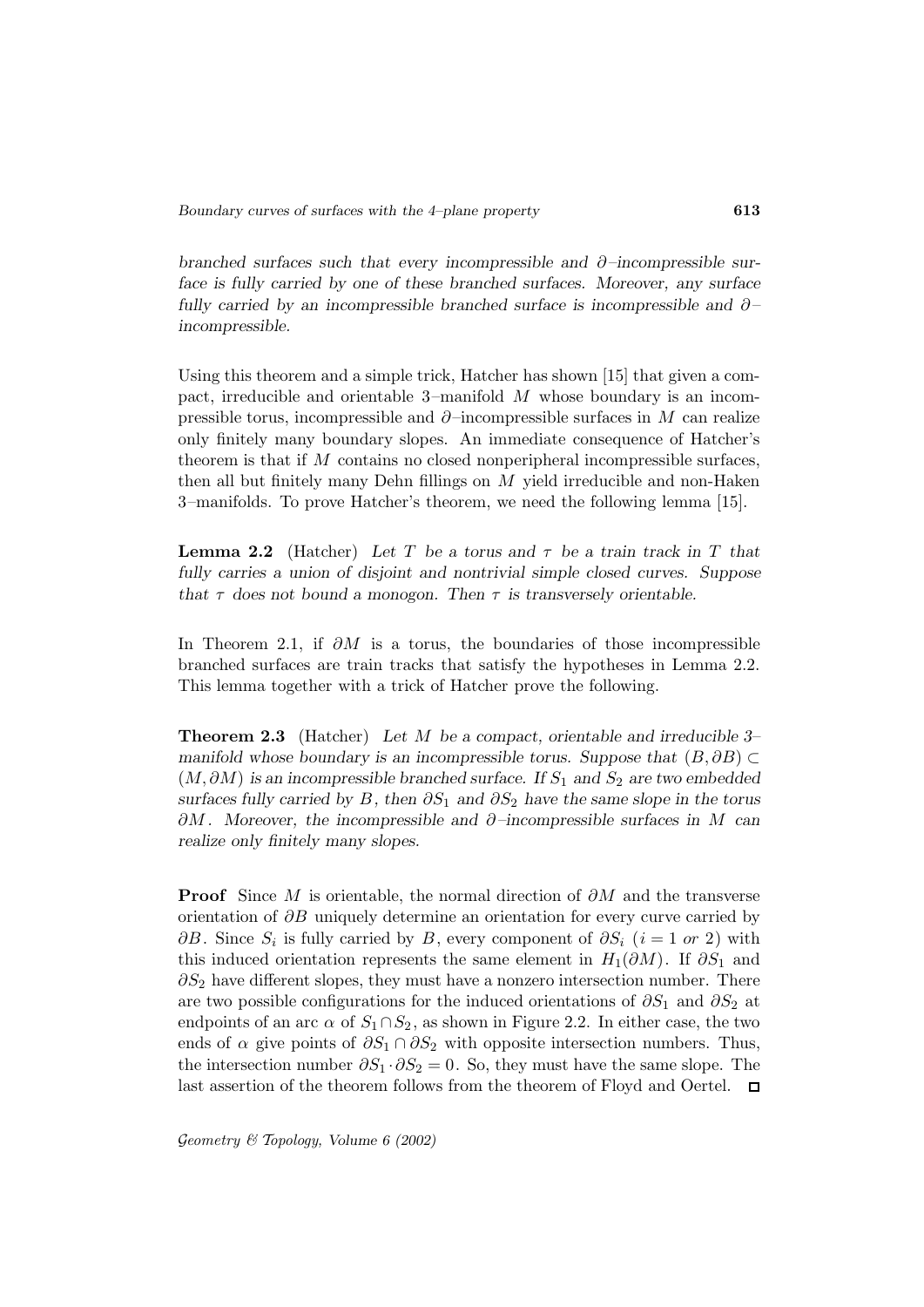**614** *Tao Li*



Figure 2.2

In order to apply the trick of intersection numbers in the proof of Hatcher's theorem, we do not need the surfaces  $S_1$  and  $S_2$  to be embedded. In fact, if  $S_1$  and  $S_2$  are immersed  $\pi_1$ -injective surfaces that are embedded along their boundaries and transversely intersect the interval fibers of  $N(B)$ , then  $\partial S_1$ and  $\partial S_2$  must have the same slope by the same argument. This is the starting point of this paper. In fact, even the branched surface B can be immersed. An obstruction to applying Hatcher's trick is the existence of a local picture as in Figure 2.3 in B. Next, we will give our definition of immersed branched surfaces so that we can apply Hatcher's trick to immersed surfaces.



Figure 2.3

**Definition 2.4** Let B be a branched surface properly embedded in some compact 3–manifold, ie, the local picture of B in this manifold is as in Figure 2.1 (a). Let  $i: B \to M$  (respectively  $i: N(B) \to M$ ) be a map from B (respectively  $N(B)$ ) to a 3-manifold M. We call  $i(B)$  an *immersed branched surface* in M if the map i is a local embedding. An immersed surface  $j: S \to M$  (or simply S) is said to be *carried* by  $i(B)$  (or B) if, after some homotopy in M,  $j = i \circ h$ , where  $h: S \to N(B)$  is an embedding and  $h(S)$  is transverse to the interval fibers of  $N(B)$ . We say that it is *fully carried* by  $i(B)$  if  $h(S)$  transversely intersects every  $I$ -fiber of  $N(B)$ .

If  $i: B \to M$  is an immersed branched surface, then  $i(B)$  contains no local picture as in Figure 2.3 by definition. The following proposition is an extension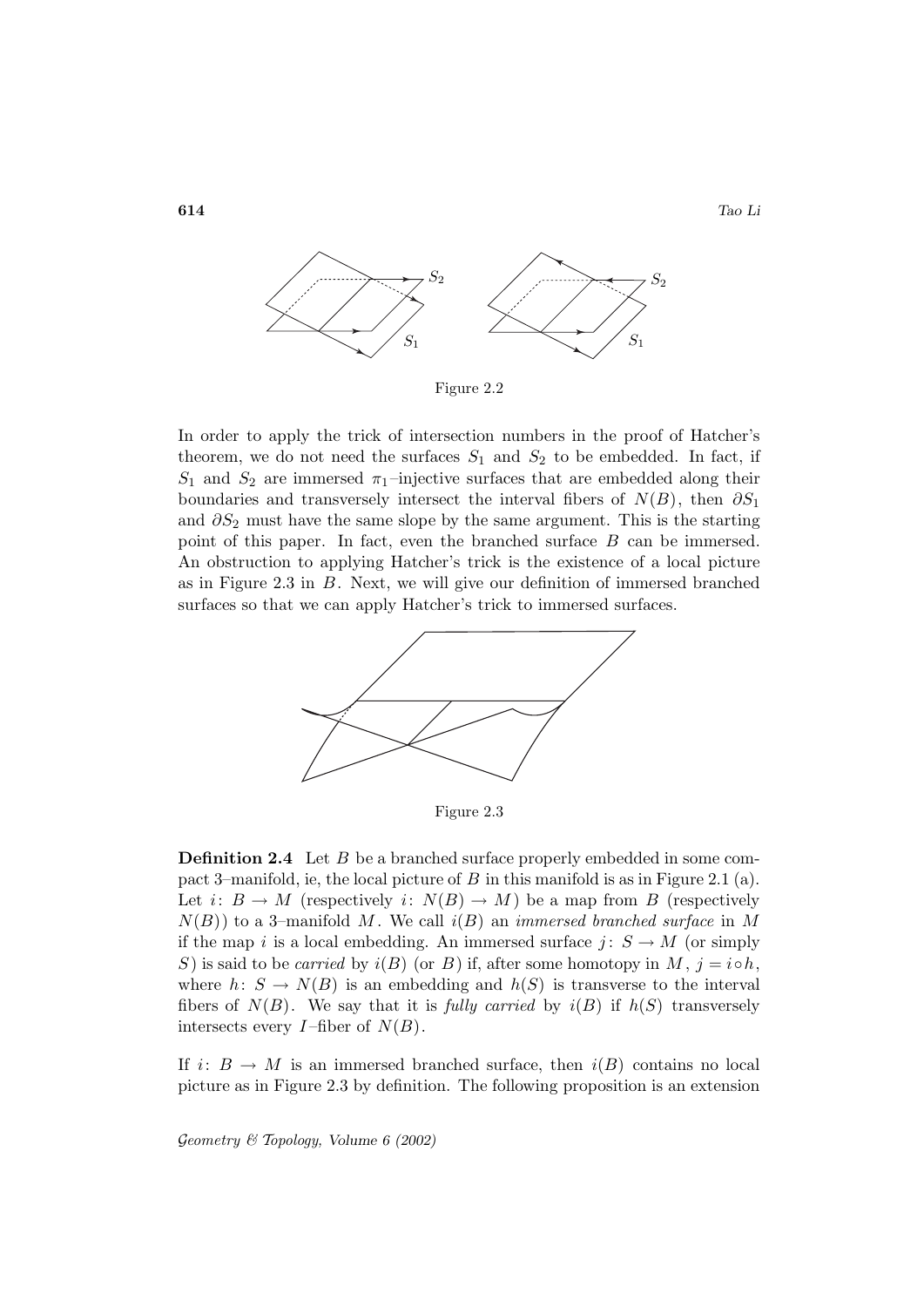of Hatcher's theorem, and its proof is simply an application of Hatcher's trick to immersed branched surfaces.

**Proposition 2.5** *Let* M *be a compact, orientable and irreducible 3–manifold whose boundary is an incompressible torus. Let*  $S_1$  *and*  $S_2$  *be immersed*  $\pi_1$ *injective surfaces fully carried by an immersed branched surface*  $i: B \to M$ . *Suppose that*  $i|_{\partial B}$  *is an embedding and*  $i(\partial B)$  *does not bound a monogon. Then*  $\partial S_1$  *and*  $\partial S_2$  *have the same slope.* 

## **3 Cross disks**

We have seen in section 2 that Hatcher's trick can be applied to immersed branched surfaces. However, we also need finiteness of the number of branched surfaces, as in the theorem of Floyd and Oertel, to get interesting results. This is impossible in general because there are many examples of 3–manifolds in which immersed  $\pi_1$ -injective surfaces can realize infinitely many slopes. In this section, we will show that one can generalize the theorem of Floyd and Oertel to immersed surfaces with a certain property and such immersed surfaces can realize only finitely many slopes.

Using normal surface theory, it is very easy to get finiteness (of the number of branched surfaces) in the case of embedded incompressible surfaces. For any triangulation of a 3–manifold, an incompressible surface can be put in Kneser– Haken normal form [20, 13]. There are 7 types of normal disks in a tetrahedron, 4 triangular types and 3 quadrilateral types. By identifying all the normal disks (in the intersection of the surface with a tetrahedron) of the same type to a branch sector, we can naturally construct a branched surface fully carrying this embedded normal surface, and the finiteness follows from the compactness of the 3–manifold (see [9] for details). However, in the case of immersed surfaces, we cannot do this, although immersed  $\pi_1$ -injective surfaces can also be put in normal form. If we simply use the construction in [9] and identify all the normal disks (in an immersed surface) of the same type to a branch sector, we may get a local picture like that in Figure 2.3, which makes Hatcher's argument fail.

Suppose that S is a  $\pi_1$ -injective surface in a 3-manifold M with a triangulation T. Using normal surface theory, we can put S in normal form. Let M be the universal cover of M,  $\pi: \widetilde{M} \to M$  be the covering map,  $\widetilde{S} = \pi^{-1}(S)$ , and T be the induced triangulation of M. For any arc  $\alpha$  in M (or M) whose interior does not intersect the 1–skeleton  $\mathcal{T}^{(1)}$ , we define the *length* of  $\alpha$  to be  $|int(\alpha) \cap T^{(2)}|$ , where  $int(E)$  denotes the interior of E and  $|E|$  denotes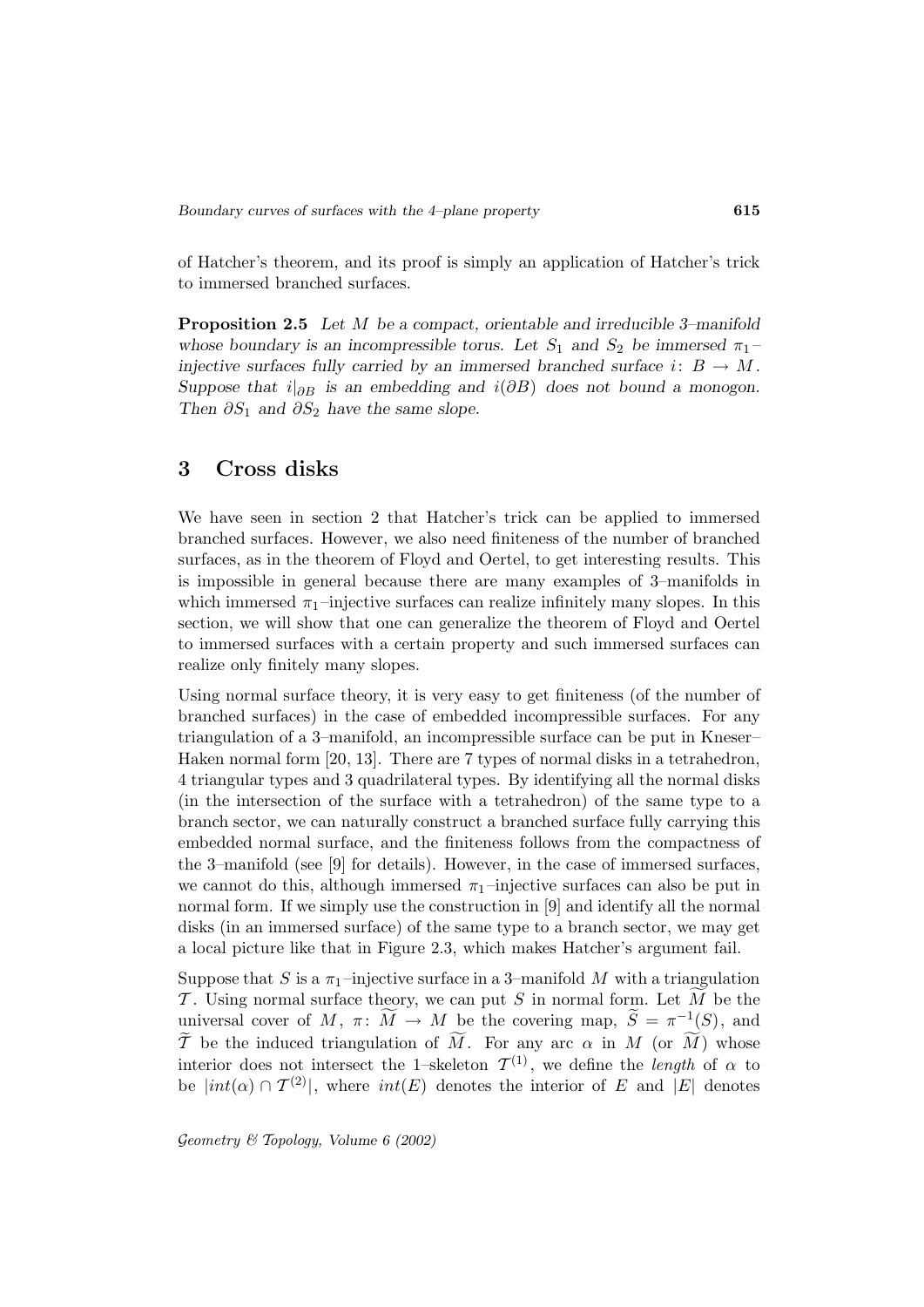the number of connected components of  $E$ . Moreover, we define the *distance* between points x and y,  $d(x, y)$ , to be the minimal length of all such arcs connecting  $x$  to  $y$ . In this paper, we will always assume our curves do not intersect the 1–skeleton of the triangulation, and we always use the distance defined above unless specified.

Let  $f: F \to M$  be an immersed surface. We define the *weight* of  $f(F)$  to be  $|f^{-1}(T^{(1)})|$ . A normal (immersed) surface  $f: F \to M$  is said to have least weight if  $|f^{-1}(\mathcal{T}^{(1)})|$  is minimal in the homotopy class of f. Let  $f: (F, \partial F) \to$  $(M, \partial M)$  ( $F \neq S^2$  or  $P^2$ ) be a  $\pi_1$ -injective map, and  $M_F$  be the cover of M such that  $\pi_1(M_F)$  equals  $f_*(\pi_1(F))$ . We will suppose that the lift of f into  $M_F$ is an embedding (note that this is automatic if  $f$  is least area in the smooth or PL sense [14, 18]). Thus, the preimage of  $f(F)$  in M consists of an embedded simply connected surface  $\Pi$  which covers F in  $M_F$  and the translates of  $\Pi$ by  $\pi_1(M)$ . We say f has the *n–plane property* if, given any collection of *n* translates of  $\Pi$ , there is always a disjoint pair. We say that  $\Pi$  above has *least* weight if every disk in  $\Pi$  has least weight among all the disks in  $M$  with the same boundary. It follows from Theorem 5 of [18] or Theorem 3.4 of [10] that f can be chosen so that  $\Pi$  has least weight, and hence any translate of  $\Pi$  has least weight. By Theorem 8 of [18] (or Theorem 6.3 of [10]), if there is a map  $q$ in the homotopy class of f having the n–plane property, then we can choose  $f$ so that f is a normal surface with least weight,  $\Pi$  has least weight, and f also has the *n*-plane property. Note that  $F$  may be a surface with boundary and Π may not be a plane R<sup>2</sup> , but since the interior of Π is a plane, to simplify notation, we will call each translate of  $\Pi$  a plane in the preimage of  $f(F)$  (in M) throughout this paper.

A normal homotopy is defined to be a smooth map  $H: F \times [0,1] \to M$  so that for each  $t \in [0,1]$ , the surface  $F_t$  given by  $H|_{F \times \{t\}}$  is a normal surface. Note that the weight of  $F_t$  is fixed in a normal homotopy.

In this paper, we will assume that our 3–manifolds are compact and irreducible, and our immersed surfaces, when restricted to the boundary, are embedded. We will also assume that our injective surfaces are normal and have least weight, and any plane in their preimages in the universal cover of the 3–manifold also has least weight. To simplify notation, we will not distinguish  $f: F \to M$ , F and  $f(F)$  unless necessary, and we will always denote the preimage of  $f(F)$  in the universal cover  $M$  by  $F$  throughout this paper.

**Definition 3.1** Let  $f: F \to M$  be a  $\pi_1$ -injective and least weight normal surface, and  $\Pi$  be a plane in the preimage of  $f(F)$  in M as above. Each plane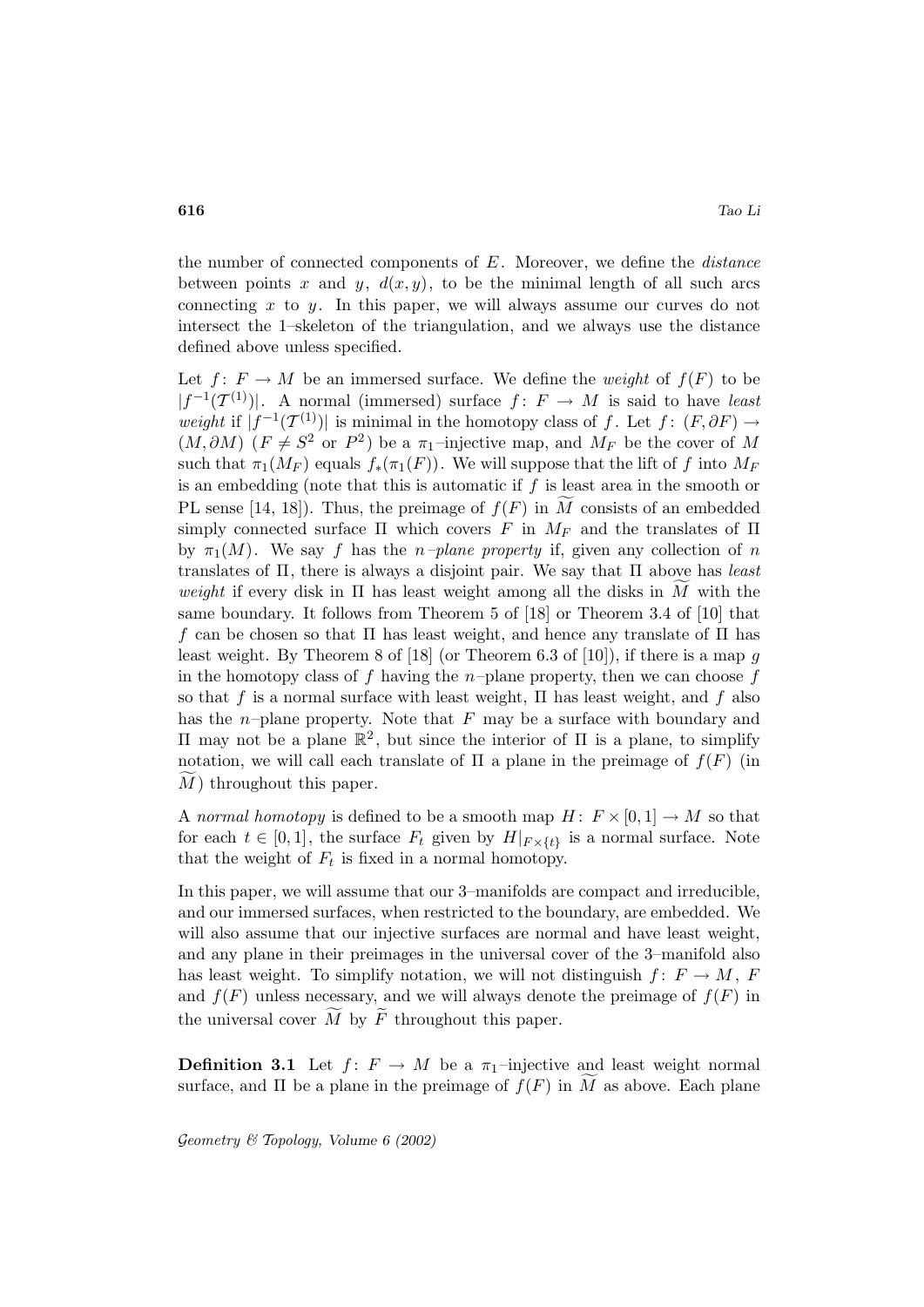in the preimage of  $f(F)$  in M is a translate of  $\Pi$  by an element in  $\pi_1(M)$ . Let  $F_1$  and  $F_2$  be two such planes in M. Suppose that  $D_1$  and  $D_2$  are two embedded subsurfaces in  $F_1$  and  $F_2$  respectively. We say that  $D_1$  and  $D_2$  are parallel if there is a normal homotopy  $H: D \times I \to M$  such that  $H(D, 0) = D_1$ ,  $H(D, 1) = D_2$ ,  $H|_{D \times \{t\}}$  is an embedding for each  $t \in I$ , and H fixes the 2skeleton, ie, if  $H(x, y) \in \tilde{\mathcal{T}}^{(i)}$  then  $H(x, I) \subset \tilde{\mathcal{T}}^{(i)}$   $(i = 1, 2)$ . We call  $D_1 \cup D_2$ a cross disk if  $D_1$  and  $D_2$  are parallel disks,  $F_1 \neq F_2$ , and  $F_1 \cap F_2 \neq \emptyset$ . We call  $D_i$  (i = 1, 2) a component of the cross disk  $D_1 \cup D_2$ . Let H be the normal homotopy above. We call  $H(p, 0) \cup H(p, 1)$  a pair of points (respectively arcs, disks) in the cross disk, for any point (respectively arc, disk)  $p$  in  $D$ . A cross disk  $D_1 \cup D_2$  (or the disk  $D_1$ ) is said to have *size* at least R if there exists a point  $x \in D_1$  such that  $length(\alpha) \geq R$  for any normal arc  $\alpha \subset D_1$  connecting x to  $\partial D_1 - \partial M$ , and we call the normal disk of  $T \cap D_1$  that contains x a center of the cross disk, where  $T$  is a tetrahedron in the triangulation. To simplify notation, we also call  $\pi(D_1 \cup D_2)$  a cross disk and call the image (under the map  $\pi$ ) of a pair of points (respectively arcs, disks) in  $D_1 \cup D_2$  a pair of points (respectively arcs, disks) in the cross disk, where  $\pi$ :  $M \to M$  is the covering map.

We denote by  $\mathcal F$  the set of  $\pi_1$ –injective,  $\partial$ –injective and least weight surfaces in M whose boundaries are embedded in  $\partial M$ . Let  $\mathcal{F}_R = \{F \in \mathcal{F} : \text{there are no}\}$ cross disks of size R in  $F$ , where F is the preimage of F in M. The following lemma is due to Choi [5].

**Lemma 3.2** *There is a finite collection of immersed branched surfaces such* that every surface in  $\mathcal{F}_R$  is fully carried by an immersed branched surface in *this collection.*

**Proof** Let T be a tetrahedron in the triangulation T of M and  $d_i \,\subset F \cap T$ be a normal disk  $(i = 1, 2, 3)$ , where  $F \in \mathcal{F}_R$ . Suppose that  $\widetilde{T}$  is a lift of T in M,  $d_i$  is a lift of  $d_i$  in T, and  $F_i$  is the plane in F that contains  $d_i$  $(i = 1, 2, 3)$ , where F is the preimage of F in M. We call  $D_N(d_i) = \{x \in F_i :$  $d(x, p) \leq N$ , where  $p \in d_i$  a surface of radius N with center  $d_i$ . Note that, topologically,  $D_N(d_i)$  may not be a disk under this discrete metric.

Next, we will define an equivalence relation. We say that  $d_1$  is *equivalent* to  $d_2$ if  $D_{kR}(d_1)$  is parallel to  $D_{kR}(d_2)$  and  $F_1 \cap F_2 = \emptyset$  (or  $F_1 = F_2$ ), where k is fixed. We assume that k is so large that  $D_{kR}(d_i)$  contains a subdisk of size R whose center is  $d_i$  ( $i = 1, 2$ ). Note that, since M is compact and every plane in F has least weight, k can be chosen to be independent of the choices of  $F \in \mathcal{F}_R$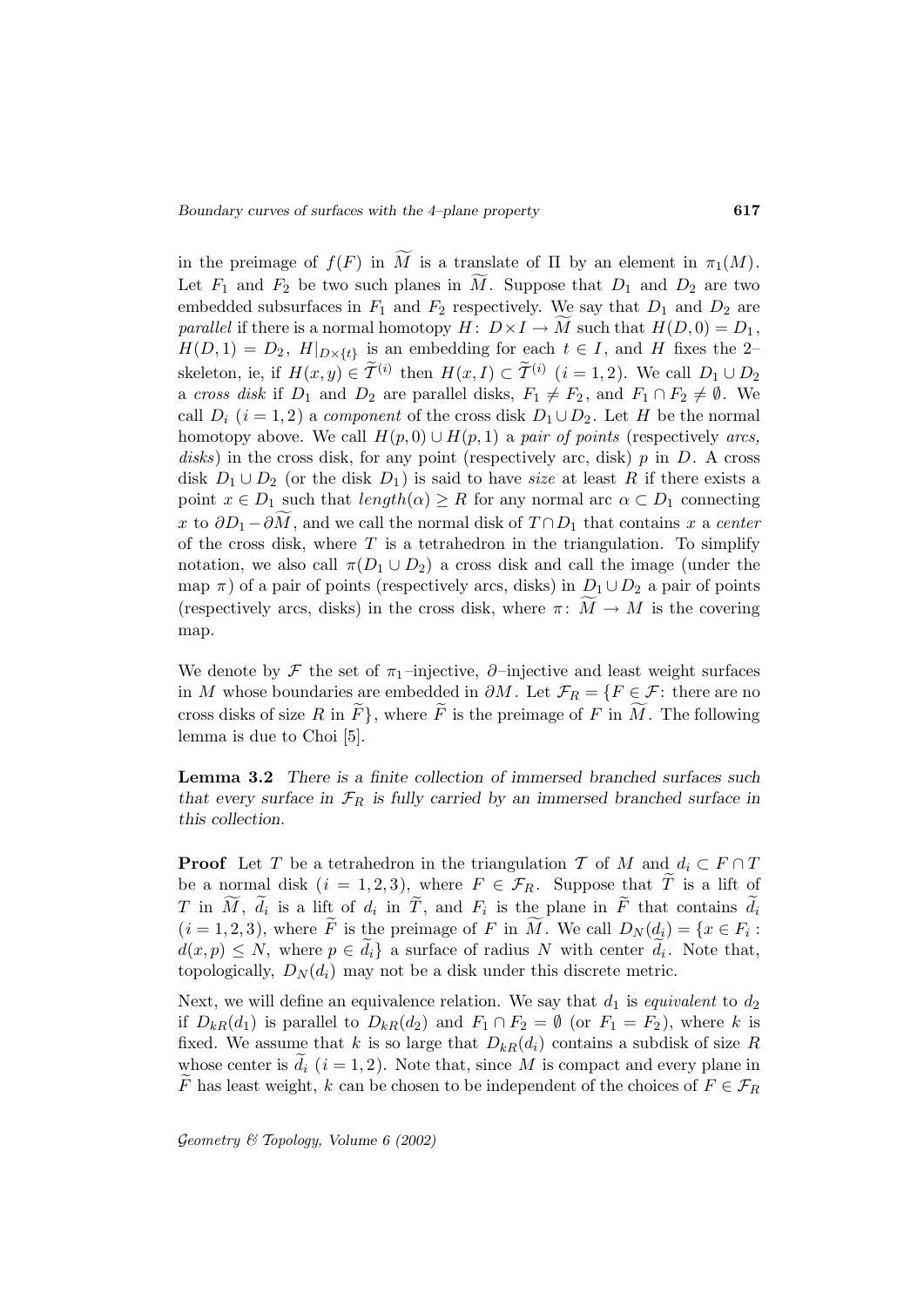and the normal disk  $d_i \subset F$ , ie, k depends only on R and the triangulation of M. Suppose that there are three normal disks  $d_1, d_2$  and  $d_3$  in  $F \cap T$  so that  $d_1$  is equivalent to  $d_2$  and  $d_2$  is equivalent to  $d_3$ . Then  $D_{kR}(d_1)$  is parallel to  $D_{kR}(d_3)$  by definition. If  $F_1 \neq F_3$  and  $F_1 \cap F_3 \neq \emptyset$ , by the assumption on k, there is a cross disk of size R that consists of two disks from  $F_1$  and  $F_3$ . This contradicts the hypothesis that  $F \in \mathcal{F}_R$ . Thus  $d_1$  is equivalent to  $d_3$ , and the equivalence relation is well-defined.

Since  $M$  is compact, for any normal disk  $d$  in  $M$ , the number of nonparallel (embedded) normal surfaces of radius  $kR$  (with center d) is bounded by a constant C that depends only on kR and the triangulation of M. As there are no cross disks of size R, if  $D_{kR}(d_1)$  is parallel to  $D_{kR}(d_2)$ , then  $d_1$  and  $d_2$  must be equivalent. Thus, there are at most  $C$  equivalence classes among the normal disks of  $F \cap T$  with the same disk type, and hence we can divide the disks in  $F \cap T$  for each T into at most 7C equivalence classes, since there are 7 different types of normal disks in a tetrahedron. For any tetrahedron  $T$ , suppose there are  $C_T$  ( $C_T \leq 7C$ ) equivalence classes in  $F \cap T$ . We put  $C_T$  products  $D_i \times I$  $(i = 1, \ldots, C_T)$  in T such that  $D_i \times \{t\}$  is a normal disk and the normal disks of  $F \cap T$  in the same equivalence class lie in the same product  $D_i \times I$ . Along  $\mathcal{T}^{(2)}$ , we can glue these products  $D_i \times I$ 's together according to the equivalence classes, as in the construction of embedded branched surfaces in [9]. In fact, we can abstractly construct a branched surface B and a map  $f: N(B) \to M$  such that, for any tetrahedron T,  $f(\partial_v N(B)) \subset T^{(2)}$  and  $f(N(B) - p^{-1}(L)) \cap T$  is exactly the union of the products  $int(D_i) \times I$ 's in T, where L is the branch locus of B, p:  $N(B) \to B$  is the map that collapses every interval fiber of  $N(B)$  to a point, and  $int(D_i)$  denotes the interior of  $D_i$ . By our construction, B does not contain a local picture like that in Figure 2.3, and hence it can be embedded in some 3–manifold  $[6]$ . Since the number of equivalence classes is bounded by a constant, there are only finitely many such immersed branched surfaces that fully carry surfaces in  $\mathcal{F}_R$ . П

**Corollary 3.3** *Suppose* M *is a compact, orientable, irreducible 3–manifold* whose boundary is an incompressible torus. Then the surfaces in  $\mathcal{F}_R$  can realize *only finitely many slopes.*

**Proof** Suppose that  $F_1, F_2 \in \mathcal{F}_R$  are fully carried by the same immersed branched surface  $f: B \to M$ . To simplify notation, we will also denote by f the corresponding map from  $N(B)$  to M. Since the surfaces in  $\mathcal{F}_R$  are embedded along their boundaries, after some normal homotopy if necessary, we can assume that  $f|_{\partial B}$  is an embedding. Since the surfaces in  $\mathcal{F}_R$  are  $\pi_1$ injective, the horizontal boundary of  $f(N(B)) \cap \partial M$  does not contain any trivial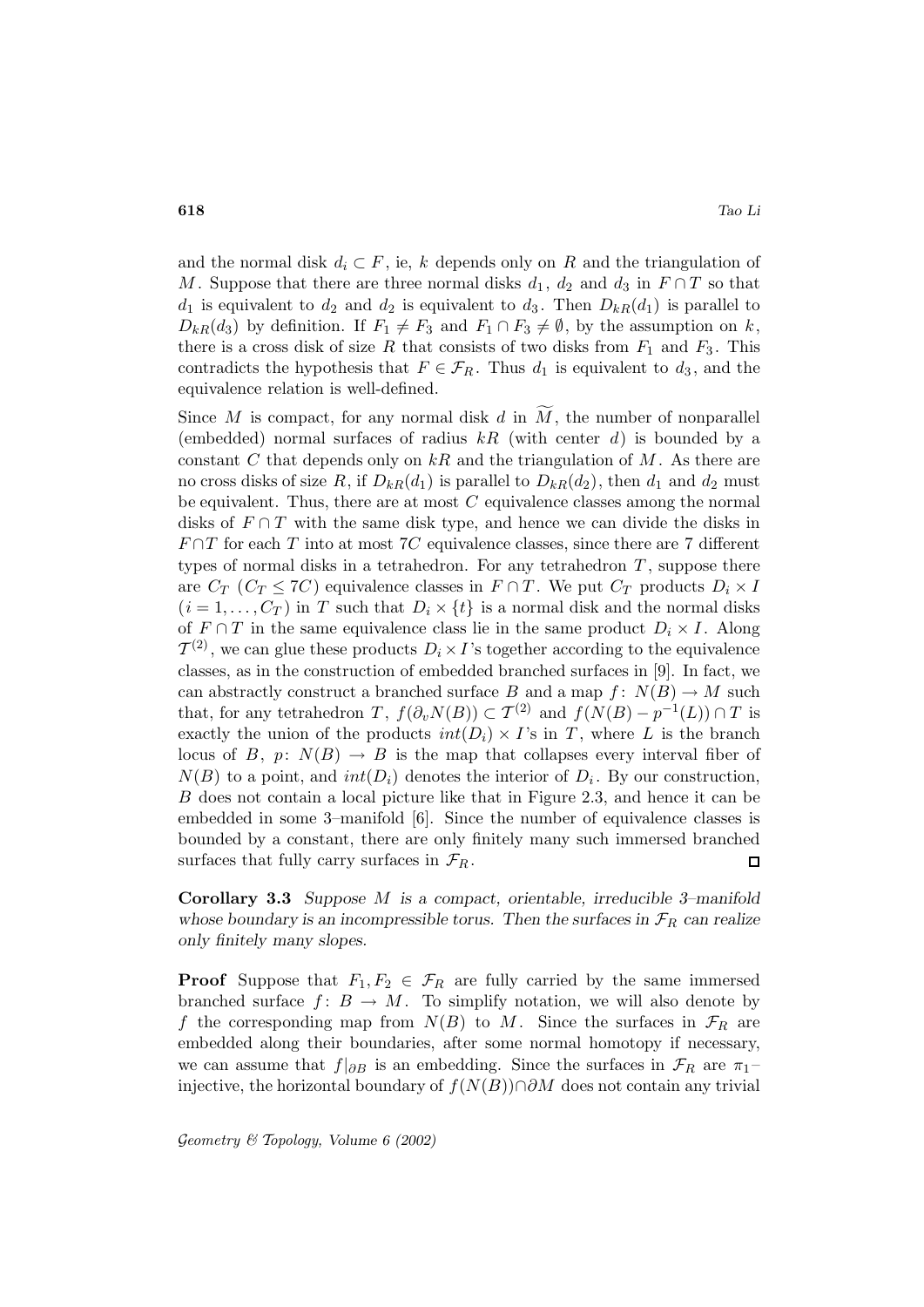circle component. Because of Lemma 3.2 and Proposition 2.5, we only need to show that  $f(\partial B)$  does not bound a monogon in  $\partial M$ . We will show next that the existence of a monogon in  $\partial M$  contradicts our assumption that our immersed surfaces have least weight. The proof is essentially the same as an argument in [9] for embedded branched surfaces.

Since  $f|_{\partial B}$  is an embedding, to simplify notation, we do not distinguish ∂B and  $f(\partial B)$ , and denote  $f(N(\partial B))$  by  $N(\partial B)$ , where  $N(\partial B)$  is a fibered neighborhood of the train track  $\partial B$ . By our definition of immersed branched surface, we can assume that  $F_1 \subset f(N(B))$  and  $f^{-1}(F_1)$  is an embedded surface fully carried by  $N(B)$ .

Suppose that  $D \subset \partial M$  is a monogon, ie,  $\partial D = \alpha \cup \beta$ , where  $\alpha$  is a vertical arc of  $\partial_n N(\partial B)$  and  $\beta \subset \partial_h N(\partial B)$ . The component of  $f(\partial_n N(B))$  that contains  $\alpha$  is a rectangle E whose boundary consists of two vertical arcs  $\alpha, \alpha'$  in  $\partial M$  and two arcs  $\gamma$ ,  $\gamma'$  in  $f(\partial_v N(B) \cap \partial_h N(B))$ . Since  $F_1$  is fully carried by  $f: B \to M$ , after some normal homotopy, we may assume that E is embedded,  $\partial_h N(\partial B) \subset \partial F_1$ , and  $\gamma \cup \gamma' \subset F_1$ . Then  $\delta = \beta \cup \gamma \cup \gamma'$  is an arc in  $F_1$  with  $\partial \delta \subset \partial F_1 \subset \partial M$ , and  $\delta$  can be homotoped rel  $\partial \delta$  into  $\partial M$ . Since  $F_1$  is  $\partial$ -injective,  $\delta$  must be  $\partial$ -parallel in  $F_1$ . So, there is an arc  $\delta' \subset \partial F_1$  such that  $\delta \cup \delta'$  is a closed trivial curve in  $F_1$ . Suppose  $\delta \cup \delta'$  bounds a disk  $\Delta$  in  $F_1$ , which may not be embedded. Moreover,  $\alpha' \cup \delta'$  also bounds a disk  $D'$  in  $\partial M$ , since  $\alpha' \cup \delta'$  forms a homotopically trivial curve in M. So,  $D \cup E \cup \Delta \cup D'$  forms an immersed sphere in M. Since  $\pi_2(M)$  is trivial, we can homotope the sphere  $D \cup E \cup \Delta \cup D'$ (fixing  $E$ ) into  $E$ . After this homotopy, we get an immersed surface in the same homotopy class as  $F_1$  with less weight. This contradicts our least weight assumption on the surface  $F_1$ .

So,  $\partial B$  does not bound any monogon. By Proposition 2.5,  $\partial F_1$  and  $\partial F_2$  must have the same slope, and the corollary follows from Lemma 3.2.  $\Box$ 

### **4 Limits of cross disks**

Let  $H$  be the set of injective and least weight surfaces with the 4–plane property in M. If there is a number  $R \in \mathbb{R}$  such that  $\mathcal{H} \subset \mathcal{F}_R$ , by Corollary 3.3, the surfaces in  $H$  can realize only finitely many slopes. Suppose no such a number R exists. Then there must be a sequence of surfaces  $F_1, F_2, \ldots, F_n, \cdots \in \mathcal{H}$ such that, in the preimage of  $F_i$  in M (denoted by  $F_i$ ), there is a cross disk  $D_i = D'_i \cup D''_i$  of size at least i, where  $i \in \mathbb{N}$ . Since M is compact, after passing to a subsequence if necessary, we can assume that  $D_i'$  is parallel to a subdisk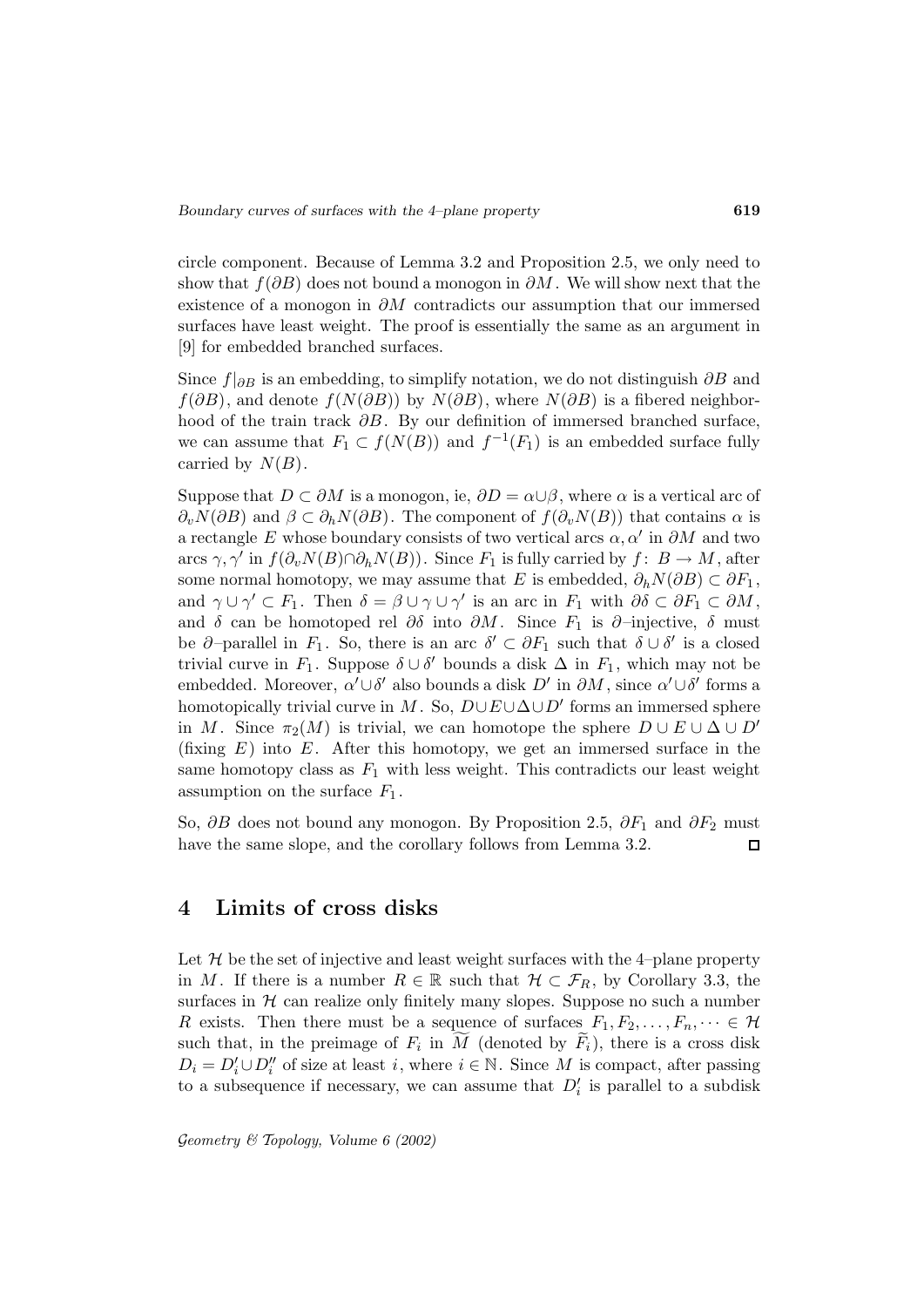$\Delta_i$  of  $D'_{i+1}$  and  $d(\partial \Delta_i - \partial M, \partial D'_{i+1} - \partial M) \geq 1$ , where  $d(x, y)$  denotes the distance. We also assume that  $\partial D_i'$  lies in the 2–skeleton.

**Proposition 4.1** *The intersection of*  $\pi(D_i)$  *with any tetrahedron does not contain two quadrilateral normal disks of different types, where*  $\pi$ :  $M \to M$  *is the covering map.*

**Proof** We know that any two quadrilateral normal disks of different types must intersect each other. Suppose that the intersection of  $\pi(D_i)$  with a tetrahedron contains two different types of quadrilateral normal disks. Let T be a lift of this tetrahedron in M. Then, in each of the two quadrilateral disk types, there is a pair of parallel normal disks in  $\tilde{F}_i \cap T$  that belong to different components of a cross disk. By the definition of cross disk, the two planes in  $\tilde{F}_i$  that contain the two parallel quadrilateral normal disks must intersect each other. Hence, the two different quadrilateral disk types give rise to 4 planes in  $\overline{F}_i$  intersecting each other. Note that, these 4 planes are different planes in  $\overline{F}_i$ , since each plane is embedded in  $M$  by our assumptions. This contradicts the 4-plane property.  $\Box$ 

Thus, as in [9], we can construct an embedded branched surface  $B_i$  in M such that  $\pi(D_i)$  lies in  $N(B_i)$  transversely intersecting every interval fiber of  $N(B_i)$ . In fact, for each normal disk type of  $\pi(D_i) \cap T$ , we construct a product  $\delta \times I$ , where T is a tetrahedron and  $\delta \times \{t\}$  is a normal disk of this disk type  $(t \in I)$ . Then, by Proposition 4.1, we can glue these products along  $\mathcal{T}^{(2)}$  naturally to get a fibered neighborhood of an embedded branched surface  $B_i$ , and  $\pi(D_i)$  can be isotoped into  $N(B_i)$  transversely intersecting every interval fiber of  $N(B_i)$ . Note that  $B_i$  may have nontrivial boundary. After some isotopy, we can assume that  $\partial_v N(B_i) \cap \mathcal{T}^{(1)} = \emptyset$  and  $N(B_i) \cap \mathcal{T}^{(2)}$  is a union of interval fibers of  $N(B_i)$ . By the definition of cross disk, we can also assume that every pair of points in the cross disk lies in the same I-fiber of  $N(B_i)$ .

**Proposition 4.2** N(Bi) *can be split into an* I *–bundle over a compact surface* such that, after normal homotopies,  $\pi(D_i)$  lies in this I-bundle, transversely *intersects its I–fibers, and every pair of points in the cross disk*  $\pi(D_i)$  *lies in the same* I *–fiber of this* I *–bundle.*

**Proof** By our construction above,  $N(B_i) \cap T^{(2)}$ , when restricted to a 2–simplex in  $\mathcal{T}^{(2)}$ , is a fibered neighborhood of a union of train tracks. Suppose that  $\partial_v N(B_i)$  transversely intersects  $\mathcal{T}^{(2)}$ . First, we split  $N(B_i)$  near  $N(B_i) \cap \mathcal{T}^{(2)}$ to eliminate  $\partial_n N(B_i) \cap T^{(2)}$ .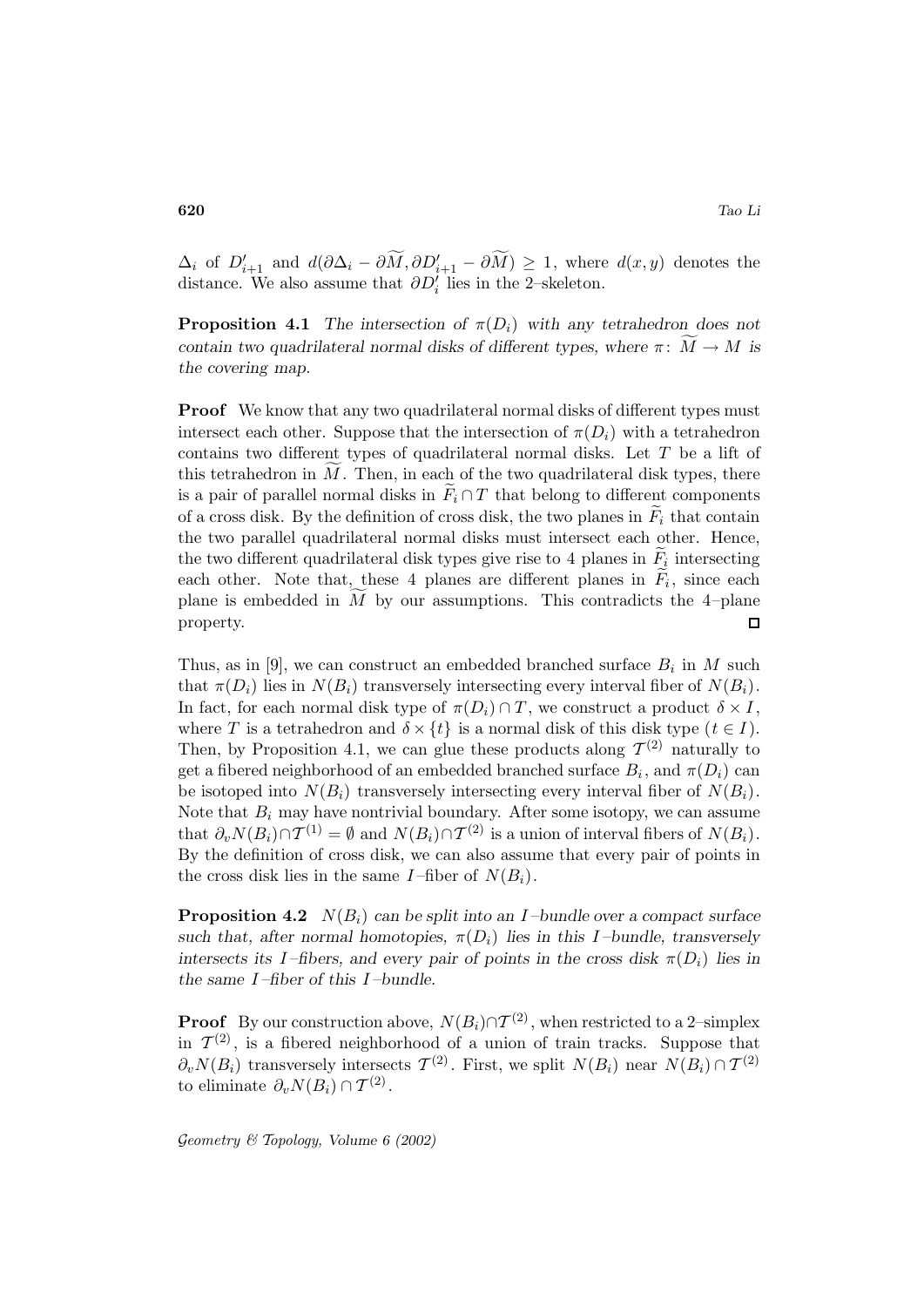Let  $\Delta$  be a 2–simplex in  $\mathcal{T}^{(2)}$ ,  $\delta$  be a component of  $\partial_v N(B_i) \cap \Delta$  and  $N(\tau)$ be the component of  $N(B_i) \cap \Delta$  that contains  $\delta$ . We associate every such component  $\delta$  of  $\partial_v N(B_i) \cap \Delta$  with a direction (in  $\Delta$ ) that is orthogonal to  $\delta$ and points into the interior of  $N(B_i) \cap \Delta$ . Let V be the union of the interval fibers of  $N(\tau)$  that contain some component of  $\partial_v N(B_i) \cap \Delta$ . After performing some isotopies, we can assume that every interval fiber in  $V$  contains only one component of  $\partial_v N(B_i) \cap \Delta$ . We give every interval fiber in V a direction induced from the direction of  $\partial_v N(B_i) \cap \Delta$  defined above. Now  $N(\tau) - V$  is a union of rectangles with two horizontal edges from  $\partial_h N(B_i)$  and two vertical edges from V or  $\mathcal{T}^{(1)}$ . Every vertical edge from V has an induced direction.

**Case 1** For any rectangle of  $N(\tau) - V$ , the direction of at most one vertical edge points inwards.

In this case, there is no ambiguity about the splitting near the rectangle. We split  $N(\tau)$  as shown in Figure 4.1, pushing a component of  $\partial_{\nu}N(B)$  across an edge of  $\Delta$ . During the splitting we may also push some double curves of  $F_i$ across this edge. The effect of the splitting on  $\pi(D_i)$  is just an isotopy. Thus, we can assume that any pair of points in the cross disk lies in the same interval fiber of the fibered neighborhood of the branched surface after this splitting.



Figure 4.1

**Case 2** There is a rectangle in  $N(\tau) - V$  such that the directions of both vertical edges point inwards.

The local picture of such a rectangle must be as in Figure 4.2 (a), and there are (locally) three different splittings as shown in Figure 4.2 (b). We denote the rectangle by R and the part of  $N(\tau)$  as in Figure 4.2 (a) by  $N(\tau)_{R}$ . Then  $N(\tau)_R - R$  consists of 4 components, and we call them UL (upper left) end, LL (lower left) end, UR (upper right) end and LR (lower right) end, as shown in Figure 4.2 (a). The intersection of  $N(\tau)_R$  and the cross disk, ie,  $\pi(D_i)\cap N(\tau)_R$ , consists of arcs connecting the ends on the left side to the ends on the right side. An arc in  $\pi(D_i) \cap N(\tau)_R$  is called a diagonal arc if it connects an upper end to a lower end.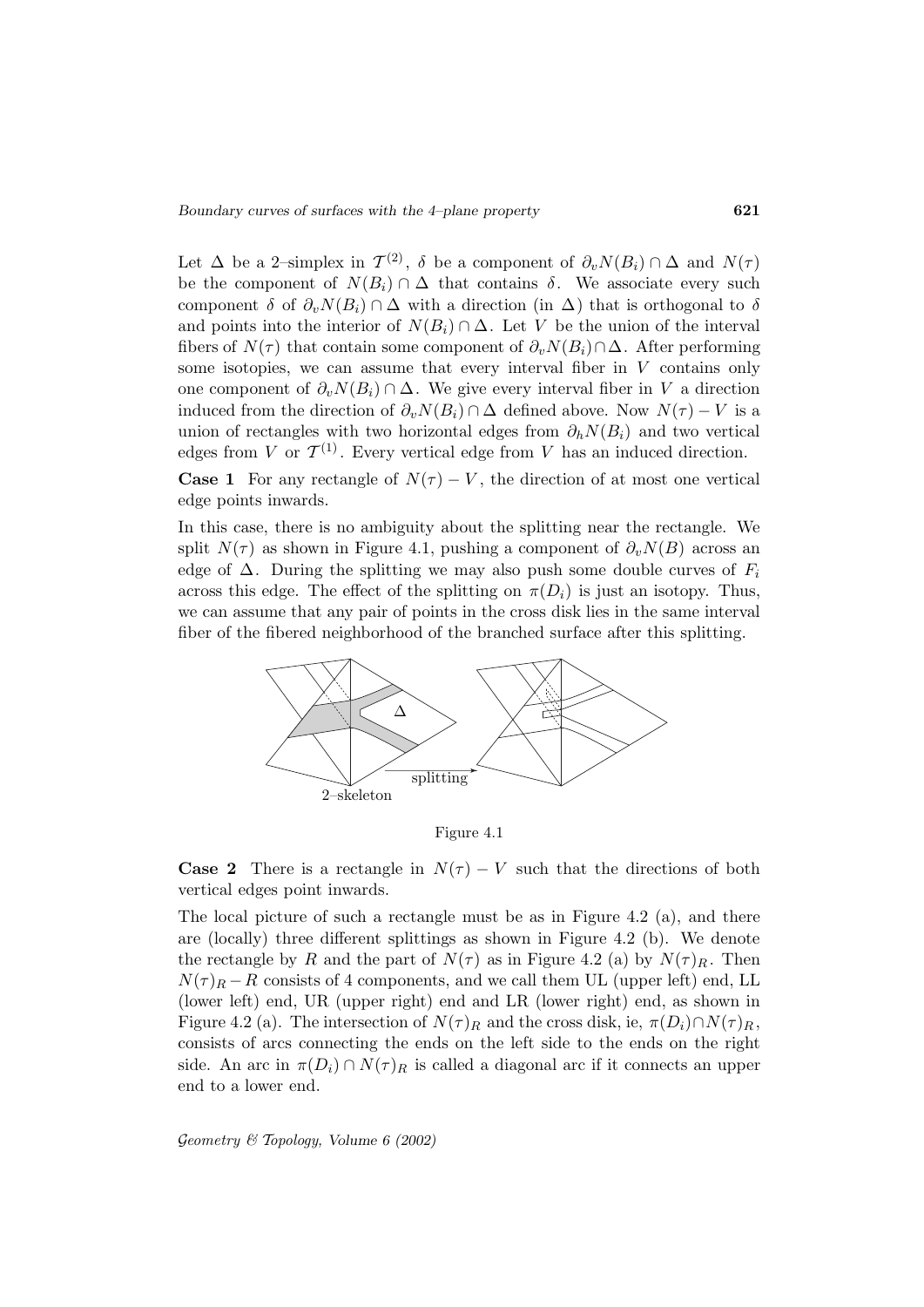

Figure 4.2

**Claim**  $\pi(D_i) \cap N(\tau)_R$  does not contain two diagonal arcs, say  $\alpha$  and  $\beta$ , such that  $\alpha$  connects the UL end to the LR end, and  $\beta$  connects the LL end to the UR end.

**Proof of the claim** Suppose that it contains such arcs  $\alpha$  and  $\beta$ . Then there is another arc  $\alpha'$  (respectively  $\beta'$ ) such that  $\alpha \cup \alpha'$  (respectively  $\beta \cup \beta'$ ) is a pair of arcs in the cross disk. So,  $\alpha'$  (respectively  $\beta'$ ) also connects the UL end to the LR end (respectively the LL end to the UR end). Note that  $\alpha$  (or  $\alpha'$ ) and  $\beta$  (or  $\beta'$ ) must have nontrivial intersection in  $N(\tau)_R$ . Next we consider a lift of  $N(\tau)_R$  in M and still use the same notation. By the definition of cross disk, the 4 planes in  $\tilde{F}_i$  that contain  $\alpha$ ,  $\alpha'_{\sim}$ ,  $\beta$  and  $\beta'$  respectively must intersect each other in M. Since every plane in  $F_i$  is embedded in M, each is a different plane in  $\tilde{F}_i$ . This contradicts the assumption that  $F_i$  has the 4-plane property.  $\Box$ 

Now we split  $N(B_i)$  near  $N(\tau)_R$  as follows. If there are no diagonal arcs in  $\pi(D_i) \cap N(\tau)_R$ , we split  $N(B_i)$  in a small neighborhood of  $N(\tau)_R$  as the splitting (1) in Figure 4.2. If there are diagonal arcs, we split it as the splitting (2) or (3) in Figure 4.2 according to the type of the diagonal arcs. Note that by the claim, diagonal arcs of different types cannot appear in  $N(\tau)_R$  at the same time. As in case 1, we can assume that any pair of points of the cross disk lies in the same  $I$ -fiber after the splitting. To simplify the notation, we will also denote the branched surface after the splitting by  $B_i$ . Since  $D_i$  is compact, after finitely many such splittings,  $\partial_v N(B_i) \cap T^{(2)} = \emptyset$ . Now  $\partial_v N(B_i)$  is contained in the interior of the 3–simplices, in other words, in a collection of disjoint open 3–balls. So, every component of  $\partial_v N(B_i)$  bounds a disk of contact. After we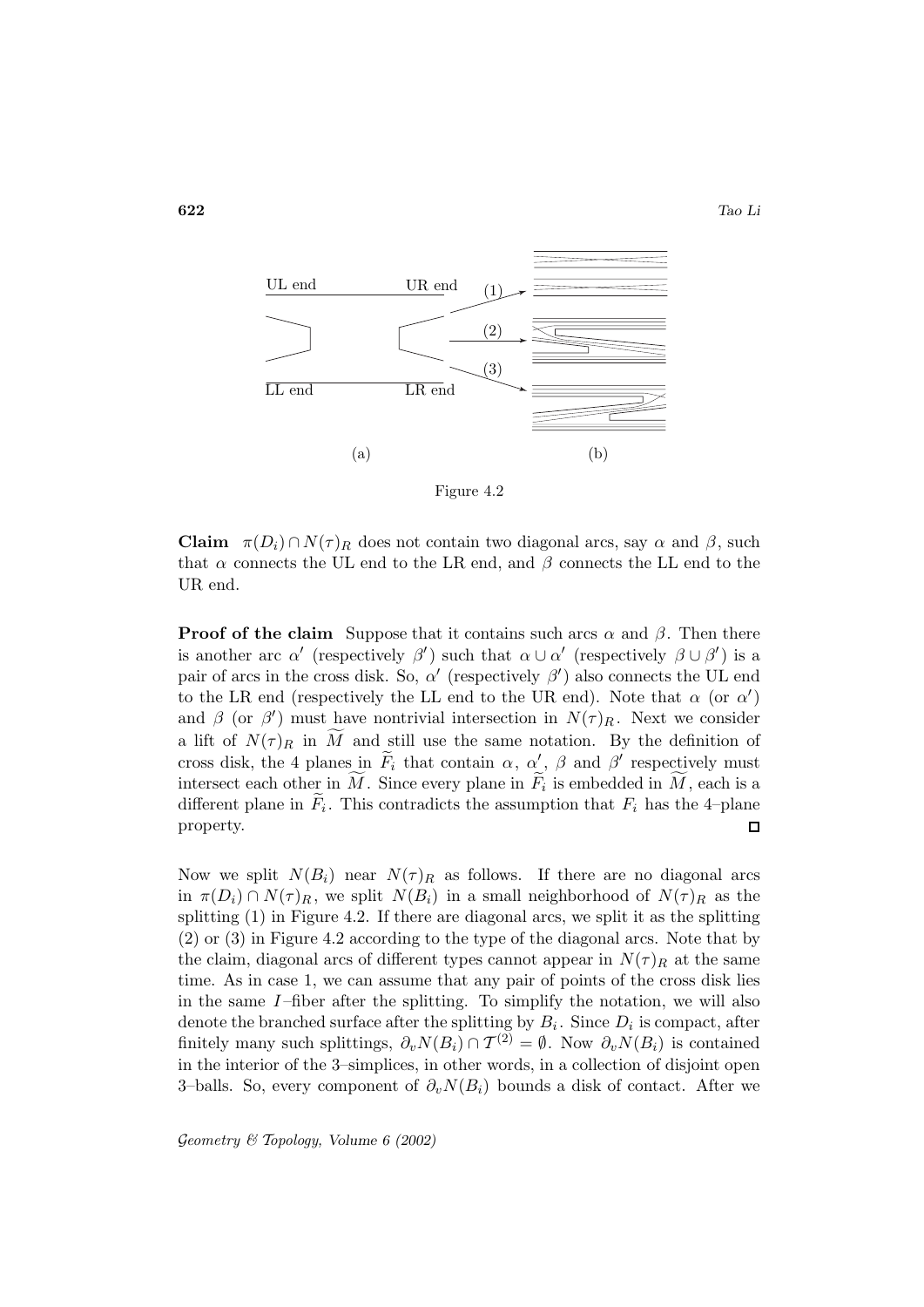cut  $N(B_i)$  along these disks of contact, as in [9],  $\partial_v N(B_i) = \emptyset$  and  $N(B_i)$ becomes an  $I$ -bundle over a compact surface. As before, we can assume that, after isotopies if necessary, every pair of points in the cross disk lies in the same  $I$ -fiber.  $\Box$ 

In the splittings above, we can preserve the intersection pattern of  $\widetilde{F}_i$ . For any arc  $\gamma \subset F_i \cap \Delta$ , since every arc in  $F_i \cap \Delta$  is a normal arc in the triangle  $\Delta$ , we can assume that if an arc in  $F_i \cap \Delta$  does not intersect  $\gamma$  before the splitting, it does not intersect  $\gamma$  after the splitting. Moreover, since the intersection of  $F_i$ with any tetrahedron is a union of normal disks, we can assume that cutting the disks of contact does not destroy the 4–plane property. The effect of the splitting on  $F_i$  is just a normal homotopy pushing some double curves out of the cross disk. So, after the splitting,  $F_i$  still satisfies the 4–plane property and has least weight. Therefore, we can assume for each i,  $\pi(D_i)$  lies in such an I-bundle over a compact surface and is transverse to the I-fibers. We will still denote this I-bundle by  $N(B_i)$ .

After collapsing every I-fiber of  $N(B_i)$  to a point, we get a piece of embedded normal surface, which we denote by  $S_i$ , in M. Furthermore,  $D'_i$  is parallel to a subsurface of a component of  $S_i$ , where  $S_i$  is the preimage of  $S_i$  in M.

There are only finitely many possible embedded normal surfaces (up to normal isotopy) in M that are images (under the covering map  $\pi$ ) of normal disks that are parallel to  $D_i'$ . So, after passing to a subsequence and doing some isotopies if necessary, we can assume that  $S_i$  is a subsurface of  $S_{i+1}$ . By our assumption  $d(\partial D_i - \partial M, \partial D_{i+1} - \partial M) \ge 1$ , we can consider the direct limit of the sequence  ${S_i}$  as a (possibly noncompact) surface in M whose boundary lies in  $\partial M$ , and its closure is a lamination in  $M$ . We can also consider this lamination as the inverse limit of a sequence of branched surfaces that carry  $S_i$  (see [24] for details). We denote this lamination by  $\lambda$ . Since  $\lambda$  is constructed using least weight disks, it is well known to experts that  $\lambda$  is an essential lamination. We provide a proof below for completeness. Before we proceed, we will prove a useful lemma, which says that a monogon with a long (or large) "tail" does not exist.

**Lemma 4.3** *Let*  $F_0$  *be a*  $\pi_1$ *–injective,*  $\partial$ *–injective least weight normal surface in a 3–manifold* M *and* F *be a plane in the preimage of*  $F_0$  *in* M. Suppose that F has least weight and there are two parallel disks  $D_1$  and  $D_2$  embedded in F. *Suppose that there is a monogon, ie, an embedded disk D with*  $\partial D = \alpha \cup \beta$ *, where*  $\beta = D \cap (F - int(D_1 \cup D_2))$ ,  $\beta \cap D_1$  *and*  $\beta \cap D_2$  *are the two endpoints of*  $\alpha$ , and  $\alpha$  *is an arc lying in a* 2–simplex. Then, weight( $D_1$ )  $\leq$  weight( $D$ ).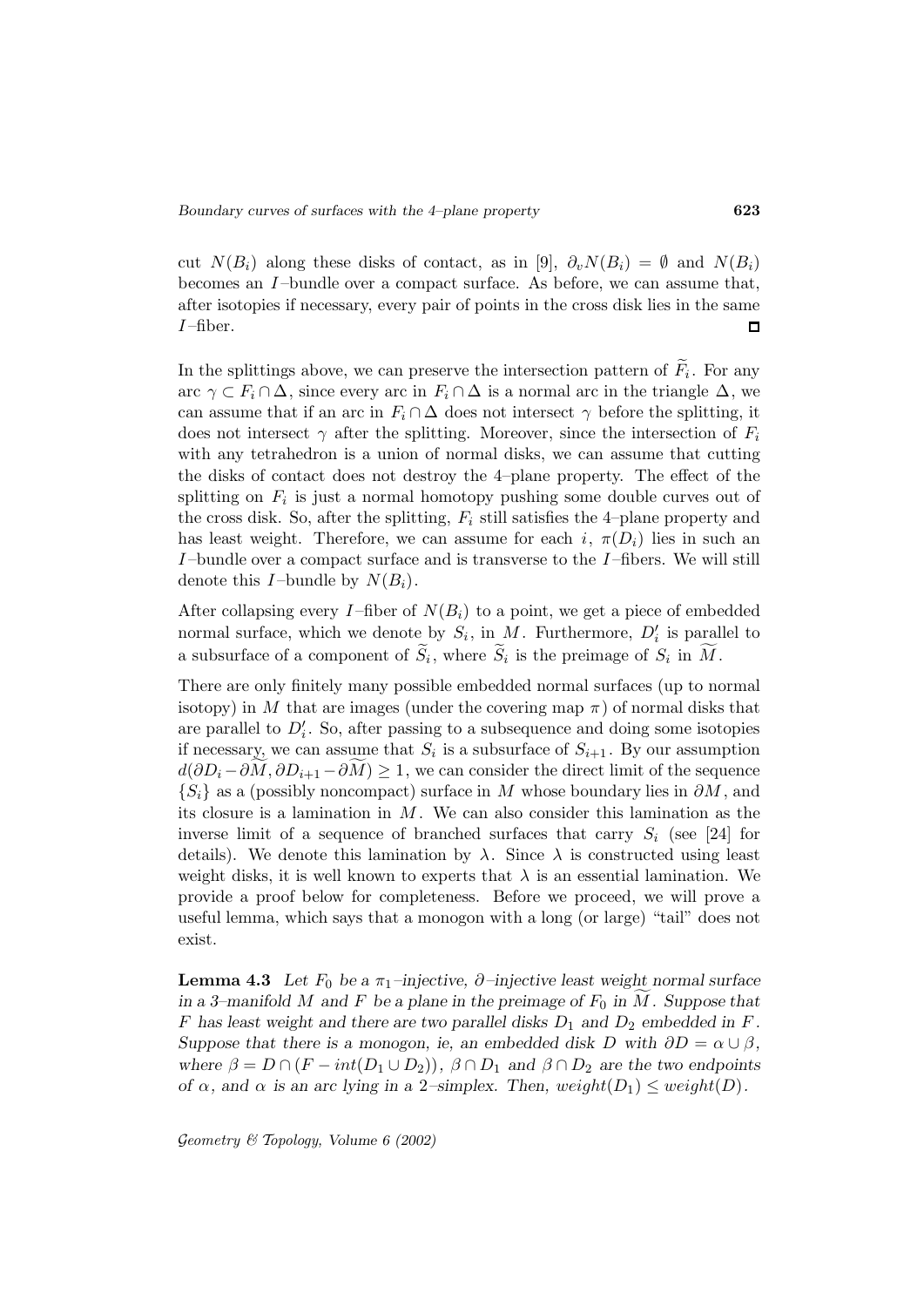**Proof** As  $D_1$  and  $D_2$  are parallel, there is an embedded region  $D^2 \times [1,2]$  in M, where  $D^2 \times \{t\}$  is parallel to  $D_1$  for any  $t \in [1,2]$  and  $D^2 \times \{i\} = D_i$  for  $i = 1, 2$ . Moreover, by our hypothesis on  $\alpha$ , we can assume that  $\alpha = \{p\} \times [1, 2]$ , where  $p \in \partial D^2$ . After some isotopy, we can assume that  $(\partial D^2 \times [1,2]) \cap \tilde{T}^{(1)} =$  $\emptyset$ , and hence the weight of  $\partial D^2 \times [1, 2]$  is zero.

We take a parallel copy of the monogon D, say D'. Let  $\partial D' = \alpha' \cup \beta'$  and  $\alpha' = \{p'\}\times[1,2]$   $(p' \in \partial D^2)$ , where  $\alpha'$  and  $\beta'$  are parallel and close to  $\alpha$  and  $\beta$ respectively. Then  $\partial D^2 - p \cup p'$  consists of two arcs  $\gamma$  and  $\eta$ . By choosing D' to be close to D, we can assume that  $\eta$  is the shorter one. The four arcs  $\beta$ ,  $\beta'$  and  $\eta \times \{1,2\}$  form a circle that bounds a disk  $\delta$  in F. We can assume that D' is so close to D that the weight of  $\delta$  is zero.  $D_1 \cup D_2 \cup \delta$  is a disk in F whose boundary is  $\beta \cup \beta' \cup (\gamma \times \{1,2\})$ . The circle  $\beta \cup \beta' \cup (\gamma \times \{1,2\})$  also bounds another disk  $D \cup D' \cup (\gamma \times [1,2])$  in M. Since F has least weight,  $weight(D_1 \cup D_2 \cup \delta)$  =  $2weight(D_1) \le weight(D \cup D' \cup \gamma \times [1,2]) = 2weight(D) + weight(\gamma \times [1,2])$ . By our assumption  $weight(\gamma \times [1, 2]) = 0$ , we have  $weight(D_1) \le weight(D)$ .  $\Box$ 

We call a disk as the disk  $D$  in the lemma above a monogon.

**Lemma 4.4** *The lamination*  $\lambda$  *is an essential lamination.* 

**Proof** First we will show that every leaf of  $\lambda$  is  $\pi_1$ -injective. Otherwise, there is a compressing disk D embedded in  $M = \lambda$  and  $\partial D$  lies in a leaf l, where  $\lambda$  is the preimage of  $\lambda$  in the universal cover M. By our construction of  $\lambda$ , there is, for any  $K > 0$ , a cross disk  $D_K = D'_K \cup D''_K$  of size at least K that is parallel to a subsurface of l. Since  $F_K$  is  $\pi_1$ -injective and has least weight, and since  $\partial D$  is an essential curve in l, if K is large,  $D_K'$  does not contain a closed curve that is parallel to  $\partial D$ . By choosing K sufficiently large, we may assume that  $D'_{K}$  winds around  $\partial D$  (in a small neighborhood of  $D$ ) many times, as shown in Figure 4.3 (a). Let  $N(D)$  be an embedded disk in M that contains D in its interior, and F be the plane in  $\widetilde{F}_K$  that contains  $D'_K$ . Since F is embedded in M, the component of  $F \cap N(D)$  that contains the spiral arc in Figure 4.3 (a) must form a monogon with a long "tail" that consists of two parallel spiral arcs winding around  $\partial D$  many times, as shown in Figure 4.3 (b). The weight of the monogon is at most  $weight(D)$ . If K is large enough, the length of each spiral arc in the "tail" of the monogon is very large and, in a neighborhood of the "tail", we can choose two parallel disks with weight greater than  $weight(D)$ . This contradicts Lemma 4.3.

Next, we will show that every leaf of  $\lambda$  is  $\partial$ –injective. Otherwise, there is a  $\partial$ –compressing disk D' whose boundary consists of two arcs  $\alpha$  and  $\beta$ , where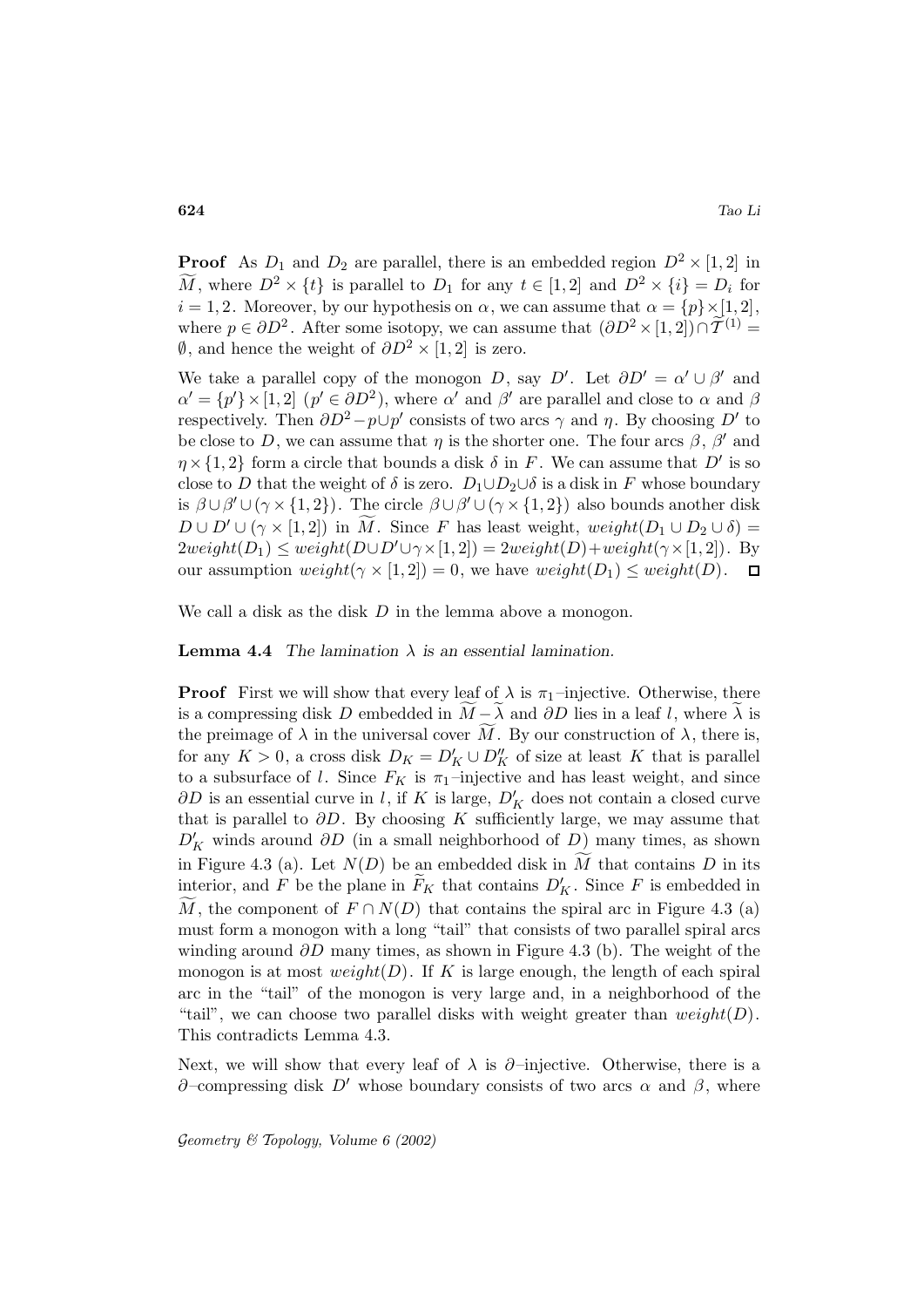*Boundary curves of surfaces with the 4–plane property* **625**



Figure 4.3

 $\alpha \subset \partial M$  and  $\beta$  is an essential arc in a leaf l. By our construction of  $\lambda$ , there is a cross disk  $D_n = D'_n \cup D''_n$  of size at least n such that there are arcs  $\alpha_n \subset \partial M$  and  $\beta_n \subset \pi(D'_n)$   $(\partial \alpha_n = \partial \beta_n)$  that are parallel and close to  $\alpha$  and  $\beta$  respectively. The two arcs  $\alpha_n$  and  $\beta_n$  bound a disk  $d_n$  that is parallel and close to  $D'$ . Since the surface  $F_n$  is  $\partial$ –injective, there must be an arc  $\gamma_n \subset \partial F_n$  such that  $\gamma_n \cup \beta_n$ bounds an immersed disk  $\Delta_n$  in  $F_n$ . Since  $\beta$  is an essential arc in l, by choosing n sufficiently large, we can assume  $weight(\Delta_n) > weight(D') = weight(d_n)$ . Note that  $\gamma_n \cup \alpha_n$  must bound a disk  $\delta_n$  in  $\partial M$  and that  $d_n \cup \Delta_n \cup \delta_n$  is an immersed 2–sphere in M. Since  $\pi_2(M)$  is trivial, we can homotope  $\Delta_n \cup \delta_n$ to  $d_n$  fixing  $d_n$  and get another immersed surface  $F'_n$  that is homotopic to  $F_n$ . Moreover,  $weight(F'_n) - weight(F_n) = weight(d_n) - weight(\Delta_n) < 0$ , which contradicts the assumption that  $F_n$  has least weight.

It is easy to see from our construction that no leaf is a sphere or a disk, since the surfaces in the universal cover are embedded and are not spheres or disks. Also, if  $\lambda$  is not end-incompressible, there must be a monogon with a long "tail", which contradicts Lemma 4.3 by the same argument as above. Therefore,  $\lambda$  is an essential lamination.  $\Box$ 

### **5 Measured sublaminations**

In this section, we will show that any minimal sublamination of  $\lambda$  (constructed in section 4) has a transverse measure. A minimal lamination is a lamination that does not contain any proper sublamination. Using this result, we will prove Theorem 1, which can be viewed as a generalization of a theorem of Floyd and Oertel [9].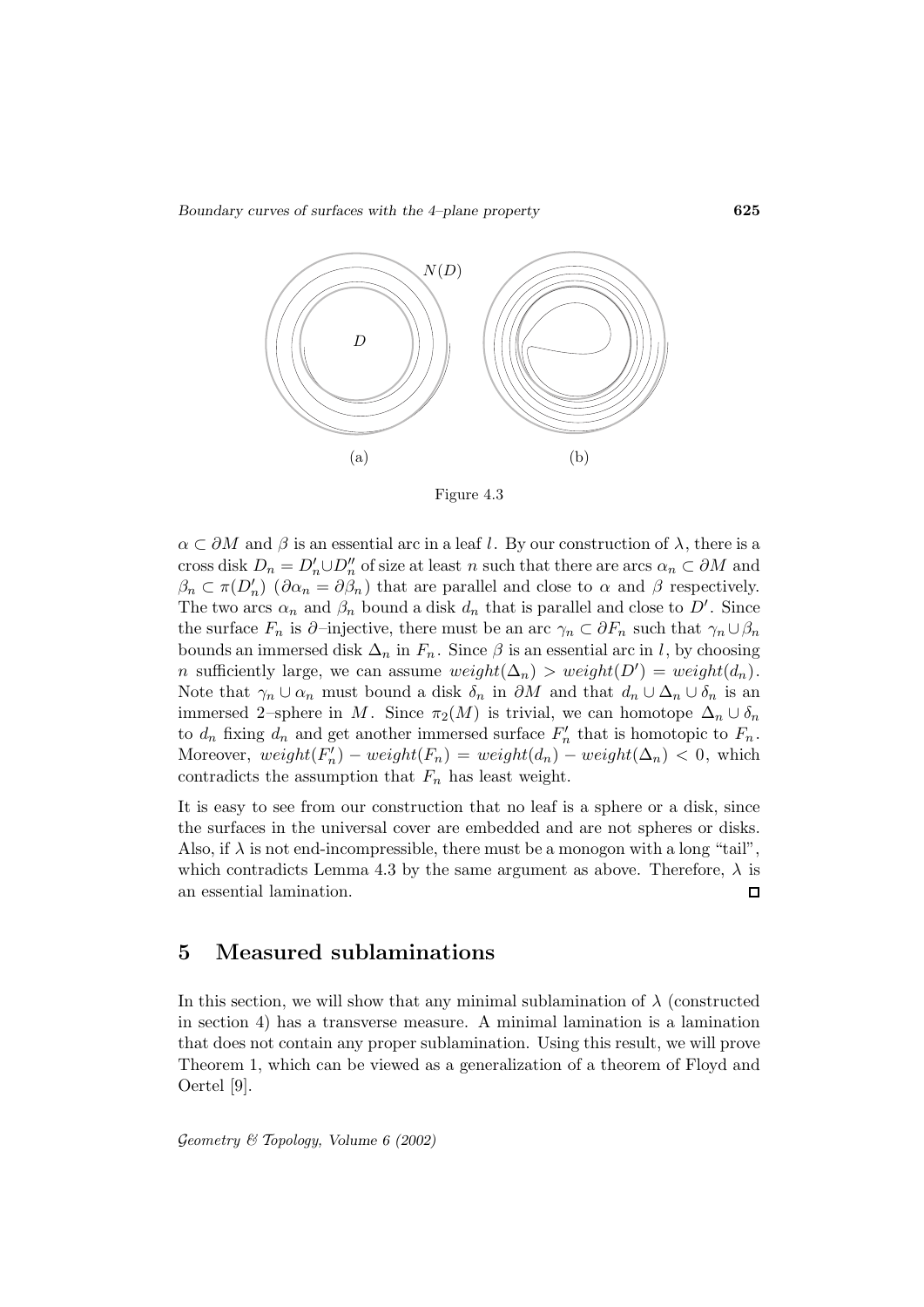Let  $\mu$  be a lamination in M and  $i: I \times I \rightarrow M$  be an immersion that is transverse to  $\mu$ , where  $I = [0, 1]$ . We will call  $\{p\} \times I$  a vertical arc, for any  $p \in I$ , and call  $i(I \times I)$  a transverse rectangle if  $i(I \times \partial I) \subset \mu$  and  $i^{-1}(\mu) = I \times C$ for some closed set  $C$  in  $I$ .

**Lemma 5.1** Let  $\mu$  be a minimal lamination. If  $\mu$  has nontrivial holonomy, *then there is a transverse rectangle*  $R: I \times I \rightarrow M$  *such that*  $R({1} \times I) \subset$  $R({0} \times int(I)),$  where  $int(I) = (0, 1).$ 

**Proof** Since  $\mu$  has nontrivial holonomy, there must be a map  $g: S^1 \times I \to M$ , which is transverse to  $\mu$ , such that  $g(S^1 \times \{0\}) \subset L \subset \mu$  (L is a leaf) and  $g^{-1}(\mu)$  consists of a collection of spirals and one circle  $S^1 \times \{0\}$  that is the limit circle of these spirals. Moreover, for any spiral leaf l of  $q^{-1}(\mu)$ , there is an embedding  $i: [0, \infty) \times I \to S^1 \times I$  such that  $i^{-1}(l) = [0, \infty) \times \{1/2\}$  and  $i([0,\infty)\times\{t\})$  is a spiral with limit circle  $S^1\times\{0\}$  for each  $t\in I$  (see the shaded region in Figure 5.1 (a)). Since  $S^1 \times \{0\}$  is the limit circle of l, for any arc  $\{p\}\times[0, \epsilon] \subset S^1\times I$ , there exists a number N, such that  $i(\{N\}\times I) \subset \{p\}\times(0, \epsilon)$ .

Since  $\mu$  is a minimal lamination, every leaf is dense in  $\mu$ . Thus, there is a path  $\rho: I \to L$  such that  $\rho(0) = g(p, 0)$ , where  $p \in S^1$ , and  $\rho(1) \in g \circ i({0} \times int(I)).$ Moreover, if  $\epsilon$  is small enough, there is a transverse rectangle  $r: I \times I \rightarrow M$ such that  $r|_{I\times\{0\}} = \rho$ ,  $r(\{0\}\times I) = g(\{p\}\times[0,\epsilon])$ , and  $r(\{1\}\times I) = g \circ i(\{0\}\times\{0\})$  $[\delta_1, \delta_2]$ , where  $[\delta_1, \delta_2] \subset I$ . The concatenation of the transverse rectangle r and  $g \circ i([0, N] \times [\delta_1, \delta_2])$ , ie,  $R: I \times I \rightarrow M$  where  $R([0, 1/2] \times I) = r(I \times I)$ and  $R([1/2, 1] \times I) = g \circ i([0, N] \times [\delta_1, \delta_2])$ , is a transverse rectangle we want, where N is a number that  $i({N} \times I) \subset {p} \times (0, \epsilon) \subset S^1 \times I$ .  $\Box$ 



Figure 5.1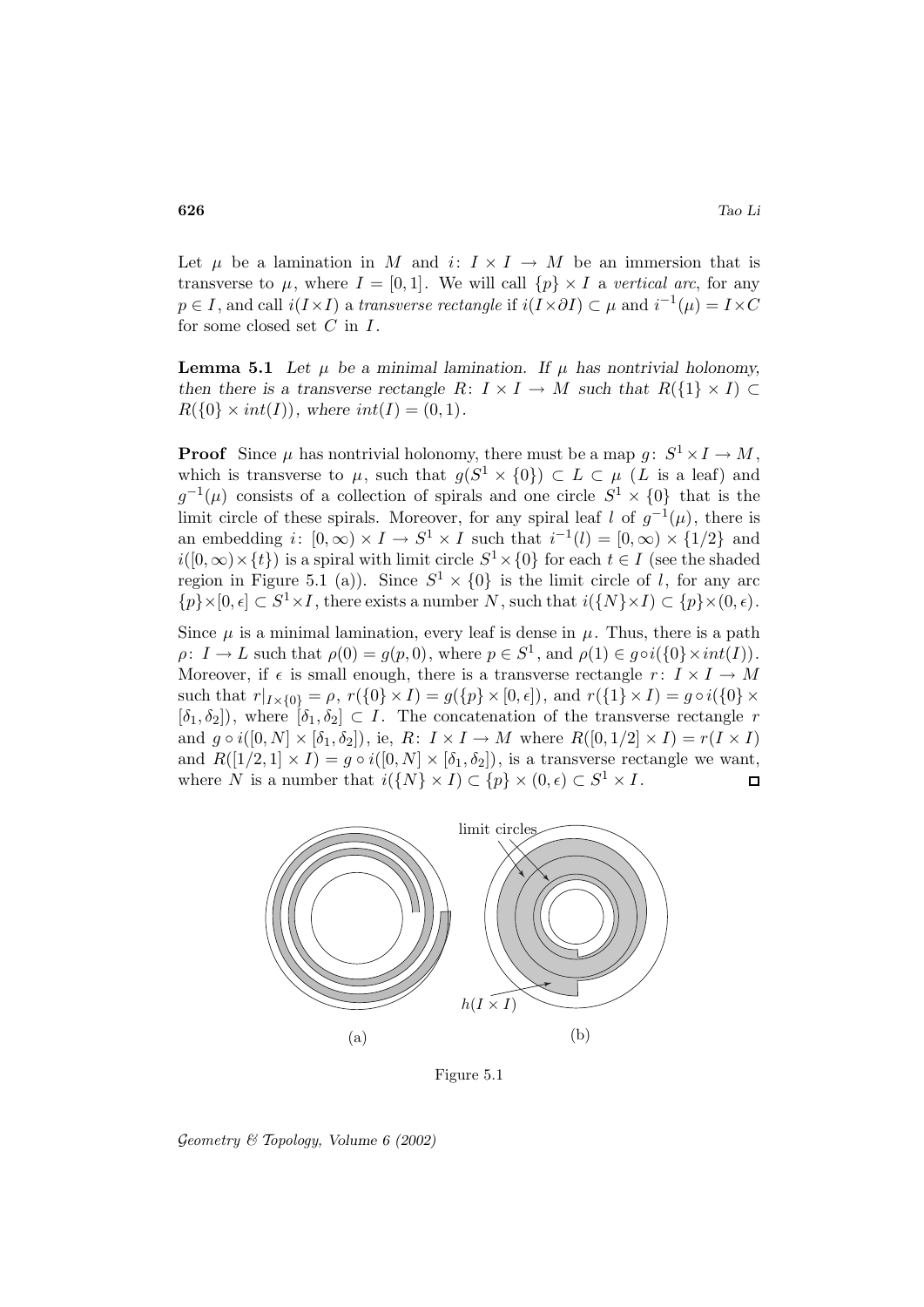### **Remarks 5.2**

- (1) The kind of construction in Lemma 5.1 was also used in [17].
- (2) After connecting two copies of such transverse rectangles if necessary, we can assume that  $R({1} \times I) \subset R({0} \times int(I))$  in Lemma 5.1 preserves the orientation of the  $I$ -fibers. In other words, we may assume that there is a map  $f: A \to M$  transverse to  $\mu$ , where  $A = S^1 \times I$ , and an embedding (except for  $\partial I \times I$ ) h:  $I \times I \rightarrow A$ , as shown in Figure 5.1 (b), such that  $R = f \circ h$  and  $f(A)$  lies in a small neighborhood of  $R(I \times I)$ .
- (3) Let f, h, and R be the maps above. Suppose that  $L_0$  and  $L_1$  are leaves in  $\mu$  containing  $R(I \times \{0\})$  and  $R(I \times \{1\})$  respectively. Then  $f^{-1}(L_0 \cup L_1)$ contains two spirals of different directions whose limit circles are meridian circles of A (see Figure 5.1 (b)). Note that  $L_0$  and  $L_1$  may be the same leaf and the two spirals may have the same limit circle.
- (4) If  $\mu$  is carried by a branched surface B, we can also assume that  $R({q \nmid \times I})$ is a subarc of an interval fiber of  $N(B)$  for any  $q \in I$ .

**Lemma 5.3** Let  $\lambda$  be the lamination constructed in section 4 and  $\mu$  be any *minimal sublamination of*  $\lambda$ *. Then*  $\mu$  *has trivial holonomy.* 

**Proof** Suppose that  $\mu$  has nontrivial holonomy. Since  $\mu$  is a minimal lamination, by Remarks 5.2 above, there is an annulus  $q: A = S^1 \times I \to M$  such that  $g^{-1}(\mu)$  contains two different kinds of spiral leaves, as shown in Figure 5.1 (b). From our construction of  $\lambda$ , there is a cross disk  $D_N = D'_N \cup D''_N$  such that  $g^{-1}(\pi(D'_N))$  (respectively  $g^{-1}(\pi(D''_N)))$ ) contains two arcs parallel and close to the two spirals respectively. We denote these two arcs by  $\alpha'_0$  and  $\alpha'_1$  (respectively  $\alpha_0''$  and  $\alpha_1''$ ), as shown in Figure 5.2 (a). Now we consider  $g^{-1}(F_N)$ , where  $F_N$  is the corresponding least weight immersed surface with the 4-plane property. Since  $F_N$  is compact,  $g^{-1}(F_N)$  is compact. Denote the component of  $g^{-1}(F_N)$  that contains  $\alpha'_i$  (respectively  $\alpha''_i$ ) by  $c'_i$  (respectively  $c''_i$ ), where  $i = 0, 1$ . Since  $F_N$  is a normal surface, by Remarks 5.2 (4), we can assume that  $g^{-1}(F_N)$  is transverse to each vertical arc  $\{p\} \times I$  in A.

If  $c'_1 \cap S^1 \times \{0\} = \emptyset$ , then  $c'_1$  is either a closed curve, as shown in Figure 5.2 (c), or an arc with both endpoints in  $S^1 \times \{1\}$ , as shown in Figure 5.2 (b). Note that, by the Reeb stability theorem, any closed curve in a leaf with nontrivial holonomy must be an essential curve in this leaf. Since  $\lambda$  is an essential lamination,  $g(S^1 \times$  $\{0\}$  must be an essential curve in M, and we have the following commutative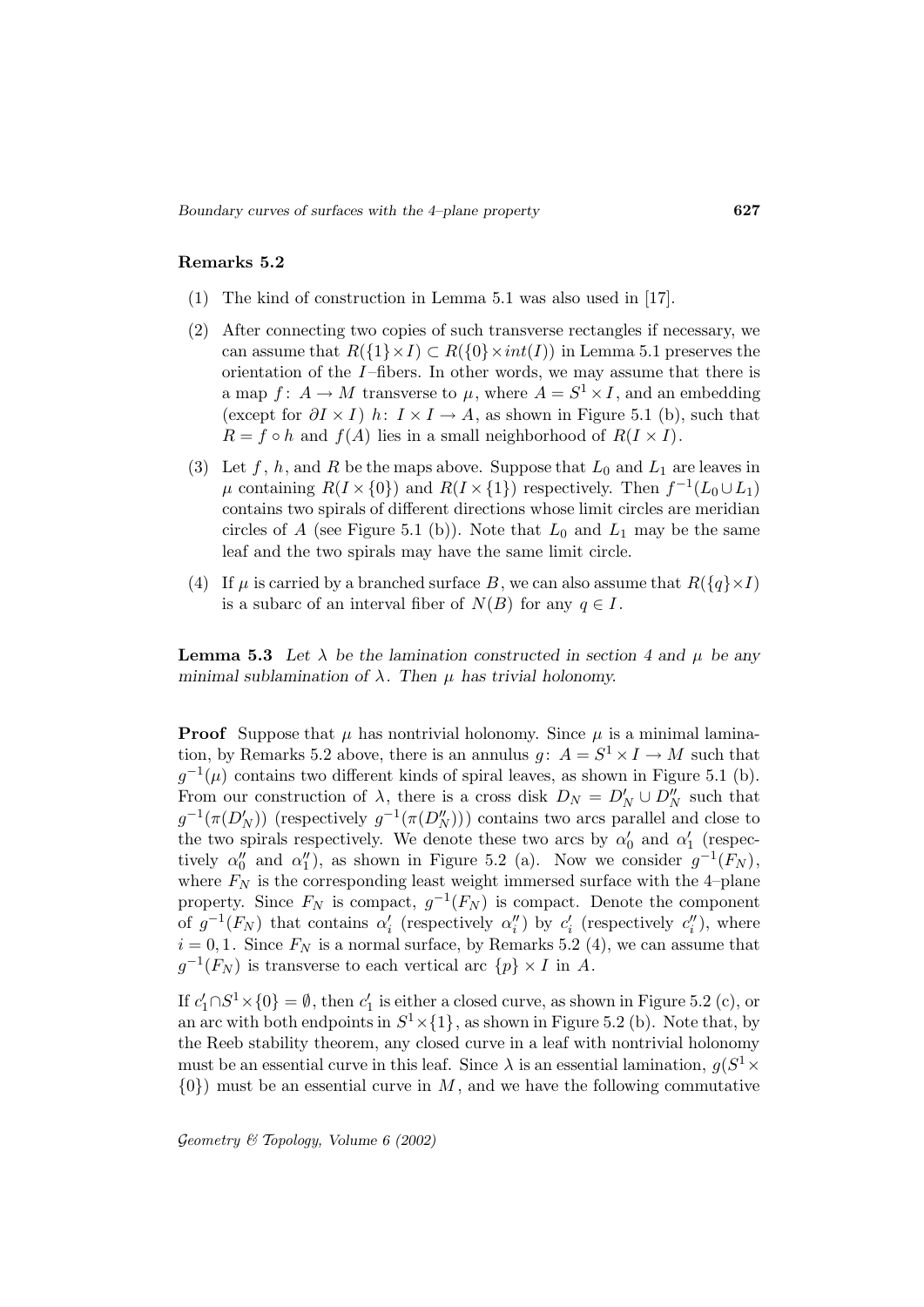

Figure 5.2

diagram, where  $q$  is a covering map.

$$
\begin{array}{ccc}\n\mathbb{R} \times I & \xrightarrow{\widetilde{g}} & \widetilde{M} \\
q & & & \pi \\
A = S^1 \times I & \xrightarrow{g} & M\n\end{array}
$$

The pictures of  $q^{-1}(c'_1) \subset \tilde{g}^{-1}(\tilde{F}_N)$  are shown in Figure 5.3 (a) or (b) depending on whether  $c'_1$  is an arc with both endpoints in  $S^1 \times \{1\}$  or a closed curve. If N is so large that  $\alpha'_1$  winds around A more than four times, then there are four curves in  $q^{-1}(c'_1)$  intersecting each other, as shown in Figure 5.3 (a) and (b), which contradicts the assumption that  $F_N$  has the 4-plane property.

Thus, by the argument above,  $c'_1$ ,  $c''_1$ ,  $c'_0$  and  $c''_0$  must be arcs with endpoints in different components of  $\partial A$ , as shown in Figure 5.2 (d). In this case,  $q^{-1}(c'_0 \cup$  $c'_1 \cup c''_0 \cup c''_1$  must contain 4 arcs  $d'_0, d''_0, d'_1, d''_1$  as shown in Figure 5.3 (c), where  $\widetilde{g}(d_i' \cup d_i'')$  is the union of two arcs in different components of a cross disk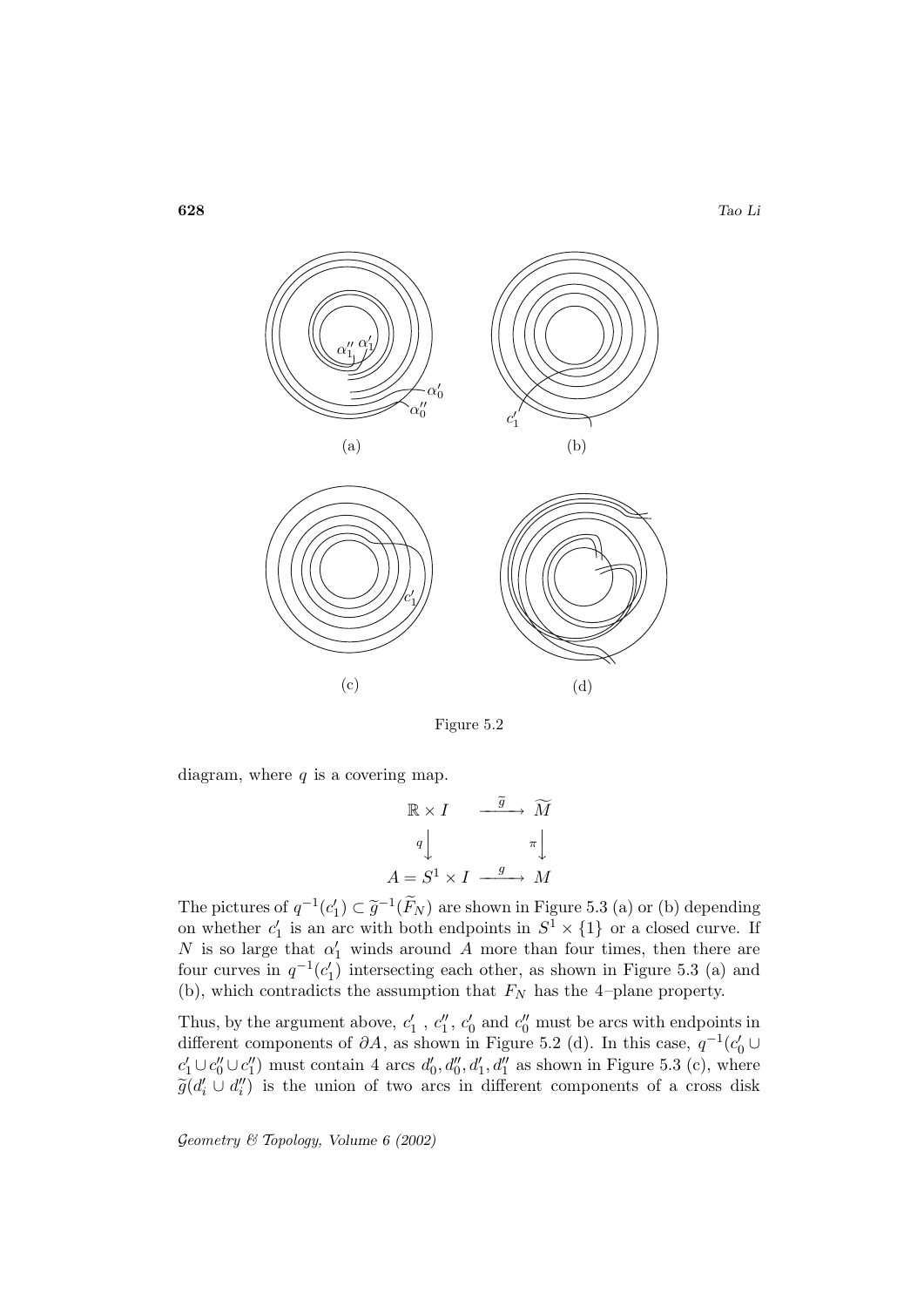*Boundary curves of surfaces with the 4–plane property* **629**



Figure 5.3

 $(i = 0, 1)$ . By the definition of cross disk, the 4 planes in  $\widetilde{F}_N$  that contain  $\widetilde{g}(d'_{0}), \widetilde{g}(d''_{1}), \widetilde{g}(d'_{1})$  and  $\widetilde{g}(d''_{1})$  respectively must intersect each other, as shown in Figure 5.3 (c), which contradicts the assumption that  $F_N$  has the 4-plane property.  $\Box$ 

The next theorem is a generalization of a theorem of Floyd and Oertel [9].

**Theorem 1** *Let* M *be a closed, irreducible and non-Haken 3–manifold. Then there is a finite collection of immersed branched surfaces such that any surface in* M *with the 4–plane property is fully carried by an immersed branched surface in this collection.*

**Proof** If the set of immersed surfaces with the 4-plane property is a subset of  $\mathcal{F}_R$  for some number R (see section 3 for the definition of  $\mathcal{F}_R$ ), then the theorem follows from by Lemma 3.2.

If there is no such a number  $R$ , by section 4, there are a sequence of cross disks that give rise to an essential lamination  $\lambda$ . Let  $\mu$  be a minimal sublamination of  $\lambda$ . Since  $\mu$  is also an essential lamination, by [11],  $\mu$  is fully carried by an embedded incompressible branched surface  $B$ . By Lemma 5.3,  $\mu$  has no holonomy. A theorem of Candel [4] says that if a lamination has no holonomy then it has a transverse measure. So,  $\mu$  has a transverse measure, and hence the system of the branch equations of  $B$  (see [27]) has a positive solution. Since each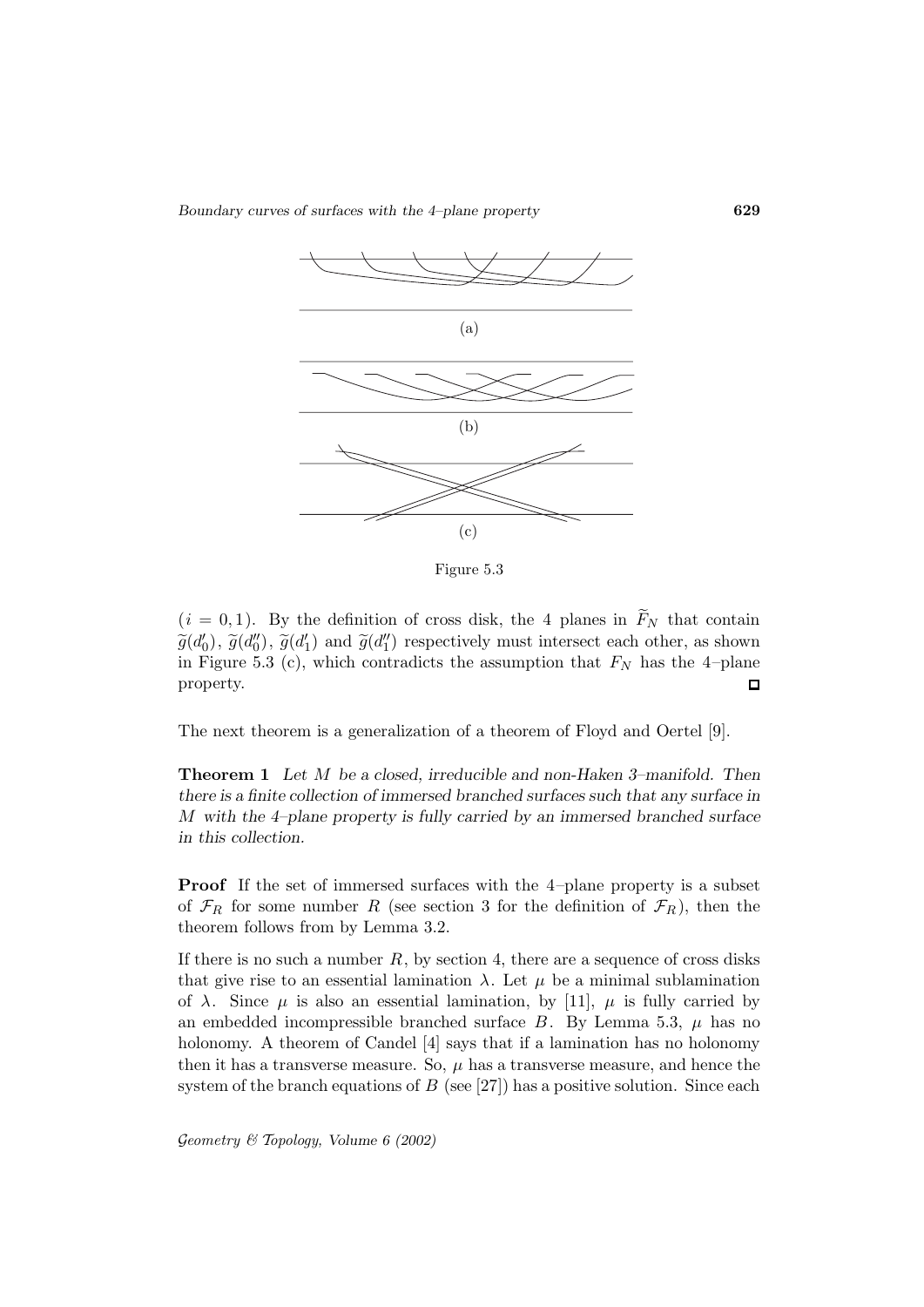branch equation is a linear homogeneous equation with integer coefficients, the system of branch equations of  $B$  must have a positive integer solution. Every positive integer solution corresponds to an embedded surface fully carried by B. But, by a theorem of Floyd and Oertel [9], any surface fully carried by an incompressible branched surface must be incompressible. This contradicts the hypothesis that  $M$  is non-Haken.  $\Box$ 

## **6 Boundary curves**

Let  $M$  be an irreducible 3–manifold whose boundary is an incompressible torus,  $\lambda$  be the lamination constructed in section 4 and  $\mu$  be a minimal sublamination of  $\lambda$ . Let  $\{D_i = D'_i \cup D''_i\}$  be the sequence of cross disks used in the construction of the lamination  $\lambda$  in section 4 and let  $F_i$  be the least weight immersed surface that contains  $\pi(D_i)$ . We denote the preimage of  $F_i$  in M by  $F_i$ . Suppose that M does not contain any nonperipheral closed embedded incompressible surfaces.

**Lemma 6.1**  $\mu \cap \partial M \neq \emptyset$ 

**Proof** Suppose that  $\mu \cap \partial M = \emptyset$ . Then  $\mu$  is fully carried by an incompressible branched surface B and  $B \cap \partial M = \emptyset$ . As in the proof of Theorem 1 (see section 5), the linear system of branch equations must have integer solutions that correspond to incompressible surfaces. Since  $B \cap \partial M = \emptyset$  and M does not contain any nonperipheral closed incompressible surfaces, those incompressible surfaces corresponding to the integer solutions must be  $\partial$ -parallel tori.

Let  $N(B)$  be a fibered neighborhood of B, C be the component of M –  $N(B)$  that contains  $\partial M$ , and  $T_1, T_2, \ldots, T_n$  be a collection of  $\partial$ -parallel tori whose union corresponds to a positive integer solution of the system of branch equations. After isotopies, we can assume that every  $T_i$  is transverse to the interval fibers of  $N(B)$  and  $\partial_h N(B) \subset \bigcup_{i=1}^n T_i$ . Let A be a component of  $\partial_h N(B)$  that lies in the closure of C.

**Claim** The surface A must be a torus.

**Proof of the claim** We first show that A is not a disk. Suppose A is a disk. Let  $\nu$  be the component of  $\partial_v N(B)$  that contains  $\partial A$ . Then  $\partial \nu - \partial A$ is a circle in the boundary of a component D of  $\partial_h N(B)$ . Since  $\partial_h N(B)$  is incompressible and A is a disk, D must be a disk. So  $A \cup \nu \cup D$  is a 2–sphere.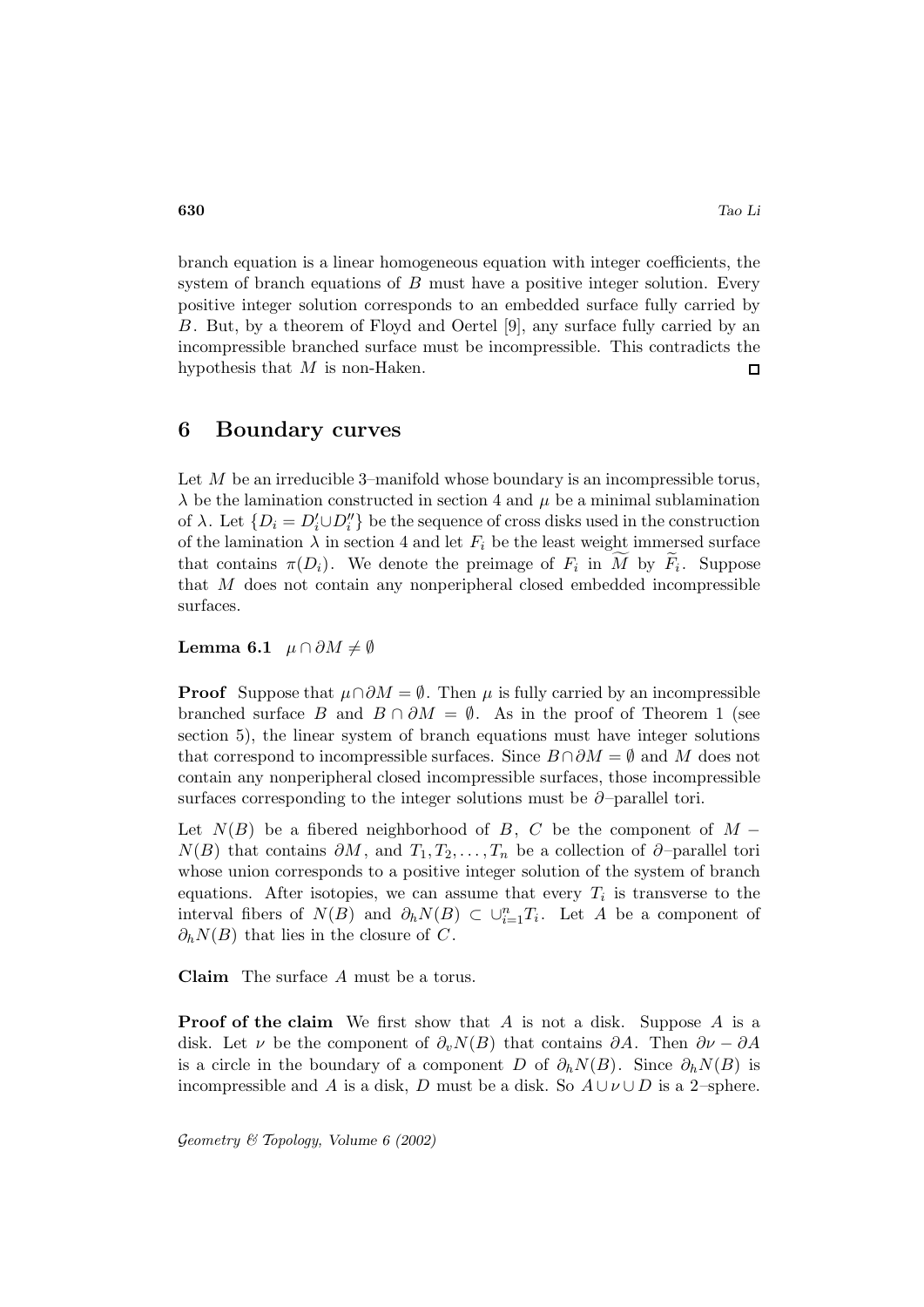Since M is irreducible,  $A \cup \nu \cup D$  must bound a 3-ball that contains  $\cup_{i=1}^n T_i$ , which contradicts the assumption that  $T_i$  is incompressible.

If  $\partial A = \emptyset$ , since  $\partial_h N(B) \subset \bigcup_{i=1}^n T_i$ , A is a  $\partial$ -parallel torus.

Suppose  $\partial A \neq \emptyset$  and  $A \subset T_1$ . If there is a component of  $\partial A$  that is a trivial circle in  $T_1$  then, since A is not a disk, there must be a trivial circle in  $\partial A$ that bounds a disk in  $T_1 - A$ . We can isotope this disk by fixing its boundary and pushing its interior into the interior of  $N(B)$  so that it is still transverse to the I-fibers of  $N(B)$ , and we get a disk transverse to the I-fibers of  $N(B)$ with its boundary in  $\partial_v N(B)$ . By definition, this is a disk of contact [9], which contradicts the assumption that  $B$  is an incompressible branched surface. So, every circle of  $\partial A$  must be an essential curve in  $T_1$ , and hence A must be an annulus.

Let c be a component of  $\partial A$ ,  $\nu'$  be a component of  $\partial_v N(B)$  that contains c, and  $c' = \partial v' - c$  be the other boundary component of  $v'$ . We denote the component of  $\partial_h N(B)$  containing c' by A'. By the argument above, A' must also be an annulus. If A and A' belong to different tori, then  $\nu'$  is a vertical annulus in the product region  $T^2 \times I$  bounded by the two tori. This contradicts the assumptions that those tori are  $\partial$ -parallel and  $\partial M \subset C$ . Thus, A and A' must belong to the same torus  $T_1$ . Then,  $\nu'$  must be an annulus in the  $T^2 \times I$ region bounded by  $T_1$  and  $\partial M$ , and  $\partial \nu' \subset T_1$ . So, the vertical arcs of  $\nu'$  can be homotoped rel  $\partial \nu'$  into  $T_1$ . This gives rise to a monogon and hence contradicts the assumption that  $B$  is an incompressible branched surface [9]. Therefore,  $\partial A = \emptyset$  and A must be a torus.  $\Box$ 

By the claim and our assumptions, C must be a product region  $T^2 \times I$  where  $T^2 \times \{1\} = \partial M$  and  $T^2 \times \{0\} = A \subset \partial_h N(B)$ . Since  $\mu$  is fully carried by B, we can assume that  $A \subset \mu$  is a leaf. After choosing a sub cross disk if necessary, we can assume that there is a cross disk  $D_K = D'_K \cup D''_K$  of size at least K such that  $\pi(D'_K)$  lies in a small neighborhood of A that we denote by  $T^2 \times J$ , where  $J = [-\epsilon, \epsilon]$  and  $A = T^2 \times \{0\}$ . By choosing  $\epsilon$  small enough, we can assume  $T^2 \times \{t\}$  is a normal surface for any  $t \in J$ . Let E be the component of  $F_K \cap (T^2 \times J)$  that contains  $\pi(D'_K)$  and  $E'$  be a component of the preimage of E in M. Let F' be the plane in  $\widetilde{F}_K$  that contains E'. So E' is embedded in a region  $\mathbb{R}^2 \times J$  in  $\widetilde{M}$ ,  $\partial E' \subset \mathbb{R}^2 \times \{\pm \epsilon\}$ . By choosing  $\epsilon$  small enough and isotoping  $F_K$ , we can assume that E' is transverse to the J-fibers of  $\mathbb{R}^2 \times J$ . If E' is a compact disk, then  $\partial E'$  must be a circle in  $\mathbb{R}^2 \times \{\pm \epsilon\}$  and  $D_K$  must be in the region bounded by  $\partial E' \times J$ . So, if K is large, the disk in  $\mathbb{R}^2 \times \{\pm \epsilon\}$ bounded by  $\partial E'$  is large. However, if the disk bounded by  $\partial E'$  is large enough,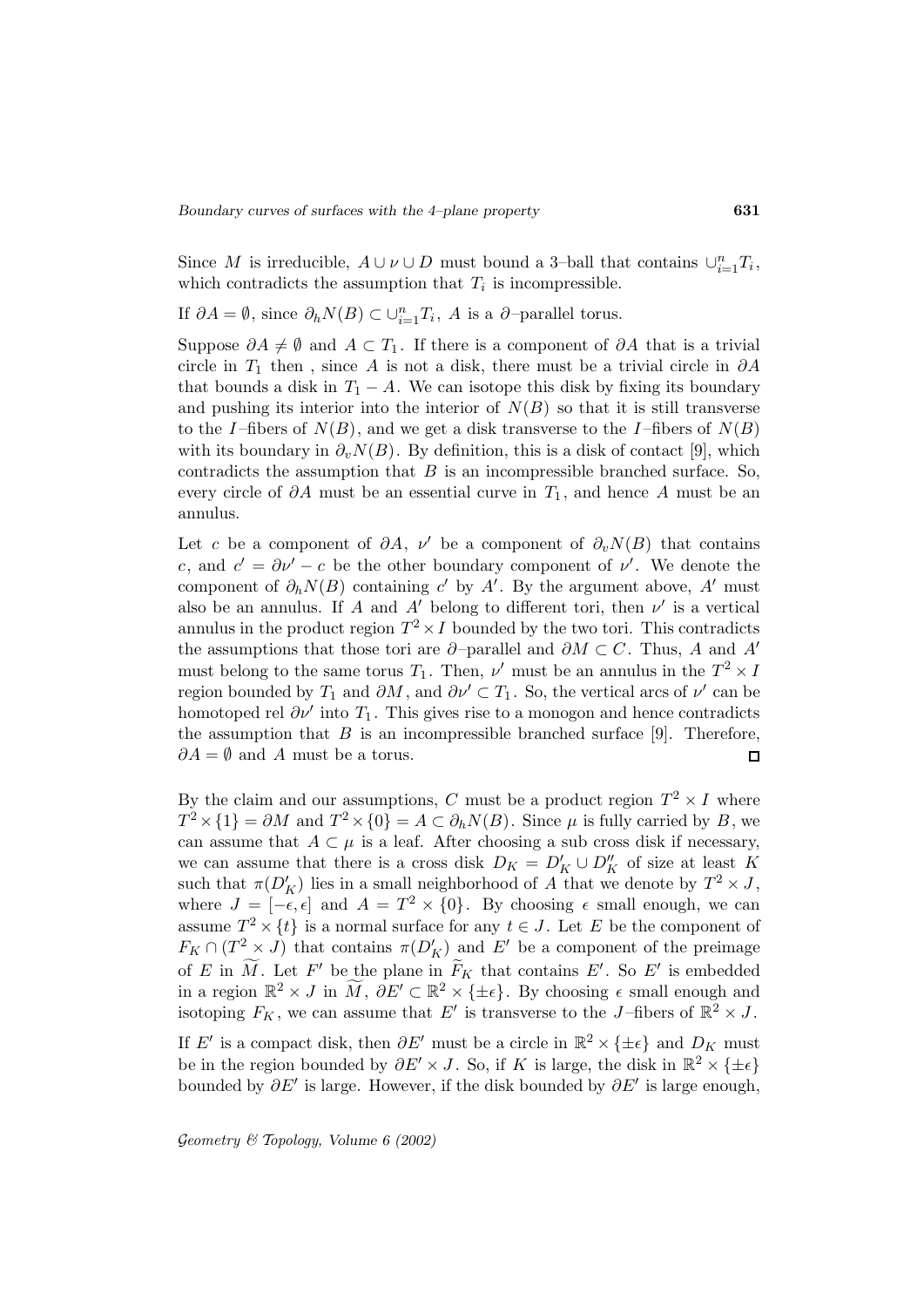the 4 circles  $g^k(\partial E')$  ( $k = 0, 1, 2, 3$ ) must intersect each other, where g is some element in  $\pi_1(\partial M)$  that acts on M and fixes  $\mathbb{R}^2 \times J$ . This violates the 4-plane property, and hence  $E'$  cannot be a compact disk.

Suppose that  $\widetilde{F}_K \cap (\mathbb{R}^2 \times \{\pm \epsilon\})$  contains circular components. Let e be an innermost such circle and  $F_e$  be the plane in  $F_K$  that contains e. Then e bounds a disk D in  $\mathbb{R}^2 \times \{\pm \epsilon\}$  and bounds another disk D' in  $F_e$ . We can assume that  $D' \cap \pi^{-1}(T^2 \times {\{\pm\epsilon\}}) = \partial D'$ ; otherwise, we can choose e to be a circle in  $D' \cap \pi^{-1}(T^2 \times {\{\pm\epsilon\}})$  that is innermost in D'. So,  $D \cup D'$  bounds a 3-ball in  $\tilde{M}$  and  $\pi(D' - \partial D') \cap (T^2 \times J) = \emptyset$ . Then, we can homotope  $\pi(D')$  to  $\pi(D)$  fixing  $\pi(e)$ . We denote by  $F'_K$  the surface after this homotopy and denote by  $F'_e$  the plane in  $F'_K$  (the preimage of  $F'_K$  in  $\overline{M}$ ) that contains e. Let e' be another component of  $\pi^{-1}(\pi(e))$  and  $F_{e'}$  (respectively  $F'_{e'}$ ) be the plane in  $\widetilde{F}_K$  (respectively  $\widetilde{F}'_K$ ) that contains e'. Since D is innermost, if  $F_e \cap F_{e'} = \emptyset$ , then  $F'_e \cap F'_{e'} = \emptyset$ . Hence,  $F'_K$  is a surface homotopic to  $F_K$ and  $F'_K$  also has the 4-plane property. Note that since  $F_K$  has least weight and  $\mu$  is the "limit" of least weight cross disks, both  $D$  and  $D'$  have least weight and  $weight(D) = weight(D')$ . Thus,  $F'_K$  also has least weight and  $F_K' \cap T^2 \times {\{\pm\epsilon\}}$  has fewer trivial circles after a small homotopy. So, we can assume that  $\widetilde{F}_K \cap \mathbb{R}^2 \times \{\pm \epsilon\}$  contains no trivial circles. Note that since E' can never be a compact disk by the argument above, this homotopy will not push the entire E' out of  $\mathbb{R}^2 \times J$ . Therefore, we can assume that E' is a noncompact and simply connected surface.

If  $\partial E' \cap \mathbb{R}^2 \times \{\epsilon\}$  has more than one component, then since we have assumed that E' is transverse to the J-fibers of  $\mathbb{R}^2 \times J$ ,  $\partial E' \cap \mathbb{R}^2 \times {\{\epsilon\}}$  bounds a (noncompact) region Q in  $\mathbb{R}^2 \times {\{\epsilon\}}$ ,  $D'_K \subset Q \times J$ , and  $\partial Q$  contains more than one line. Moreover, since  $E'$  is transverse to the J-fibers, it is easy to see that, for any element  $g \in \pi_1(\partial M)$  that acts on M fixing  $\mathbb{R}^2 \times J$ , if  $Q \neq g(Q)$ and  $Q \cap g(Q) \neq \emptyset$  in  $\mathbb{R}^2 \times {\{\epsilon\}},$  then  $E' \cap g(E') \neq \emptyset$ . If K is large, the distance between any two lines in  $\partial Q$  must be large. Thus, by assuming  $D'_K$ to be large, we can always find a nontrivial element g in  $\pi_1(\partial M)$  such that the  $g^{k}(Q)$ 's  $(k = 0, 1, 2, 3)$ , and hence the  $g^{k}(E')$ 's  $(k = 0, 1, 2, 3)$  intersect each other, which contradicts the 4–plane property.

Therefore,  $\partial E' \cap \mathbb{R}^2 \times {\epsilon}$  must be a single line, and hence E must be an immersed annulus in  $T^2 \times J$  with one boundary component in  $T^2 \times {\{\epsilon\}}$  and the other boundary component in  $T^2 \times \{-\epsilon\}$ . By our construction, weight(E) is large if K is large. We can always find an immersed annulus  $A_E \subset T^2 \times J$  with  $\partial A_E = \partial E$  and weight( $A_E$ ) relatively small. So, the surface  $(F_K - E) \cup A_E$ is homotopic to  $F_K$  and has less weight. The homotopy is like a Dehn twist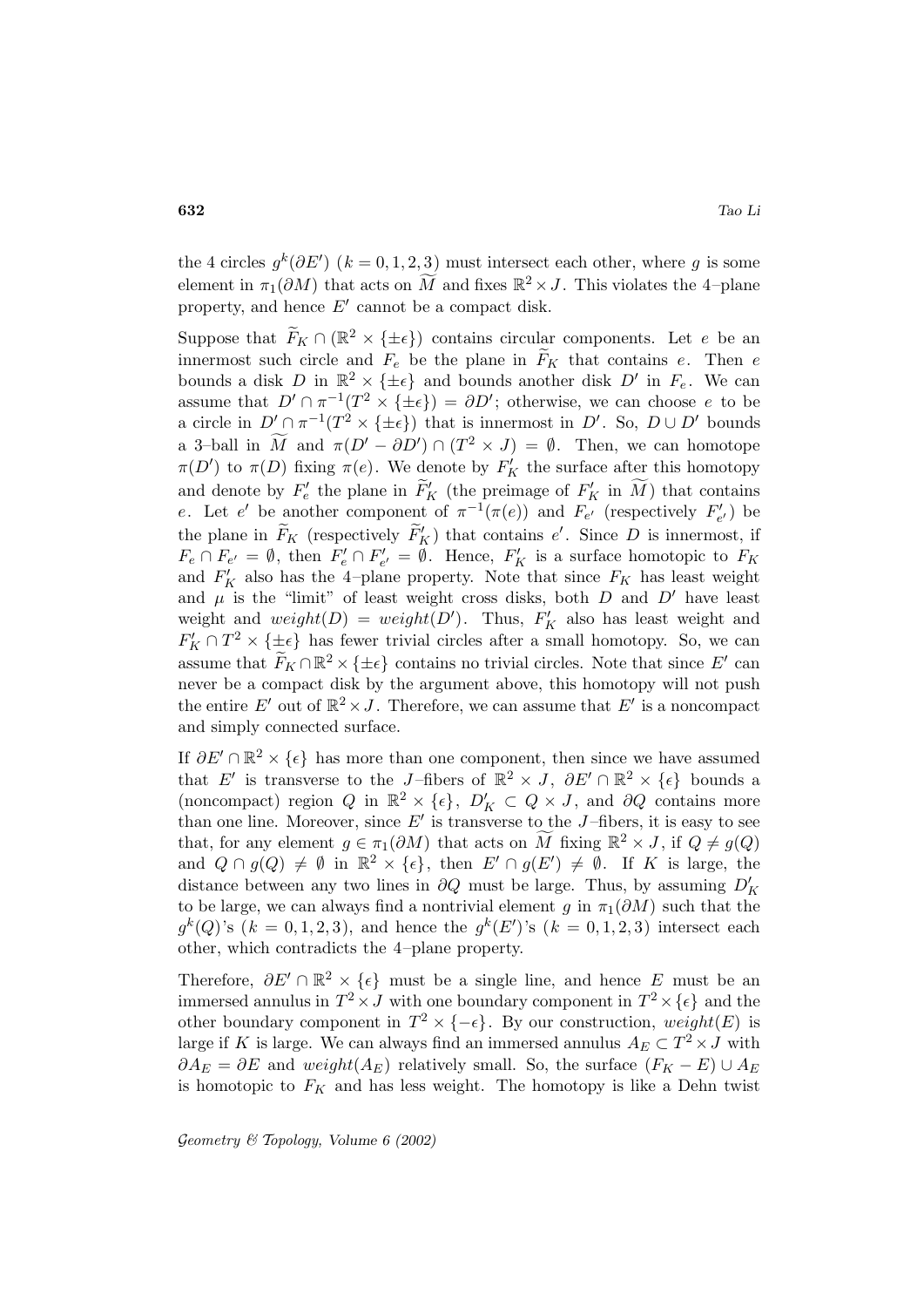unwrapping  $E$  to get  $A_E$ . This contradicts the assumption that  $F_K$  has least weight in its homotopy class. So,  $\mu \cap \partial M$  cannot be empty.  $\Box$ 

**Lemma 6.2**  $\partial \mu$  *is a lamination by circles.* 

**Proof** Since  $\mu$  is a measured lamination and  $\partial M$  is a torus,  $\partial \mu$  is either a lamination by circles or a lamination by lines with an irrational slope. Suppose  $\mu$  is fully carried by an incompressible branched surface B. Let S be the solution space of the system of branch equations of  $B$ . Since the coefficients of the branch equations are integers, there are finitely many positive integer solutions that generate  $S$ , ie, any point (solution) in S can be written as a linear combination of these integer solutions. Every such integer solution gives rise to an incompressible surface fully carried by  $B$ . By Hatcher's theorem, these surfaces have the same boundary slope. The boundary slope of any measured lamination  $\mu$  fully carried by B is equal to the measure of a longitude of  $\partial M$  divided by the measure of a meridian. Hence, the boundary slope can be expressed as a fraction with both numerator and denominator homogeneous linear functions of the weights of the branch sectors. Note that, similar to the proof of Hatcher's theorem, we can choose a transverse orientation for  $\partial B$  and assume the homogeneous linear functions above are fixed in the calculation of the boundary slopes of any surfaces or measured laminations fully carried by B. Since the solution in S that corresponds to  $\mu$  is a linear combination of those integer solutions, and since the boundary slopes of those integer solutions (plugging into the fraction described above) are the same,  $\partial \mu$  must have the same slope as the boundary slope of these incompressible surfaces. Therefore, the boundary of any measured lamination fully carried by  $B$  is a lamination by circles with the same slope.  $\Box$ 

**Lemma 6.3** *Let*  $\{D_i = D'_i \cup D''_i\}$  *be the sequence of cross disks used in the construction of an essential lamination in section 4, and*  $F_i$  *be the immersed surface with the* 4*–plane property that contains*  $\pi(D_i)$ *. Then,*  $\{F_i\}$  *contains a subsequence of surfaces with the same boundary slope.*

**Proof** Let  $\lambda$  be the essential lamination constructed using  $\{D_i\}$  as in section 4, and  $\mu$  be a minimal sublamination of  $\lambda$ . Then, by Lemma 6.2,  $\partial \mu$  is a lamination by circles. Let  $B$  be an incompressible branched surface that fully carries  $\mu$ . Since  $\partial \mu$  is a union of parallel circles, we can assume that  $\partial B$  is a union of circles. Let  $N(B)$  be a fibered neighborhood of B,  $\widetilde{B} = \pi^{-1}(B)$  and  $N(B) = \pi^{-1}(N(B)).$  We can assume that each cross disk  $D_i$  lies in  $N(B)$ ,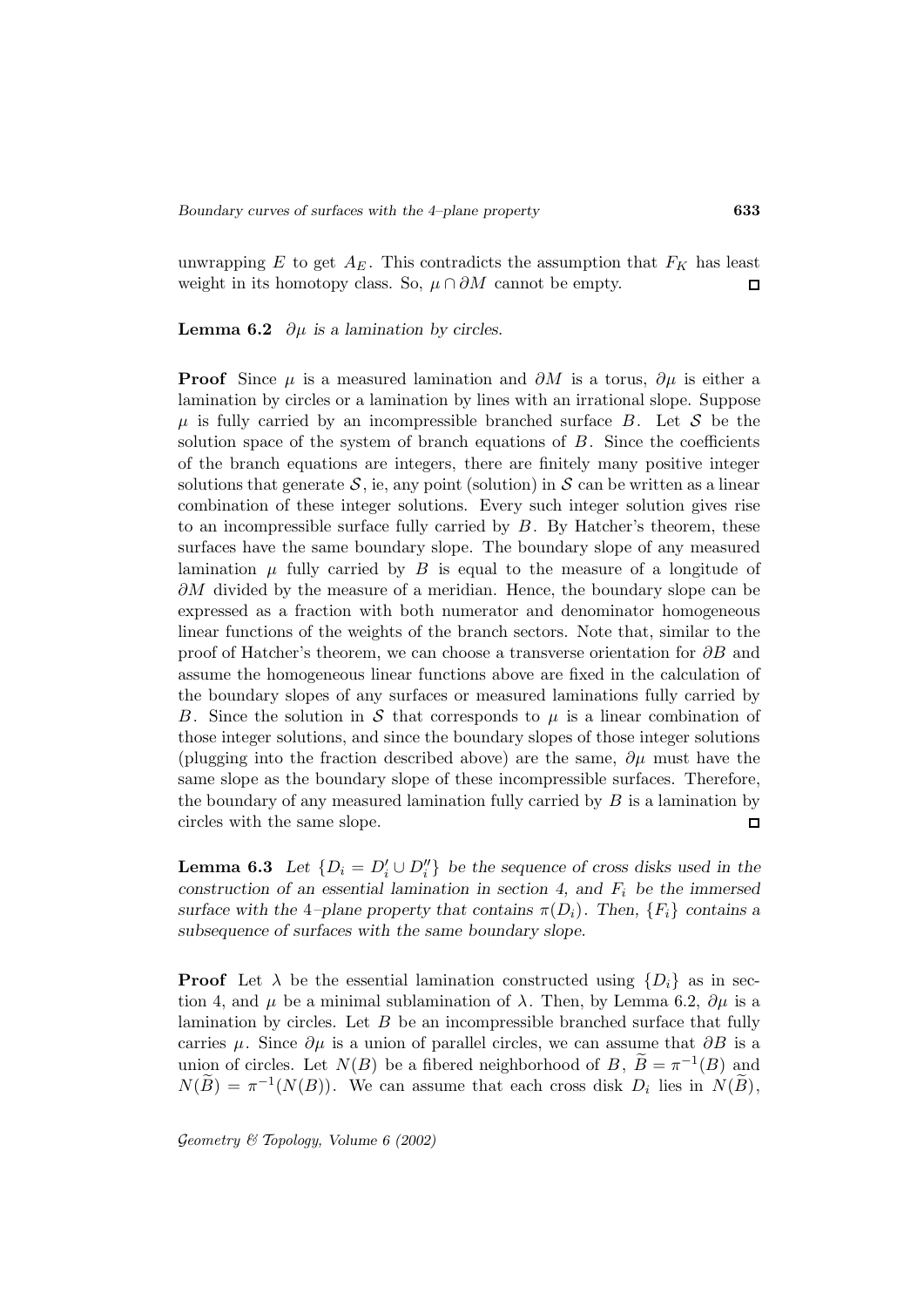otherwise, we can choose a large sub cross disk of  $D_i$  that lies in  $N(\widetilde{B})$  for each i, and the proof is the same.

Suppose the lemma is not true, then we can choose  $\{F_i\}$  to be a sequence of surfaces no two of which have the same boundary slopes. We can also assume that  $\partial F_k$  has a different slope from  $\partial \mu$  for each k. Then  $\pi(D_k)$  is a piece of immersed surface in  $N(B)$  transverse to every I-fiber, and  $\pi(D_k) \cap \partial M$  is a union of spirals in  $N(B) \cap \partial M$ . We give each component of  $\partial B$  an orientation so that they represent the same element in  $H_1(\partial M)$ . This orientation of  $\partial B$ determines an orientation for each I–fiber of  $N(B) \cap \partial M$ . As in the proof of Hatcher's theorem, the orientation of the  $I$ -fibers and a normal direction of  $\partial M$  uniquely determine an orientation for every curve in  $N(B) \cap \partial M$  that is transverse to the *I*-fibers of  $N(B)$ .

**Claim 1** If k is sufficiently large, we can assume that each circle in  $\partial F_k$  admits a direction along the curve that agrees with the induced orientation of every arc in  $\partial F_k \cap N(B)$  described above.

**Proof of claim 1** Suppose there is a circle in  $\partial F_k$  that does not admit such an orientation. Then there must be a subarc C of the circle outside  $N(B) \cap \partial M$ connecting two spirals that are either in the same component of  $N(B) \cap \partial M$ , as shown in Figure 6.1 (a), or in different components of  $N(B) \cap \partial M$  with incompatible induced orientations, as shown in Figure 6.1 (b). We will show that both cases contradict our assumption that  $F_k$  is of least weight in its homotopy class. After assuming the size of the cross disk to be large, we can rule out the first possibility, ie, Figure 6.1 (a), by Lemma 4.3. To eliminate the second possibility, ie, Figure 6.1 (b), we use a certain triangulation of  $M$  as follows.

By [19], there is a one-vertex triangulation T of M and this vertex is in  $\partial M$ . Since  $\partial M = T^2$ , the induced triangulation of  $\partial M$  must consist of two triangles as shown in Figure 6.2 (a). Now we glue a product region  $T^2 \times I$   $(I = [0, 1])$ to M with  $T^2 \times \{0\} = \partial M$ . Hence,  $(T^{(1)} \cap \partial M) \times I$  gives a cellulation of  $T^2 \times I$  that consists of a pair of triangular prisms. Then, we add a diagonal to each rectangular face of the prisms, which gives a triangulation of  $T^2 \times I$ . Figure 6.2 (b) is a picture of the induced triangulation of a fundamental domain in the universal cover of  $T^2 \times I$ . Since  $M \cup (T^2 \times I)$  is homeomorphic to M, we can assume that M has a triangulation as that of  $M \cup (T^2 \times I)$  described above. To simplify notation, we still use  $\mathcal T$  to denote this new triangulation of  $M$ . Now,  $\mathcal{T}^{(0)} \cap \partial M$  is a single vertex v and the intersection of its link hemisphere H and  $\mathcal{T}^{(1)}$  consists of 10 points of which 6 points lie in  $\partial H \subset \partial M$ .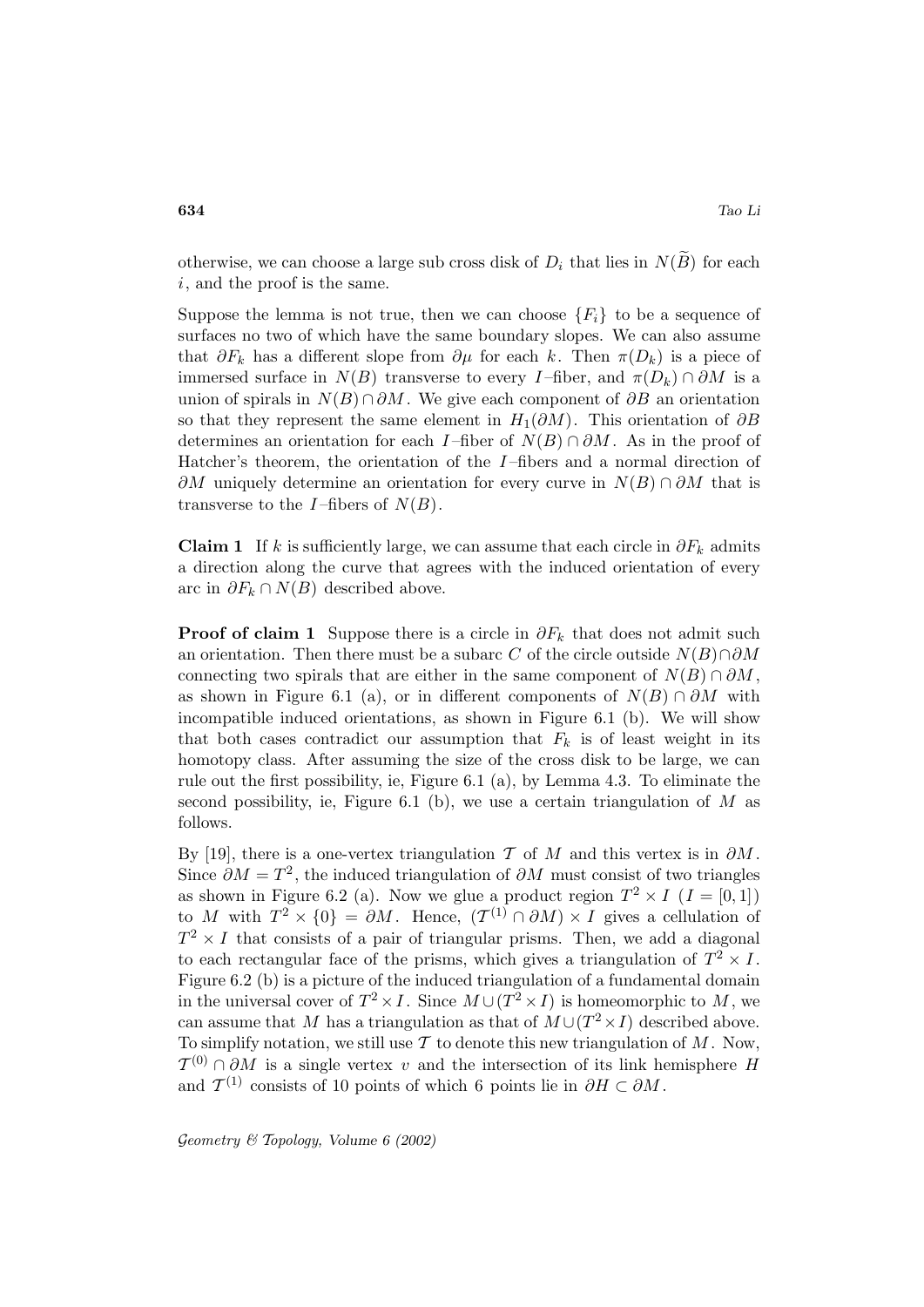*Boundary curves of surfaces with the 4–plane property* **635**



Figure 6.1



Figure 6.2

We assume that our immersed surfaces are normal and have least weight with respect to the triangulation above. Suppose the second case, ie, Figure 6.1 (b), occurs. Let A be the annular component of  $\partial M - N(B)$  that contains the arc C. Then we isotope  $F_k$  by pushing C along A to "unwrap" the spirals in a small neighborhood of  $\partial M$ , as shown in Figure 6.3 (a) and (b). If the vertex v is not in A, then after this isotopy,  $|\partial F_k \cap \mathcal{T}^{(1)}|$  decreases and  $|(F_k - \partial F_k) \cap \mathcal{T}^{(1)}|$ does not change. This contradicts the assumption that  $F_k$  has least weight. So  $v \in A$ . If every edge of  $\mathcal{T}^{(1)} \cap \partial M$  intersects  $\partial A$  nontrivially, then after C passes through the vertex v during the isotopy,  $|\partial F_k \cap T^{(1)}|$  decreases by 6 and  $|(F_k - \partial F_k) \cap T^{(1)}|$  increases by 4. Hence, the total weight of  $F_k$  decreases, which also gives a contradiction. Therefore, there is an edge e of  $\mathcal{T}^{(1)} \cap \partial M$ lying inside A, as shown in Figure 6.3 (a). Then by our construction of the triangulation, e forms a meridian circle of the annulus A and there is at most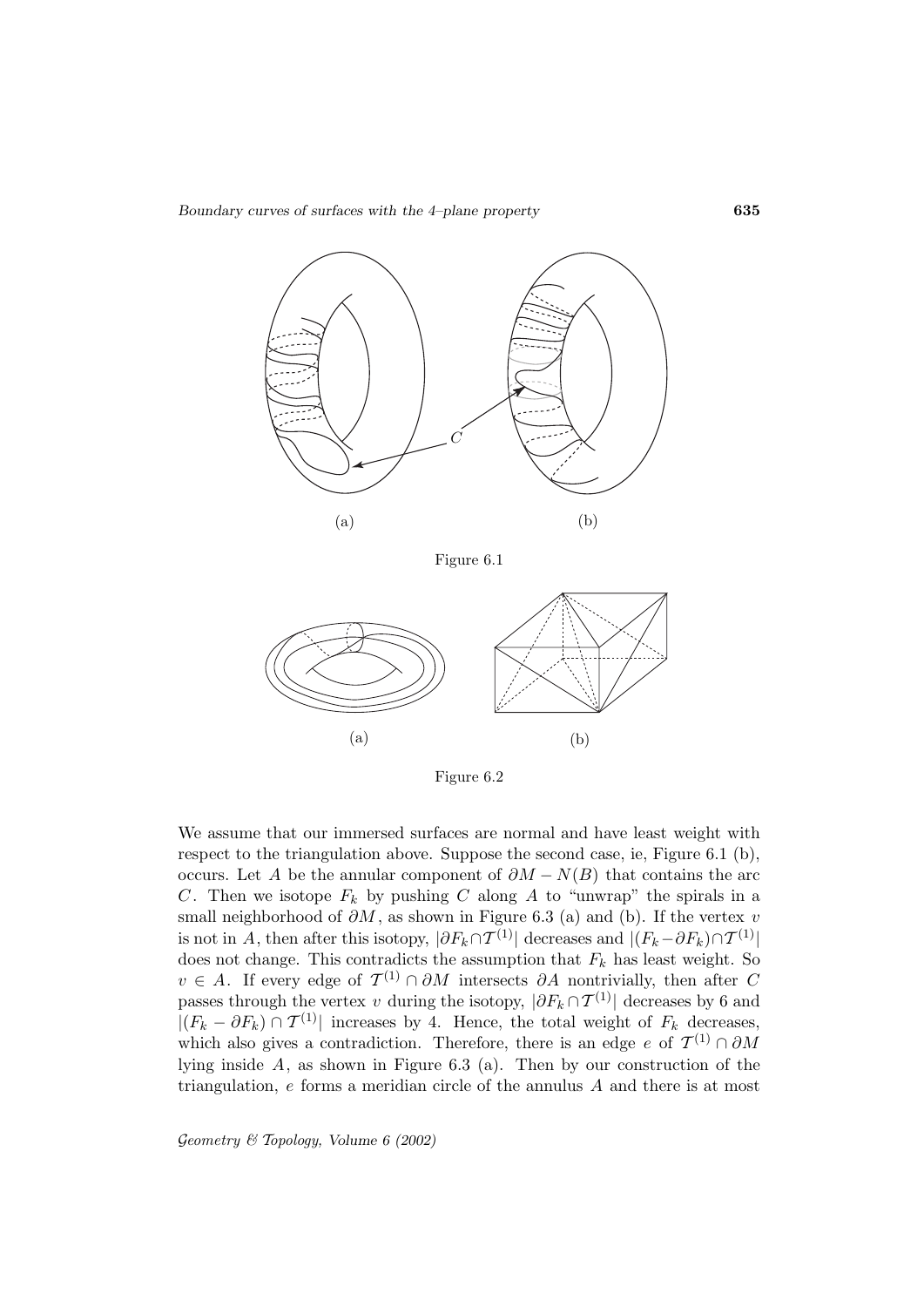one such edge. After C passes through v in the isotopy above,  $|\partial F_k \cap T^{(1)}|$ decreases by 4,  $|(F_k - \partial F_k) \cap T^{(1)}|$  increases by 4, and the total weight does not change.



Figure 6.3

Now, we will see exactly what happens in a tetrahedron. Let  $T$  be a tetrahedron with a face  $\Delta$  in  $\partial M$ . There is a normal arc  $\delta$  in  $C \cap \Delta$  that cuts off a subtriangle (in  $\Delta \cap A$ ) that contains the vertex v. The normal disk of  $F_k \cap T$  containing  $\delta$  is either a triangle or a quadrilateral. If we do the isotopy as in Figure 6.3 (b) by pushing C across  $v$ , then the effect of this isotopy on the normal disk that contains  $\delta$  is either as in Figure 6.4 (a), in which case the normal disk is a triangle, or as in Figure 6.4 (b), in which case the normal disk is a quadrilateral. In the first case, as shown in Figure 6.4 (a), the disk is no longer a normal disk after the isotopy. So, we can perform another homotopy to make  $F_k$  (after the first isotopy) a normal surface. This homotopy reduces  $|F_k \cap T^{(1)}|$  by at least 2 as we push the disk in Figure 6.4 (a) across the edge, which contradicts the assumption that  $F_k$  has least weight. Thus, every normal disk that contains such an arc  $\delta$  is a quadrilateral. Since there are only two triangles in  $\partial M$ , and since the edge e lies inside A, there must be two arcs  $\delta_1$  and  $\delta_2$  in C that cut off two corners of the same triangle (in the induced triangulation of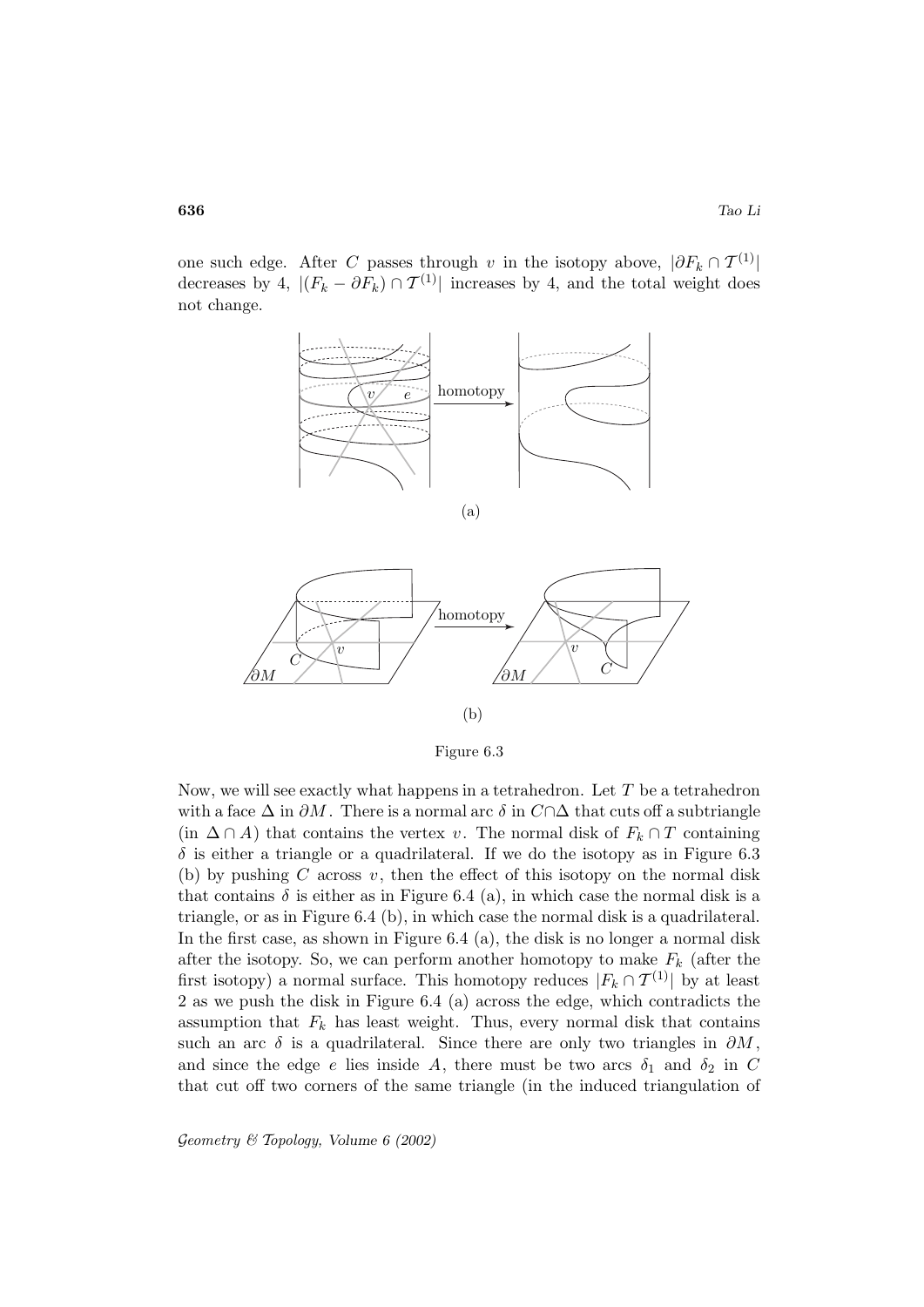$\partial M$ ). By the argument above, the two normal disks that contain  $\delta_1$  and  $\delta_2$ respectively must be two quadrilaterals of different normal disk types in the same tetrahedron. Note that, during the isotopy as in Figure 6.3, we push parts of  $\partial F_k$  from  $N(B) \cap \partial M$  into the annulus A, and by unwrapping every such spiral, we can assume that any two parallel normal disks in  $F_k$  remain parallel after the isotopies. We keep unwrapping the spirals by isotopies as in Figure 6.3. Either the weight of  $F_k$  can be reduced at a certain stage, or we can eventually push parts of  $\pi(D_k) \cap \partial M$  into the annulus A. In particular, after unwrapping the spirals enough times, we can assume that the  $\delta_1$  and  $\delta_2$  above lie in the cross disk. Then, we can assume that there is a pair of normal disks in the cross disk for each of the two quadrilateral normal disk types that correspond to the  $\delta_1$  and  $\delta_2$ . Since any two quadrilateral normal disks of different types must intersect each other, those 4 quadrilaterals give rise to 4 planes in  $F_k$  intersecting each other (as in Proposition 4.1), which contradicts the hypothesis that  $F_k$  has the 4-plane property. So, if k is large enough, we can reduce the weight of  $F_k$  at a certain stage of the isotopy above. Therefore, Figure 6.1 (b) cannot occur and claim 1 holds.  $\Box$ 

The branched surface that fully carries  $\mu$  also fully carries a compact surface, and by Lemma 6.2, the slope of  $\partial \mu$  is the same as the boundary slope of an incompressible and ∂–incompressible surface. By Hatcher's theorem, there are only finitely many possible slopes for  $\partial \mu$ . If the lamination  $\mu$  is constructed using cross disks from the sequence of surfaces  ${F_k}$ , then the arcs in  $\partial F_k$ must wind around  $\partial \mu$  many times (if k is large). Therefore, by Corollary 3.3, our construction of  $\mu$  and Claim 1 above, it is easy to see that there must be infinitely many slopes that cannot be the boundary slopes of surfaces with the 4–plane property, and Dehn fillings along these slopes yield 3–manifolds that cannot admit any nonpositive cubings (see the proof of Theorem 3 at the end of this paper). This can be viewed as a weaker version of Theorems 2 and 3. To prove Theorem 2 to the full extent, which says that only finitely many slopes can be the boundary slopes of surfaces with the 4–plane property, we need to study the local pictures of the limit lamination and surfaces with the 4–plane property in detail.

We first consider the case that  $\mu$  is a compact orientable surface. The proof for the case that  $\mu$  contains a noncompact leaf is similar. Let  $\mu \times I \subset M$  $(I = [0, 1])$  be a small neighborhood of  $\mu$  in M, and  $\tilde{\mu} \times I$  be a component of the preimage of  $\mu \times I$  in M with the induced fiber structure. Since  $\mu$  is a compact embedded essential surface in  $M, \tilde{\mu} \times I$  can be considered as the universal cover of  $\mu \times I$ , and we can assume  $\pi_1(\mu)$  acts on M fixing  $\tilde{\mu} \times I$ .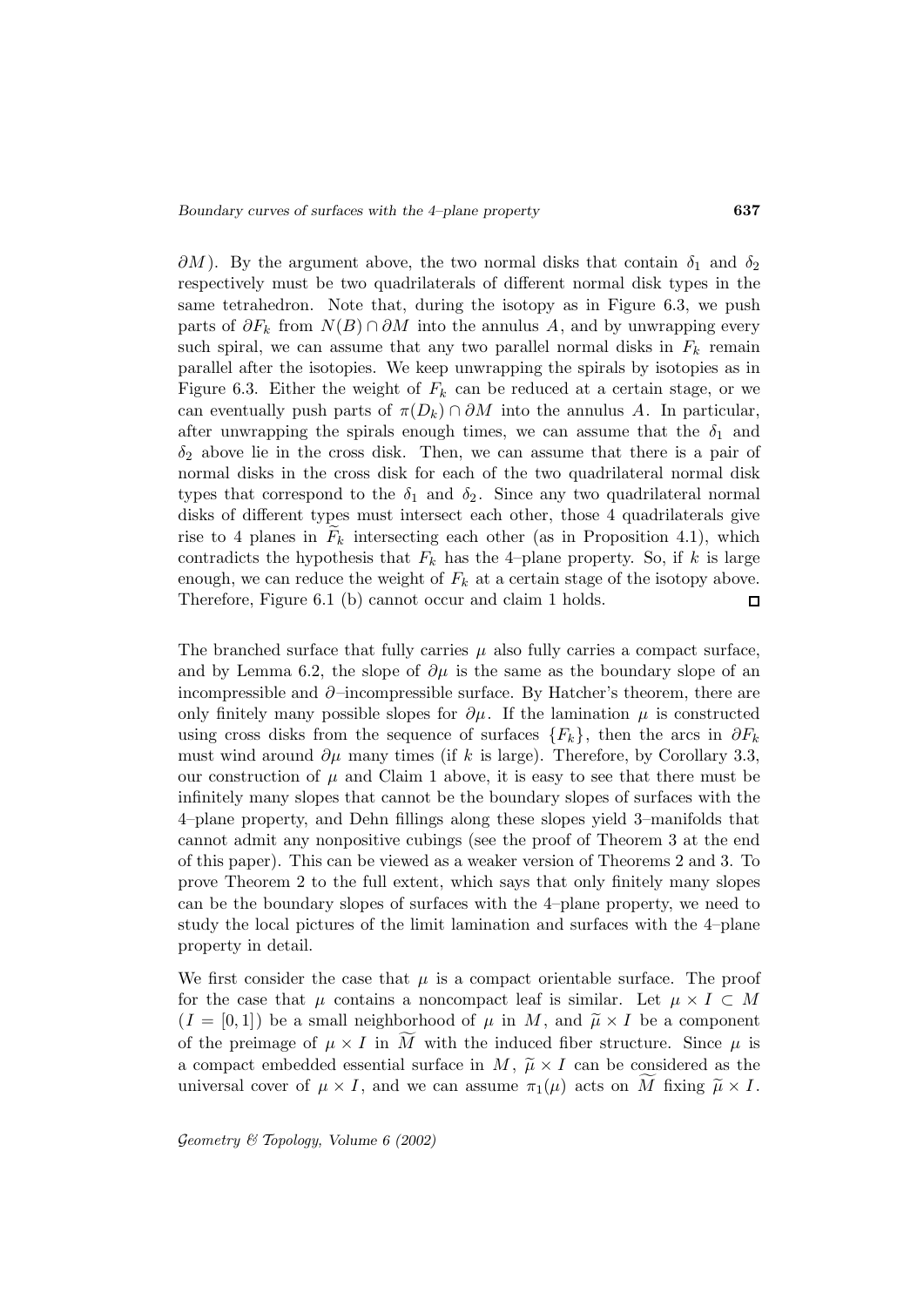

Figure 6.4

Suppose  $k$  is large. By our construction of the lamination, there is always a large sub cross disk of  $D_k = D'_k \cup D''_k$  lying in  $\tilde{\mu} \times I$ . To simplify notation, we assume that  $D_k \subset \widetilde{\mu} \times I$ ; otherwise we use a large sub cross disk of  $D_k$  and the proof is the same.

Let  $F'_k$  be the plane in  $\tilde{F}_k$  that contains  $D'_k$ ,  $H' = F'_k \cap (\tilde{\mu} \times I)$ ,  $H = \pi(H')$ . Since we can give every component of  $\partial F_k$  an orientation that agrees with the induced orientation of  $\partial F_k \cap (\mu \times I)$  in claim 1, we can assume the sign of every intersection point of  $\partial F_k \cap \partial S$  is always the same, where  $S = \mu \times \{t\}$   $(t \in I)$ . Then, H cannot be transverse to every I-fiber of  $\mu \times I$ , because otherwise, by the argument in the proof of Hatcher's theorem,  $\partial F_k$  and  $\partial S$  would have the same slope, which contradicts our assumptions. Figure 6.5 gives a local picture of H where it is not transverse to an I-fiber of  $\mu \times I$ .

In fact, it is not hard to see that, in some tetrahedron  $T$ , there must be two different types of quadrilateral normal disks in  $T \cap S$  and  $T \cap F_k$  respectively.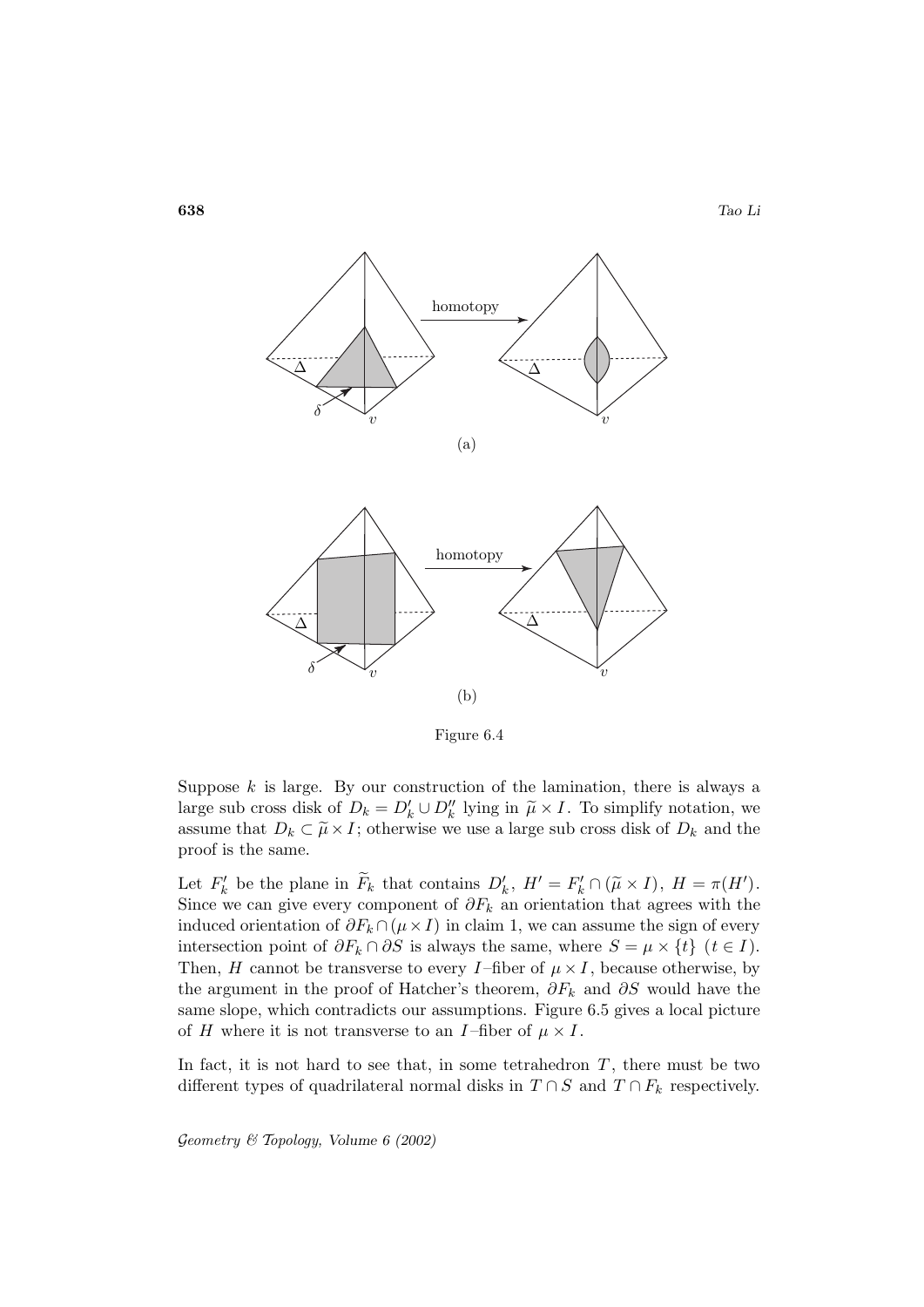Otherwise, by an argument in [9], H and S lie in  $N(B_T)$  and are transverse to the I-fibers of  $N(B_T)$ , where  $N(B_T)$  is a fibered neighborhood of an embedded normal branched surface  $B_T$ . Hence, by the arguments in the proof of Hatcher's theorem,  $F_k$  and S have the same boundary slope (although  $F_k$  is not embedded), which contradicts our assumption.

Since all these surfaces are normal, after a small homotopy, we can assume that each I-fiber of  $\mu \times I$  either transversely intersects H or entirely lies in H, in which case the local picture of this fiber is as shown in Figure 6.5, and we call such fibers puncturing fibers. We can assume  $\partial F_k \cap (\partial \mu \times I)$  is a union of spirals, and by claim 1, the intersection points in  $\partial F_k \cap \partial S$  ( $S = \mu \times \{t\}$ ) all have the same sign. Then, by our assumption on  $H \cap (\mu \times I)$  and the argument above on Hatcher's trick, any arc of  $F_k \cap S$  with endpoints in  $\partial M$  must pass through a puncturing fiber. Since there is a large cross disk wrapping around the compact surface  $\mu$  many times, such a puncturing fiber must puncture a cross disk, and we immediately get three planes (in the universal cover) intersecting each other. Moreover, any relatively short (compared with the size of the cross disk) arc with endpoints in different components of  $\mu \times \partial I$  also punctures a cross disk. Furthermore, if we can find two such short arcs that are not far away from each other, then they puncture the same cross disk. If, in addition, the two planes that contain the two short arcs intersect each other, we get a contradiction to the 4–plane property. This is the basic idea of our proof. After perturbing  $F_k$ a little, we can assume that  $F_k \cap (\mu \times I)$  is transverse to the I-fibers of  $\mu \times I$ except at puncturing fibers and there are only finitely many puncturing fibers in  $F_k \cap (\mu \times I)$ .



Figure 6.5

The following observation, which summarizes the argument above, is important to the remainder of the proof of Lemma 6.3.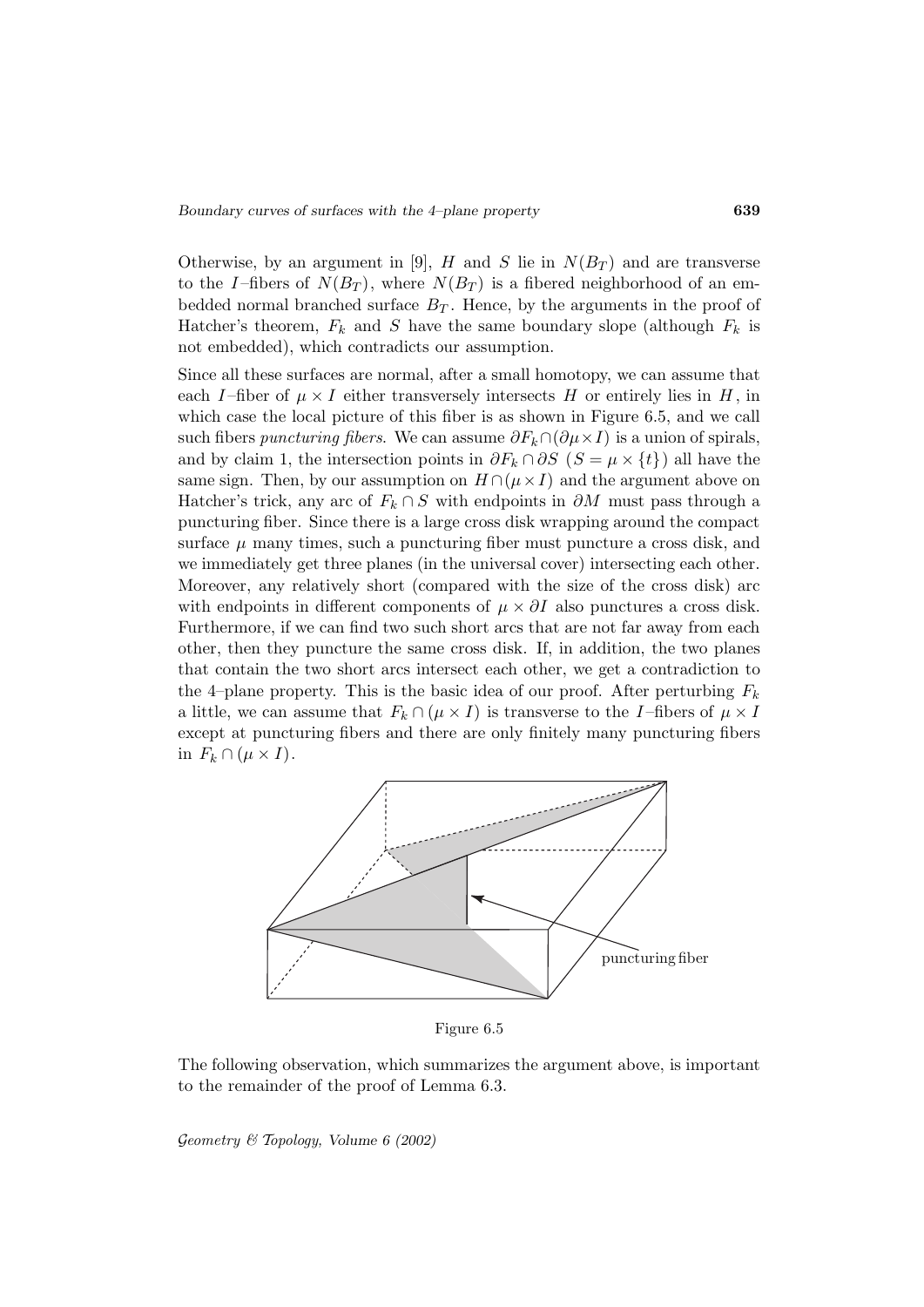**Observation 6.4** Let  $\alpha_i$  (i = 1, 2) be an arc in  $\widetilde{F}_k \cap (\widetilde{\mu} \times I)$  with two endpoints lying in different components of  $\tilde{\mu} \times \partial I$ . Suppose length( $\alpha_1$ ), length( $\alpha_2$ ), and the distance between  $\alpha_1$  and  $\alpha_2$  are bounded by a fixed number. Then, if k is large,  $\alpha_1$  and  $\alpha_2$  must puncture the same cross disk. Let  $F^{(i)}$  denote the plane in  $\widetilde{F}_k$  that contains  $\alpha_i$   $(i = 1, 2)$ . If  $F^{(1)} \cap F^{(2)} \neq \emptyset$  and  $F^{(1)} \neq F^{(2)}$ ,  $F^{(1)}$ ,  $F<sup>(2)</sup>$  and the two planes containing the two components of the cross disk are 4 planes in  $F_k$  intersecting each other, which contradicts the 4–plane property.

We denote the puncturing fibers of  $F_k \cap (\mu \times I)$  by  $\gamma_1, \ldots, \gamma_n$ . Let  $q: \mu \times I \to \mu$ be the projection map. Hence,  $q(\gamma_1), \ldots, q(\gamma_n)$  are points in  $\mu$ . Then, we can connect  $q(\gamma_1), \ldots, q(\gamma_n)$  buy simple arcs  $\alpha_1, \ldots, \alpha_k$  to form a 1–complex  $\Gamma$  in which the  $q(\gamma_i)$ 's are the 0–cells and the  $\alpha_i$ 's are the 1–cells. Moreover, we can assume that  $\mu - \Gamma$  is a union of disks and annular neighborhoods of  $\partial \mu$ . We denote the closure of the annular components of  $\mu - \Gamma$  by  $A_1, \ldots, A_m$ , where m is the number boundary components of  $\mu$ . Thus, for each i, one component of  $\partial A_i$  is a boundary circle of  $\mu$  and the other component of  $\partial A_i$  lies in Γ. We denote  $q^{-1}(\Gamma)$  and  $q^{-1}(\alpha_i)$  by  $\Gamma \times I$  and  $\alpha_i \times I$  respectively, and denote the preimage of  $\Gamma \times I$  in  $\tilde{\mu} \times I$  by  $\Gamma \times I$ .

Let  $S = \mu \times \{t\}$  and  $\widetilde{S} = \widetilde{\mu} \times \{t\}$   $(t \in I)$ . We assume S is transverse to  $F_k$ . As before, any double arc in  $F_k \cap S$  or  $\widetilde{F}_k \cap \widetilde{S}$  must pass through a puncturing fiber. Let  $\beta$  be a subarc of a double arc of  $F_k \cap S$  in M with one endpoint  $Z_0$ in  $\partial \overline{S} \cap \partial \overline{F}_k$  and the other endpoint in a puncturing fiber. We can assume the interior of  $\beta$  does not intersect any puncturing fiber. We denote the closure of the component of  $\widetilde{\mu} \times I - \widetilde{\Gamma} \times I$  containing  $Z_0$  by  $\widetilde{A}_1 \times I$ , and suppose  $\pi(\widetilde{A}_1 \times I)$ is  $A_1 \times I$  in  $\mu \times I$  defined above, where  $\pi: M \to M$  is the covering map.

Let  $D_{[k/2]} = D'_{[k/2]} \cup D''_{[k/2]}$  be a sub cross disk of  $D_k = D'_k \cup D''_k$  of size  $[k/2]$ and with the same center. By choosing an appropriate  $t \in I$ , we can assume that  $Z_0$  lies in  $D'_{[k/2]}$ . Moreover, after some isotopy on  $F_k \cap (\mu \times I)$  (or choosing an appropriate  $\Gamma$ ), we can assume that there is a subarc of  $\beta$ , which we denote by  $\beta_0$ , properly embedded in  $A_1 \times I$  such that  $Z_0 \in \partial \beta_0$  and  $\beta_0 \subset D'_{[k/2]}$ . We denote the two lines in  $\partial \tilde{A}_1$  by  $l_1$  and  $l_2$ , and suppose  $Z_0 \in l_1 \times I$ . Let  $Z_1$  be the other endpoint of  $\beta_0$ . Hence,  $Z_1 \in l_2 \times I \subset \widetilde{\mu} \times I$ . By choosing k to be large, we can assume the length of the curve in  $F_k \cap (l_2 \times I)$  that contains  $Z_1$ is large, since  $Z_1$  lies in the sub cross disk  $D_{[k/2]}$ .

We can assume that the interior of  $\beta$  is transverse to  $\widetilde{\Gamma} \times I$ . Note that  $int(\beta)$ does not intersect any puncturing fiber in  $\tilde{\Gamma} \times I$ . We denote the points in  $\beta \cap (\Gamma \times I)$  by  $Z_1, \ldots, Z_s$ , where  $Z_1$  is as above and  $Z_s = \partial \beta - Z_0$  lies in a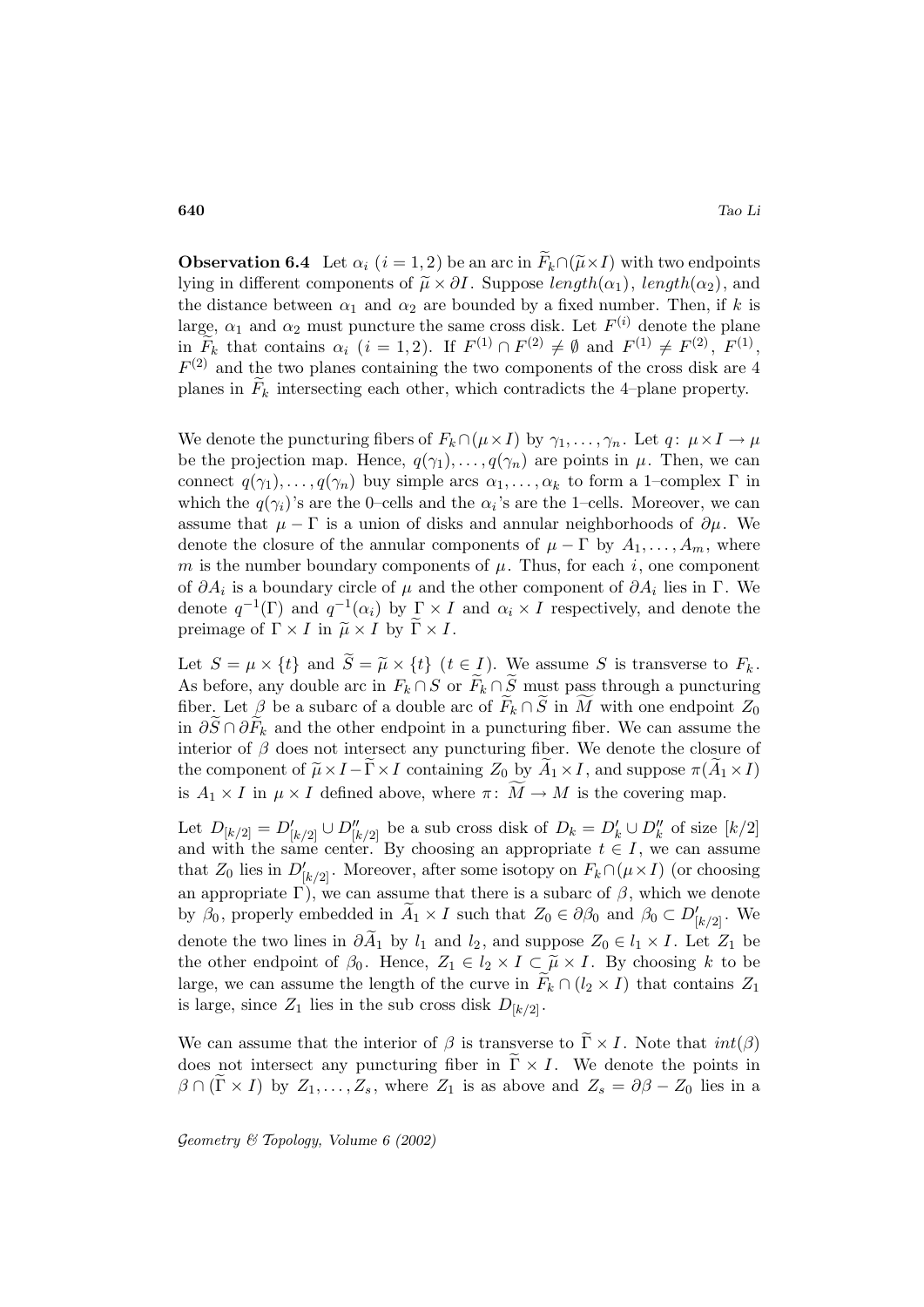puncturing fiber. These  $Z_i$ 's divide  $\beta$  into s subarcs  $\beta_0, \beta_1, \ldots, \beta_{s-1}$ , where  $\partial \beta_i = Z_i \cup Z_{i+1}$  and  $\beta_0$  is as above.

We regard  $\Gamma$  as a 1–complex in  $\tilde{\mu}$  with 0–simplices corresponding to the puncturing fibers. Let  $\alpha$  be any 1–simplex in  $\Gamma$ . So,  $\alpha \times I \subset \Gamma \times I$  is a vertical rectangle in  $\tilde{\mu} \times I$ . We call an arc in  $F_k \cap (\alpha \times I)$  a  $\partial$ -parallel arc if the two endpoints of this arc lie in the same component of  $int(\alpha) \times \partial I$ , where  $int(\alpha)$ denotes the interior of  $\alpha$ . We can perform some normal homotopy on  $F_k$  to push all the  $\partial$ -parallel arcs out of  $\pi(\alpha \times I)$ , where  $\pi: M \to M$  is the covering map, so that if two arcs in  $F_k \cap (\alpha \times I)$  do not intersect each other, then after this homotopy, they do not intersect each other either. Hence, this normal homotopy preserve the 4–plane property. Therefore, we can assume that  $F_k \cap (\alpha \times I)$  contains no  $\partial$ -parallel arcs for any 1–simplex  $\alpha$ . Moreover, if k is large, any ∂–parallel arc does not lie in the sub cross disk  $D_{k/2}$ , and hence this homotopy does not affect the previous assumptions on  $\beta_0 \subset D_{[k/2]}$ .

Let  $\zeta$  be an arc in  $F_k \cap (\alpha \times I)$ . Since there is no  $\partial$ -parallel arc in  $F_k \cap (\alpha \times I)$ , either the two endpoints of  $\zeta$  lie in different components of  $int(\alpha) \times \partial I$ , or one endpoint of  $\zeta$  lies in a puncturing fiber  $\gamma \subset \partial \alpha \times I$  in which case we denote the two planes in  $F_k$  containing  $\zeta$  and  $\gamma$  by  $F_{\zeta}$  and  $F_{\gamma}$  respectively. So, if the second case happens, either  $F_{\zeta} \neq F_{\gamma}$  and  $F_{\zeta} \cap F_{\gamma} \neq \emptyset$  or  $F_{\zeta} = F_{\gamma}$ . We call  $\zeta$  a puncturing arc if either the two endpoints of  $\zeta$  lie in different components of  $int(\alpha) \times \partial I$ , or  $F_{\zeta} = F_{\gamma}$ . Thus, if  $\zeta$  is a puncturing arc, there must be a relatively short arc in  $F_{\zeta}$  containing  $\zeta$  and with two endpoints in different components of  $\tilde{\mu} \times \partial I$ . The role of a puncturing arc is the same as the role of a puncturing fiber, see Observation 6.4. Moreover, if  $\zeta$  is not a puncturing arc, then one of the two puncturing fibers in  $\partial \alpha \times I$  intersects the plane  $F_{\zeta}$ nontrivially.

**Claim 2** Each  $Z_i \in \beta$  ( $1 \leq i \leq s-1$ ) lies in a puncturing arc.

**Proof of Claim 2** We first show that  $Z_{s-1}$  lies in a puncturing arc, and then we inductively prove it for each  $Z_i$ . Suppose  $Z_{s-1}$  lies in  $\alpha \times I$ , where  $\alpha$  is a 1–simplex of  $\Gamma$ , and we denote the arc in  $F_k \cap (\alpha \times I)$  containing  $Z_{s-1}$  by  $\zeta_{s-1}$ . Let  $A \times I \subset \widetilde{\mu} \times I$  be the closure of the component of  $\widetilde{\mu} \times I - \widetilde{\Gamma} \times I$  that contains  $\beta_{s-1}$ . So,  $\beta_{s-1}$  is an properly embedded arc in  $A \times I$  with  $\partial \beta_{s-1} \subset \partial A \times I$ . Since  $\mu - \Gamma$  consists of disks and annular neighborhoods of circles in  $\partial \mu$ , either A is a disk, or A is of the form  $[0, 1] \times \mathbb{R}$  which can be considered as the universal cover of an annular neighborhood of a boundary circle of  $\mu$ .

If A is a disk, since  $\beta_{s-1}$  is properly embedded in  $A \times I$ , after some isotopy on  $F_k$ if necessary, we can assume  $length(\beta_{s-1})$  is bounded by a number that depends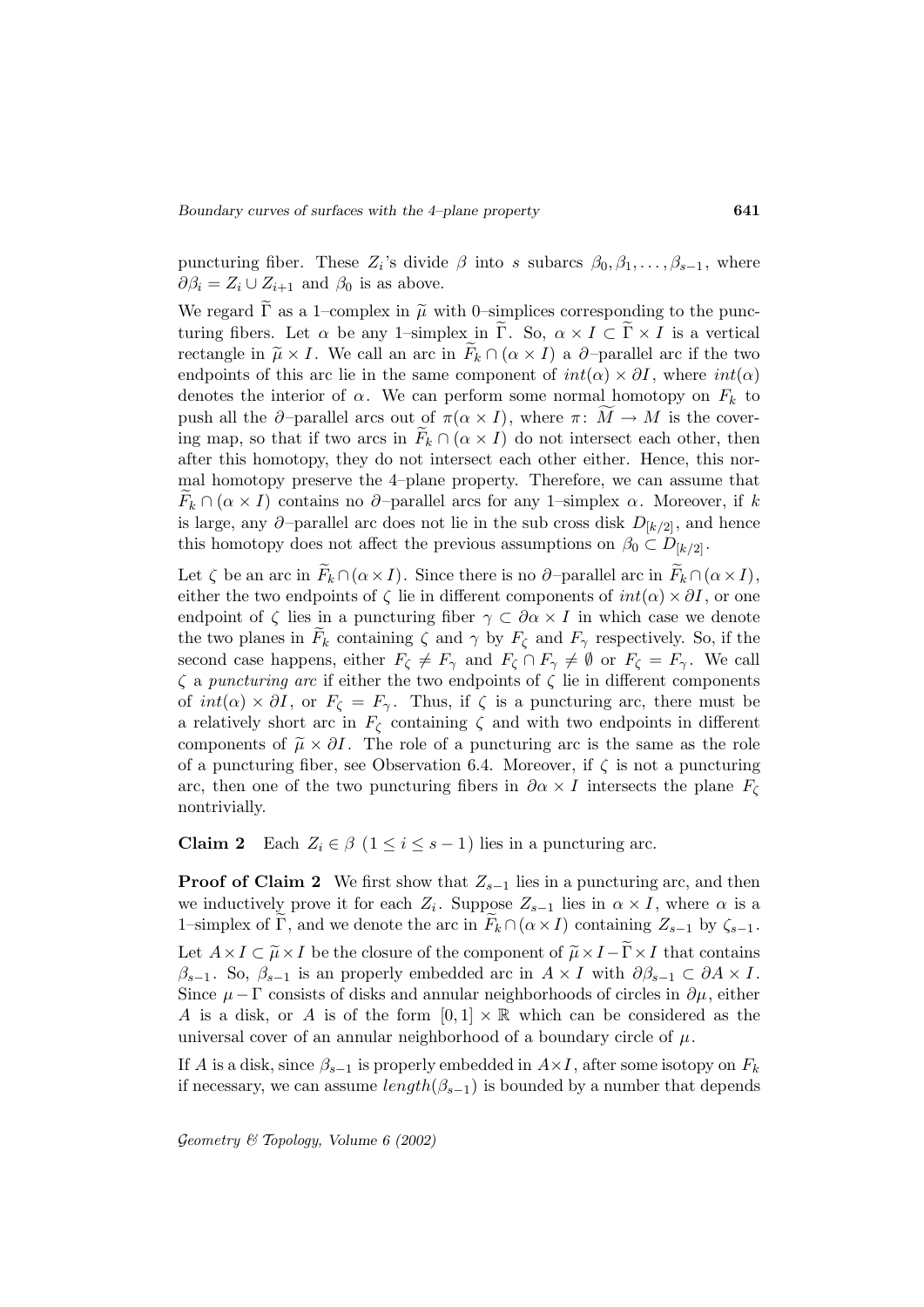only on A. If  $\zeta_{s-1}$  is not a puncturing arc in  $\alpha \times I$ , since we have assumed that  $F_k \cap (\alpha \times I)$  does not contain any ∂–parallel arc,  $\zeta_{s-1}$  must intersect at least one of the two puncturing fibers in  $\partial \alpha \times I$ . Let  $\gamma$  be a puncturing fiber in  $\partial \alpha \times I$  that intersects  $\zeta_{s-1}$ . By our definition of puncturing arc, the two planes in  $F_k$  containing  $\gamma$  and  $\beta_{s-1}$  intersect each other. By our construction above,  $Z_s \in \partial \beta_{s-1}$  lies in another puncturing fiber, say  $\gamma_s$ . Since A is a disk, the distance between the two puncturing fibers  $\gamma$  and  $\gamma_s$  is bounded by the diameter of the disk A. So,  $\gamma$  and  $\gamma_s$  puncture the same cross disk. Moreover, the plane containing  $\gamma_s$ ,  $\beta_{s-1}$  and  $\zeta_{s-1}$  and the plane containing  $\gamma$  intersect each other, which contradicts the 4–plane property as in Observation 6.4.

So, we only need to consider the case that A is of the form  $[0, 1] \times \mathbb{R}$ . We denote the two boundary lines of A by  $l_i = \{i\} \times \mathbb{R}$   $(i = 0, 1)$ . Suppose  $l_0 \subset \partial \tilde{\mu}$ . Hence,  $\pi(l_0)$  is a boundary circle of  $\mu$ , where  $\pi: M \to M$  is the covering map. This circle  $\pi(l_0)$  represents a nontrivial element  $g \in \pi_1(\mu) \subset \pi_1(M)$ , and g acts on M fixing  $A \times I$ . By our construction, unless  $s = 1, \beta_{s-1}$  is an arc properly embedded in  $A \times \{t\}$  with both endpoints in  $l_1 \times \{t\}$ .

If the length of the subarc of  $l_1 \times \{t\}$  between  $Z_s$  and  $Z_{s-1}$  is large, then  $g(Z_s)$ (or  $g^{-1}(Z_s)$ ) lies between  $Z_s$  and  $Z_{s-1}$  in  $l_1 \times \{t\}$ , and hence  $\beta_{s-1}$  nontrivially intersects  $g(\beta_{s-1})$  (or  $g^{-1}(\beta_{s-1})$ ). Note that  $Z_s$  and  $g(Z_s)$  lie in puncturing fibers. Since  $g \in \pi_1(\mu)$  is fixed, the distance between the two puncturing fibers containing  $Z_s$  and  $g(Z_s)$  is relatively small (compared with k), and hence they puncture the same cross disk. Moreover, since  $\beta_{s-1}$  nontrivially intersects  $g(\beta_{s-1})$  (or  $g^{-1}(\beta_{s-1})$ ), the two planes containing  $Z_s$  and  $g(Z_s)$  (or  $g^{-1}(Z_s)$ ) intersect each other, which contradicts the 4–plane property as in Observation 6.4.

Thus, we can assume length of the subarc of  $l_1 \times \{t\}$  between  $Z_s$  and  $Z_{s-1}$  is relatively small. Hence, the distance between  $Z_s$  and the two puncturing fibers  $\partial \alpha \times I$  is relatively small, where  $\alpha$  is a 1–simplex of  $\Gamma$  and  $Z_{s-1} \in \alpha \times I$ . As in Observation 6.4, the plane in  $F_k$  containing  $Z_s \cup \beta_{s-1}$  and a plane containing a puncturing fiber in  $\partial \alpha \times I$  cannot intersect each other. So, as in the case that A is a disk, the arc  $\zeta_{s-1}$ , which is the arc in  $F_k \cap (\alpha \times I)$  containing  $Z_{s-1}$ , must be a puncturing arc in  $\alpha \times I$ . Therefore, in any case,  $Z_{s-1}$  lies in a puncturing arc.

Then, we apply the argument above to  $\beta_{s-2}$   $(s > 2)$ . Now,  $\partial \beta_{s-2} = Z_{s-1} \cup$  $Z_{s-2}$ . Note that in this case  $Z_{s-1}$  lies in a puncturing arc ( $Z_s$  lies in a puncturing fiber in the case above), but this does not make any difference when using Observation 6.4. Hence,  $Z_{s-2}$  lies in a puncturing arc, and inductively, each  $Z_i \in \beta \ (1 \leq i \leq s-1)$  lies in a puncturing arc.  $\Box$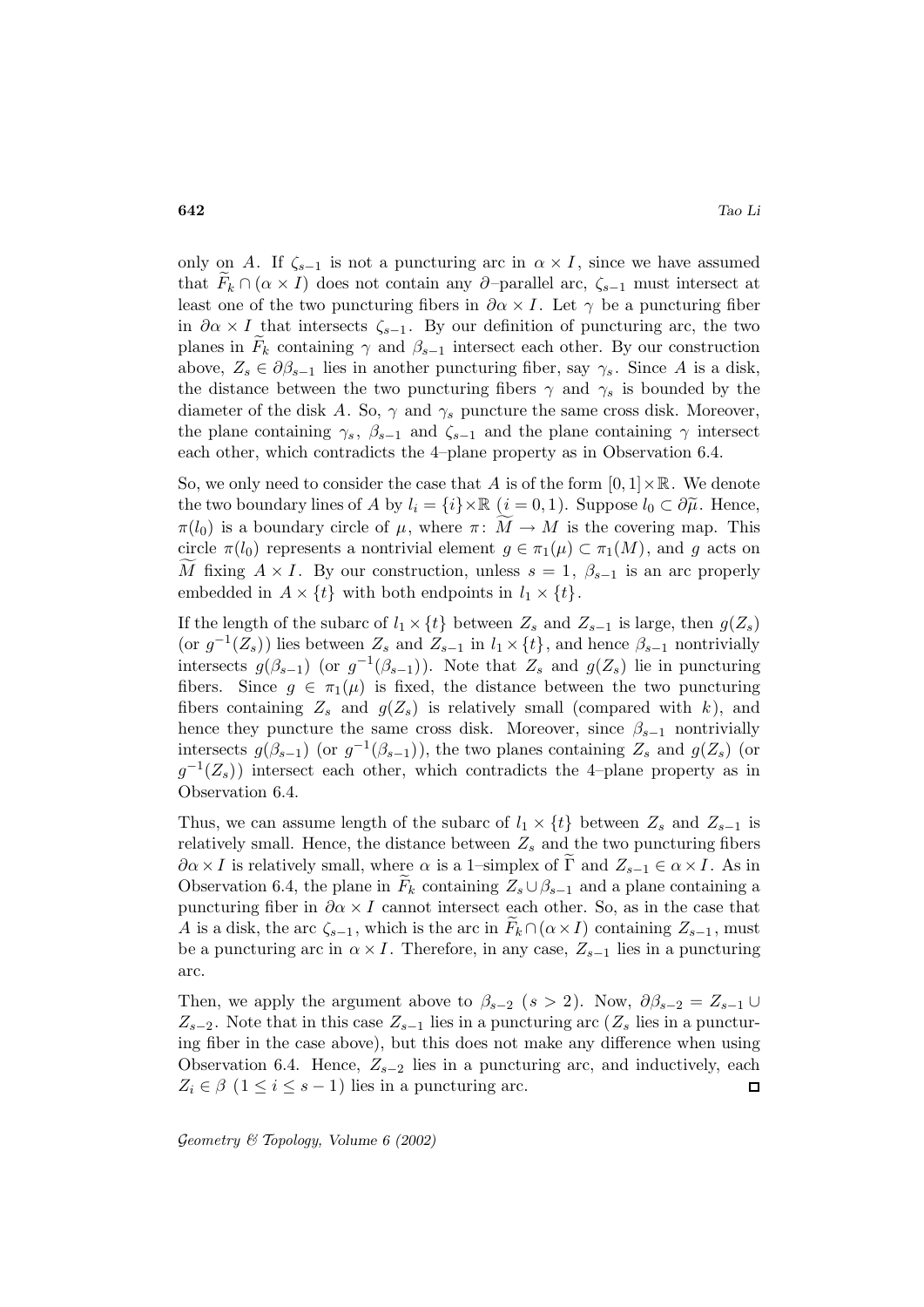By our assumption before,  $Z_1$  lies in the sub cross disk  $D_{k/2}$ . We can choose k large enough so that there is no short arc containing  $Z_1$  and with endpoints in different components of  $\tilde{\mu} \times \partial I$ . This contradicts Claim 2. Thus, Lemma 6.3 holds in the case that  $\mu$  is a compact orientable surface.

If  $\mu$  is a compact nonorientable surface, since M is orientable, we can apply Hatcher's trick to the horizontal boundary of a twisted I-bundle over  $\mu$ , and the proof is the same.

Suppose  $\mu$  contains a noncompact leaf. Let B be a branched surface fully carries  $\mu$ , L be the branch locus of B, and  $p: N(B) \to B$  be the map that collapses every I–fiber of  $N(B)$  to a point. We can assume  $\partial B$  is a union of circles in  $\partial M$ . By previous arguments, any such branched surface always fully carries a compact surface with the same boundary slope as  $\partial \mu$ . Let S be a compact surface fully carried by  $B$ . By Claim 1 and Hatcher's trick, as in the case that  $\mu$  is a compact surface,  $F_k$  is not transverse to the I-fibers of  $N(B)$ along any arc of  $F_k \cap S$ . As before, in some tetrahedron T, there must be two different types of quadrilateral normal disks in  $T \cap S$  and  $T \cap F_k$  respectively. Thus, after a small homotopy, we can assume that each  $I$ -fiber of  $N(B)$  either transversely intersects  $F_k$  or entirely lies in  $F_k$ , in which case the local picture of this fiber is as shown in Figure 6.5 and we also call such fibers puncturing fibers. We can assume there are only finitely many puncturing fibers for each  $F_k$ .

 $N(B)$  can be viewed as the gluing of a collection of I-bundles over compact surfaces along  $p^{-1}(L)$ . Now, we use the puncturing fibers to decompose  $N(B)$ into a similar structure. We say  $\alpha \times I \subset N(B)$  is vertical if  $\{p\} \times I$  is a subarc of an I-fiber of  $N(B)$  for each  $p \in \alpha$  and  $(\alpha \times I) \cap \mu = \alpha \times C$  for some closed set  $C \subset I$ . We start with the puncturing fibers of  $F_k$ . Since every leaf of  $\mu$  is dense, we can add finitely many vertical rectangles  $\alpha_i \times I \subset N(B)$  $(i = 1, \ldots, n)$  such that  $\partial \alpha_i \times I$  is a pair of subarcs of puncturing fibers for each i and  $\mu-\bigcup_{i=1}^n\alpha_i\times I$  consists of disks and annular neighborhoods of circles in  $\partial\mu$ . Moreover, we can assume that there is a union of products  $d_i \times I$   $(i = 1, \ldots, s)$ and  $A_i \times I$   $(i = 1, ..., t)$  that are glued along  $\cup_{i=1}^{n} \alpha_i \times I$ , such that:

- (1) each  $d_i$  is a disk and  $\partial d_i \times I$  lies in  $\bigcup_{i=1}^n \alpha_i \times I$  for each *i*;
- (2) each  $A_i$  is an annulus, one component of  $\partial A_i \times I$  lies in  $\partial M$  and the other component of  $\partial A_i \times I$  lies in  $\cup_{i=1}^n \alpha_i \times I$ ;
- (3)  $\{p\} \times I$  is a subarc of an *I*-fiber of  $N(B)$  for each p in  $d_i$  or  $A_i$ ;
- (4)  $\mu$  lies in the union of these products  $\alpha_i \times I$ 's,  $d_i \times I$ 's and  $A_i \times I$ 's;
- (5)  $\mu \cap (d_i \times I) = d_i \times C_i$  and  $\mu \cap (A_i \times I) = A_i \times C'_i$ , where  $C_i$  and  $C'_i$  are closed sets in  $int(I)$ .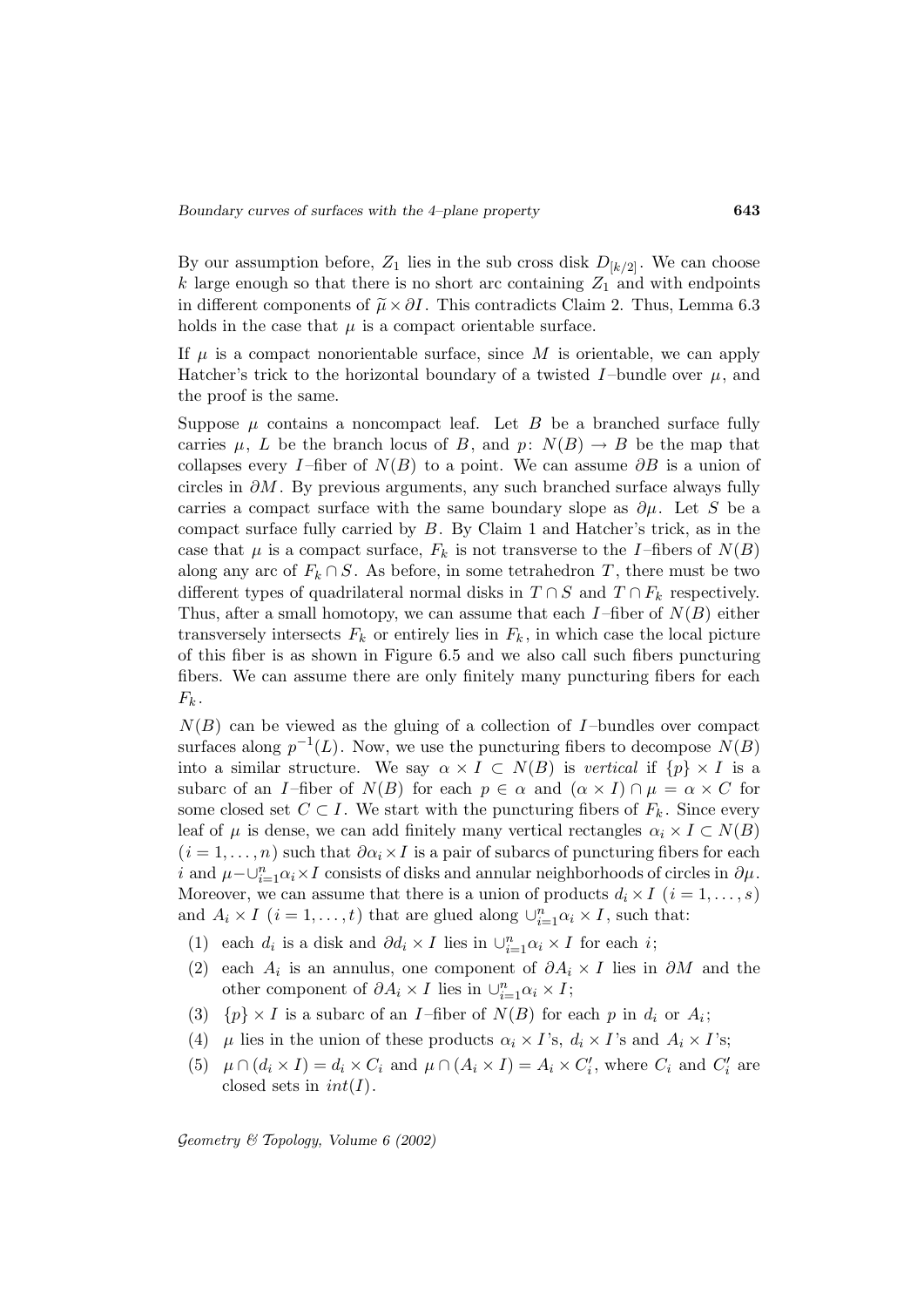Furthermore, we can assume the diameter of  $d_i$  and the length of  $\partial A_i$  are bounded by a number independent of the puncturing fibers, since  $\mu$  is fixed. In fact, after a small perturbation, we can view the union of these products  $\alpha_i \times I$ 's,  $d_i \times I$ 's and  $A_i \times I$ 's as a fibered neighborhood  $N(B')$  of another branched surface B' that also fully carries  $\mu$ . We can also view  $\cup_{i=1}^{n} \alpha_i \times I$  as  $p^{-1}(L')$ , where L' is the branch locus of B' and p:  $N(B') \to B'$  is the map collapsing every  $I$ -fiber to a point.

The new branched surface  $B'$  also fully carries a compact surface, say S. We can suppose S lies in  $N(B')$  and S does not intersect  $d_i \times \partial I$  or  $A_i \times \partial I$ . By claim 1, we can assume each point in  $\partial S \cap \partial F_k$  has the same sign. Since the size of each  $d_i$  is bounded by a number independent of the puncturing fibers, if k is large, there is a cross disk from  $F_k$  cutting through  $d_i \times I$  for each i. Moreover, we can choose an appropriate surface S so that at least one point of  $\partial S \cap \partial F_k$  belongs to a sub cross disk  $D_{k/2}$  as before. By our construction,  $\partial d_i \times I$  and  $\partial A_i \times I$  contain subarcs of puncturing fibers which puncture a cross disk. After some homotopy as in the case that  $\mu$  is a compact surface, we can also assume that any ∂–parallel arc of  $F_k$  in  $\partial d_i \times I$  or  $\partial A_i \times I$  does not intersect S. Then, we can define puncturing arcs using the  $d_i \times I$ 's and  $A_i \times I$ 's similar to the case that  $\mu$  is a compact surface, and the proof is the same.  $\Box$ 

Theorem 2, which is a generalization of Hatcher's theorem, now follows easily from Corollary 3.3 and Lemmas 6.1 and 6.3.

**Theorem 2** *Let* M *be an orientable and irreducible 3–manifold whose boundary is an incompressible torus, and let* H *be the set of injective surfaces that are embedded along their boundaries and satisfy the 4–plane property. Suppose that* M *does not contain any nonperipheral closed (embedded) incompressible surfaces. Then the surfaces in* H *can realize only finitely many slopes.*

**Proof** Suppose that the surfaces can realize infinitely many slopes. Let  ${F_n}$ be a sequence of surfaces in  $H$  no two of which have the same boundary slopes. Since they have different boundary slopes, by Corollary 3.3, the surfaces in  ${F_n}$  cannot be fully carried by finitely many immersed branched surfaces. Then, by the argument in section 4, there exist a sequence of cross disks from  ${F_n}$  that gives rise to an essential lamination. However, Lemma 6.3 imply that the sequence  ${F_n}$  contains a subsequence of surfaces with the same boundary slope, which contradicts our assumption that the surfaces in  ${F_n}$  all have different boundary slopes.  $\Box$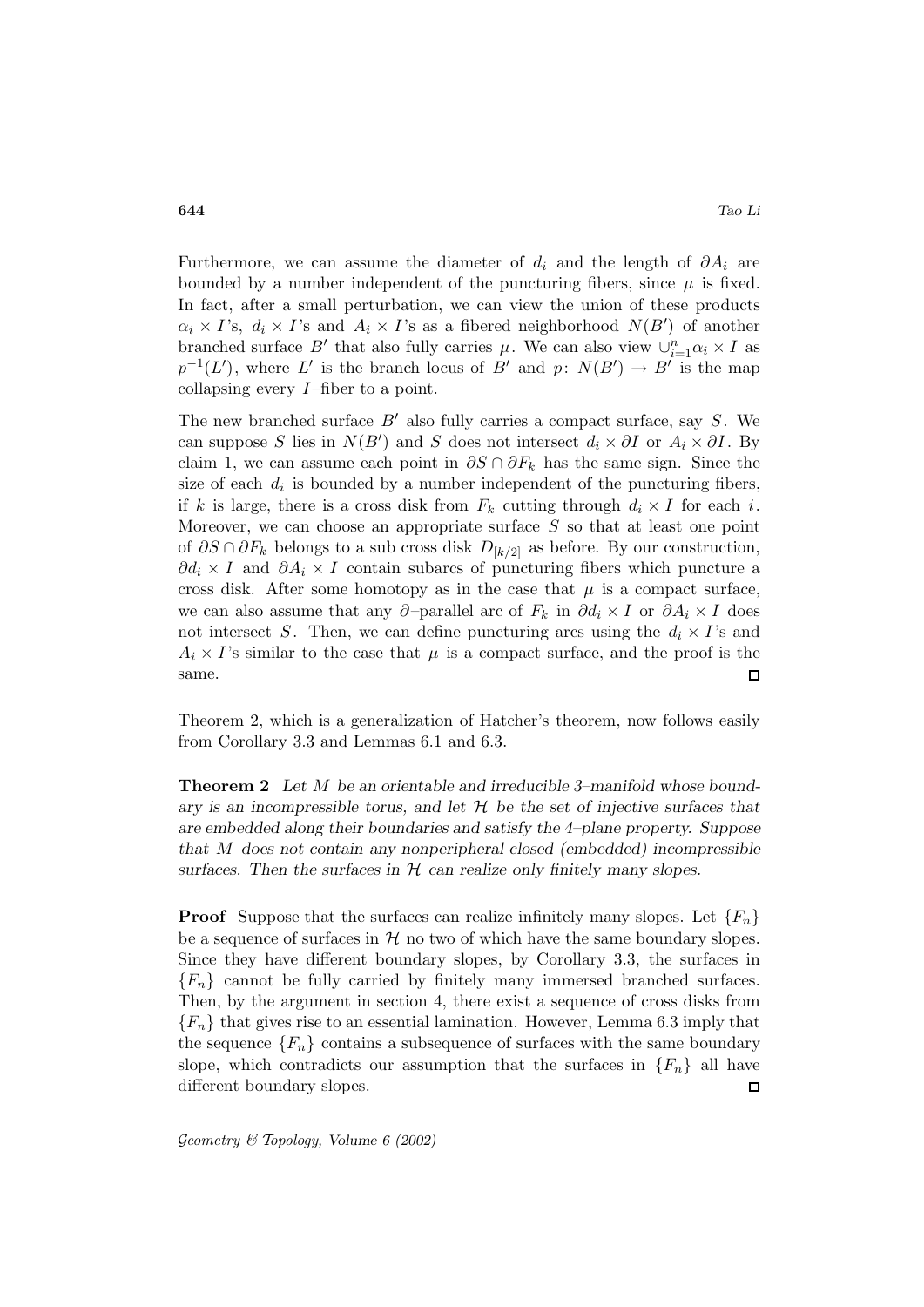As an application of Theorem 2, we prove Theorem 3, which gives the first nontrivial examples of 3–manifolds that do not admit any nonpositive cubings. Before we proceed, we prove the following lemma.

**Lemma 6.5** *Let* M *be a closed and irreducible 3–manifold,* S *be a closed least weight surface in* M *with the 4–plane property, and* C *be a homotopically nontrivial simple closed curve that intersects* S *nontrivially. Then* S − C *is a surface with the 4–plane property in*  $M - C$ *.* 

**Proof** Let  $M$  be the universal cover of M and C be the preimage of C in  $M.$  So,  $M-C$  is a cover of  $M-C$ . Let S be the preimage of S in M. Then,  $S-C$  is a collection of embedded surfaces in  $M_{\sim}-C_{\sim}$ . Since S has the 4–plane property, among any 4 embedded surfaces in  $\widetilde{S} - \widetilde{C}$ , there is a disjoint pair. Moreover, as each surface in  $\widetilde{S} - \widetilde{C}$  is embedded, among any 4 planes in the preimage of  $S - C$  in the universal cover of  $M - C$  (ie the universal cover of  $M - C$ ), there is a disjoint pair. Therefore,  $S - C$  satisfies the 4–plane property in  $M - C$ .  $\Box$ 

**Theorem 3** *Let* M *be an orientable and irreducible 3–manifold whose boundary is an incompressible torus. Suppose that* M *does not contain any closed nonperipheral (embedded) incompressible surfaces. Then only finitely many Dehn fillings on* M *can yield 3–manifolds that admit nonpositive cubings.*

**Proof** Let  $M(s)$  be the closed 3–manifold after doing Dehn filling along slope  $s$ , and  $C_s$  be the core of the solid torus glued to  $M$  during the Dehn filling. Then, except for finitely many slopes,  $C_s$  is a homotopically nontrivial curve in  $M(s)$ . Suppose that  $M(s)$  admits a nonpositive cubing. For each cube in the cubing, there are 3 disks parallel to the square faces and that intersect the edges of the cube in their mid-points. These mid-disks from all the cubes in the cubing match up and yield a union of immersed surfaces, which we denote by S. The complement of S is a union of 3–balls. Aitchison and Rubinstein have shown that these surfaces (and their double covers in  $M(s)$  if they are one-sided) satisfy the 4–plane property [1]. Since  $C_s$  is nontrivial and the complement of  $S$  is a union of 3-balls,  $C_s$  must nontrivially intersect at least one immersed surface in S. Let  $N(C_s)$  be a small tubular neighborhood of  $C_s$ . Note that  $S-int(N(C_s))$  may not be ∂–injective in M and we need to perform some homotopy on the surfaces in  $\mathcal S$ . Similar to the case of embedded incompressible surfaces [29], we push the (immersed) ∂–compressing disk across  $N(C_s)$  and get less intersection circles. Since  $S$  is immersed, this homotopy changes the intersection patterns of S in  $M(s)$ , but by choosing innermost ∂–compressing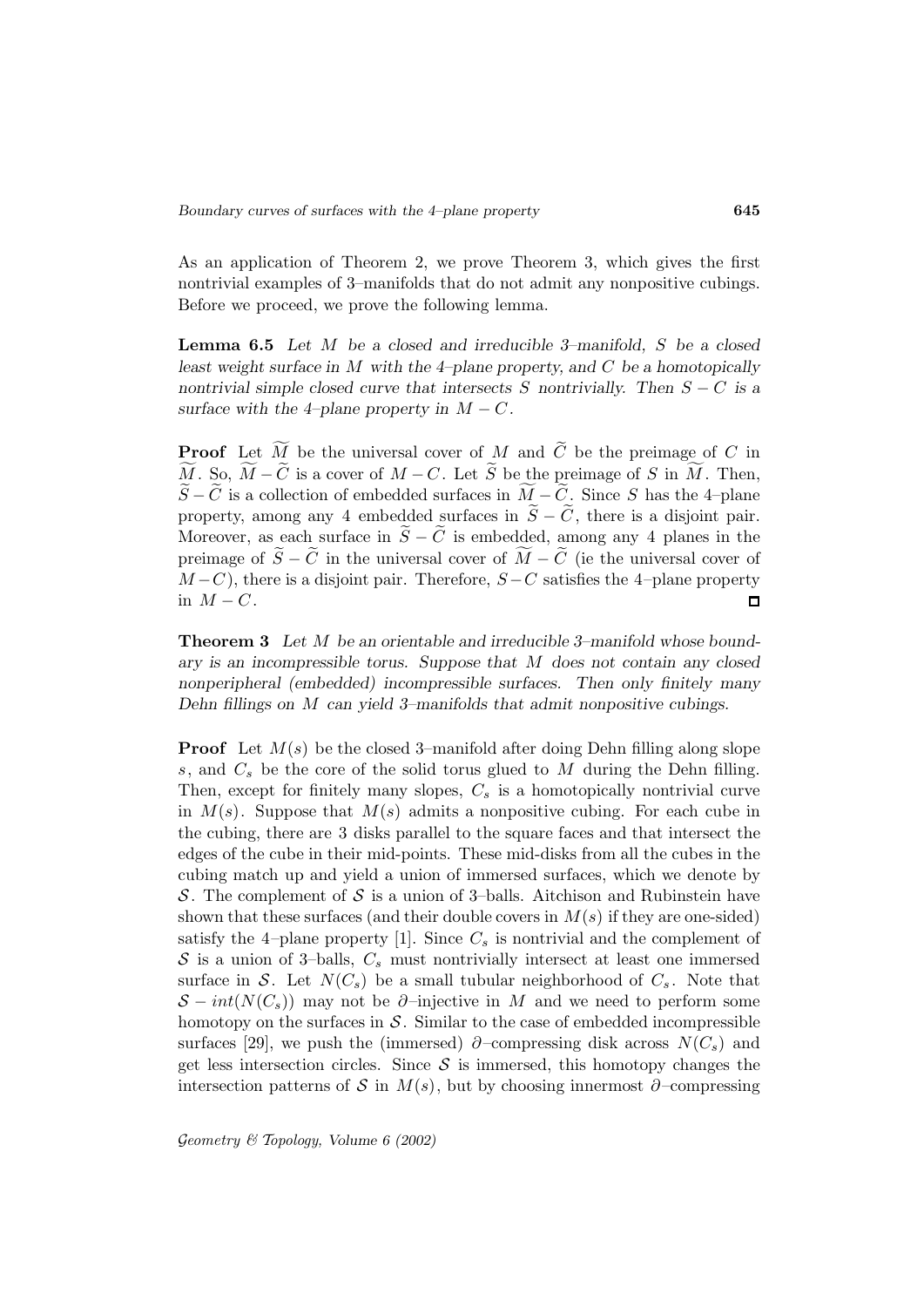disks if necessary, we can require that the disjoint planes in the preimage of  $\mathcal S$ in the universal cover of  $M(s)$  remain disjoint after this homotopy, and hence this homotopy preserves the 4–plane property of  $\mathcal{S}$ .

The nonpositive cubing gives  $M(s)$  a singular nonpositive metric and S consists of totally geodesic surfaces in this singular metric [1]. The geodesic that represents  $C_s$  must intersect some (totally geodesic) surface in  $S$ . Since the singular metric is nonpositive, after the homotopy above,  $C_s$  must still intersect some immersed surface in  $S$ . Hence, by Lemma 6.5, there is an injective surface in  $M$  that satisfies the 4–plane property and has boundary slope  $s$ . By Theorem 2, there are only finitely many such slopes. Therefore, the theorem holds.  $\Box$ 

### **References**

- [1] **I R Aitchison**, **J H Rubinstein**, An introduction to polyhedral metrics of nonpositive curvature on 3–manifolds, from: "Geometry of low-dimensional manifolds, 2 (Durham, 1989)", London Math. Soc. Lecture Note Ser. 151, Cambridge Univ. Press, Cambridge (1990) 127–161
- [2] **M Baker**, On boundary slopes of immersed incompressible surfaces, Ann. Inst. Fourier (Grenoble) 46 (1996) 1443–1449
- [3] **M Baker**, **D Cooper**, Immersed, Virtually-Embedded, Boundary Slopes, Topology Appl. 102 (2000) 239–252
- [4] **A Candel**, Laminations with transverse structure, Topology 38 (1999) 141–165
- [5] **Y Choi**, (3,1) surfaces via branched surfaces, Thesis, Caltech (1998)
- [6] **J Christy**, Immersing branched surfaces in dimension three, Proc. Amer. Math. Soc. 115 (1992) 853–861
- [7] **M Culler**, **W Jaco**, **H Rubinstein**, Incompressible surfaces in once-punctured torus bundles, Proc. London Math. Soc. 45 (1982) 385–419
- [8] **W Floyd**, **A Hatcher**, Incompressible surfaces in punctured-torus bundles, Topology Appl. 13 (1982) 263–282
- [9] **W Floyd**, **U Oertel**, Incompressible surfaces via branched surfaces, Topology 23 (1984) 117–125
- [10] **M Freedman**, **J Hass**, **P Scott**, Least area incompressible surfaces in 3– manifolds, Invent. Math. 71 (1983) 609–642
- [11] **D Gabai**, **U Oertel**, Essential laminations in 3–manifolds, Ann. of Math. (2) 130 (1989) 41–73
- [12] **M Gromov**, Hyperbolic groups, Essays in group theory, MSRI Pubs. 8, 75–264
- [13] **W Haken**, Theorie der Normal Flachen, Acta. Math. 105 (1961) 245–357